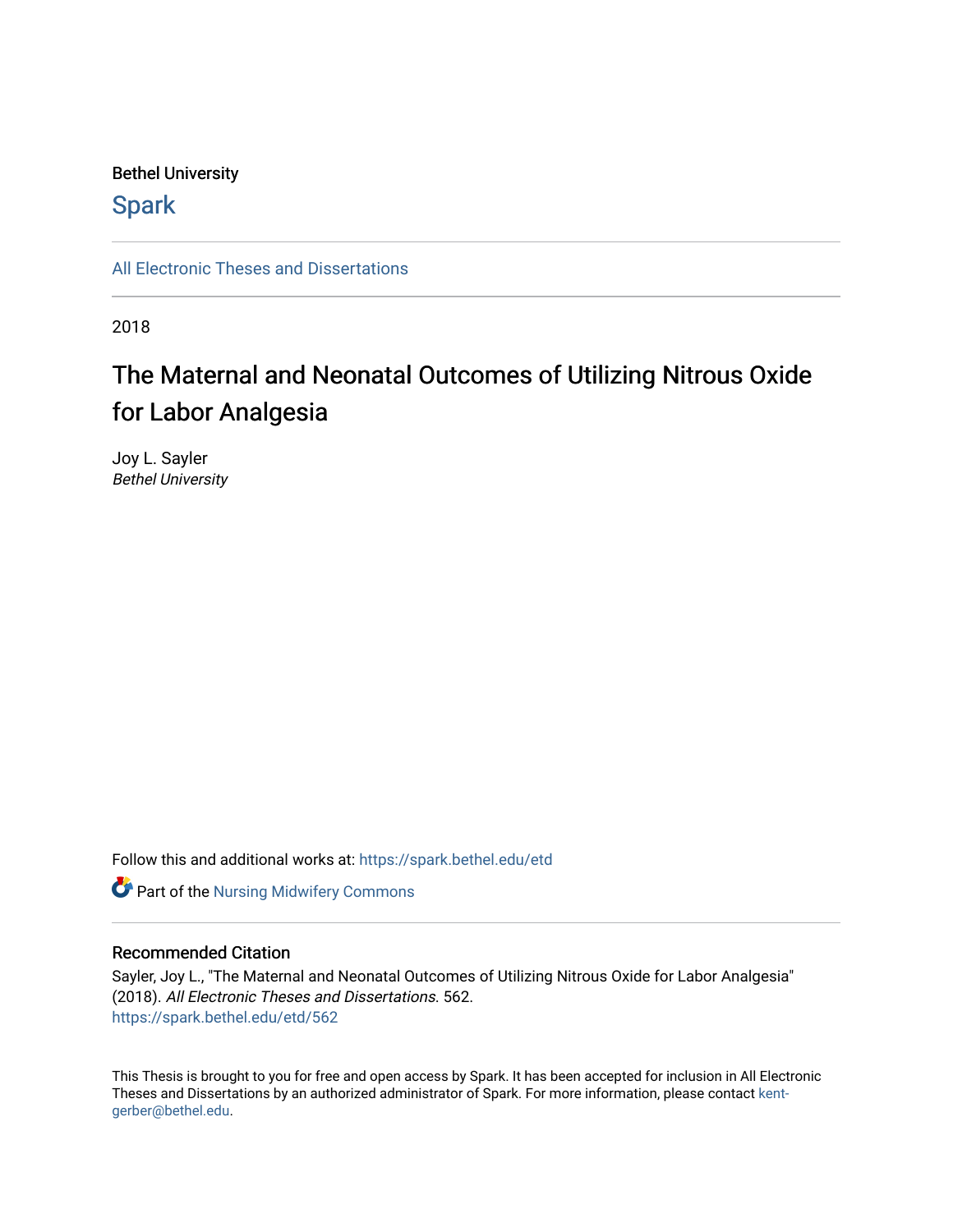## **THE MATERNAL AND NEONATAL OUTCOMES OF UTILIZING NITROUS OXIDE FOR LABOR ANALGESIA**

# **A MASTER'S PROJECT SUBMITTED TO THE GRADUATE FACULTY OF THE GRADUATE SCHOOL BETHEL UNIVERSITY**

**BY**

### **JOY LYN SAYLER**

### **IN PARTIAL FULFILLMENT OF THE REQUIREMENTS**

#### **FOR THE DEGREE OF**

**MASTER OF SCIENCE IN NURSE-MIDWIFERY**

**MAY 2018**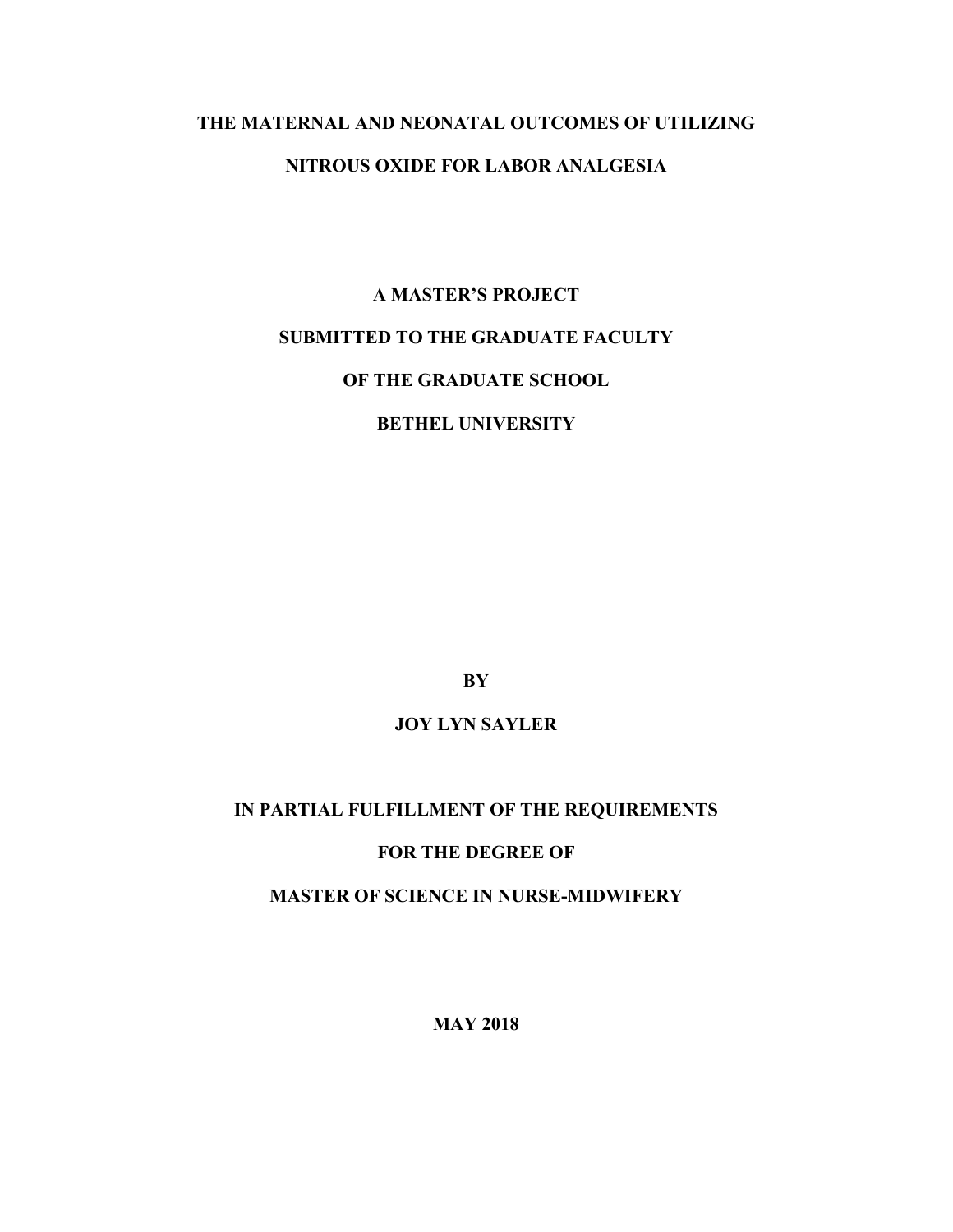#### **BETHEL UNIVERSITY**

## **THE MATERNAL AND NEONATAL OUTCOMES OF UTILIZING NITROUS OXIDE FOR LABOR ANALGESIA**

#### **JOY LYN SAYLER**

#### **MAY 2018**

Approvals:

Project Advisor Name: Dr. Jane Wrede, PhD, APRN, CNM

| Project Advisor Signature: ( <i>Jane Wurde</i> |  |
|------------------------------------------------|--|
|                                                |  |

| Second Reader Name: Katrina Wu, MSN, APRN, CNM |  |
|------------------------------------------------|--|
| Second Reader Signature: Ketu Suler            |  |
|                                                |  |

Director of Graduate Nursing Program Name: Dr. Jane Wrede, PhD, APRN, CNM Director of Graduate Nursing Program Signature: *\_\_\_\_\_\_\_\_\_\_\_\_\_\_\_\_\_\_\_\_\_\_\_\_\_\_\_\_\_\_\_\_*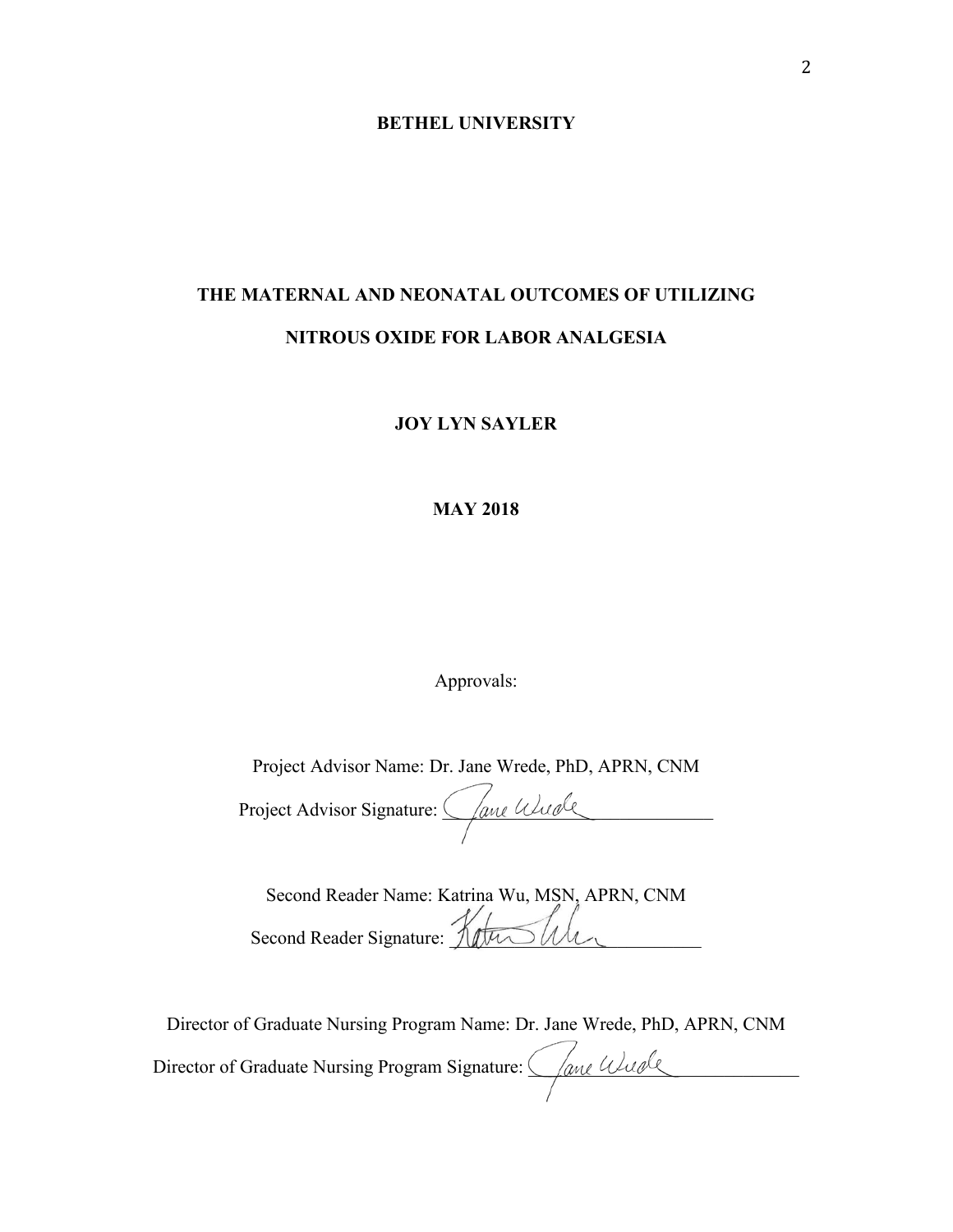#### **ABSTRACT**

**Background:** Inhaled nitrous oxide has been used in many developing countries for labor analgesia but fell out of practice in the United States over the past 40 years. Recently it has been reintroduced into practice in the U.S.

**Purpose:** The purpose of this paper is to critically examine the literature in order to determine the maternal and neonatal effects of utilizing nitrous oxide for labor analgesia. **Methods:** Twenty research articles were critically reviewed in order to determine the maternal and neonatal effects of utilizing nitrous oxide for labor analgesia.

**Results:** Nitrous oxide appears to be safe for both mother and neonate. Nitrous oxide is effective in pain and anxiety reduction. Maternal satisfaction with pain reduction and childbirth experience with nitrous oxide is high. The duration of the first and second stages of labor were significantly shortened. About half of women that utilize nitrous oxide ultimately convert to neuraxial analgesia. There was no statistically significant reduction in epidural rates or Cesarean section rates.

**Conclusion:** Pharmacologic pain management options are limited and have disadvantages. Nitrous oxide appears to be a safe and effective option for labor analgesia. **Implications for Research and Practice:** Nurse-midwives can educate patients prenatally and during labor regarding the use of nitrous oxide for labor analgesia. Nitrous oxide can safely be used during any stage of labor.

**Keywords:** Entonox, nitrous oxide, labor analgesia, labor pain, pharmacologic pain management, and inhaled analgesia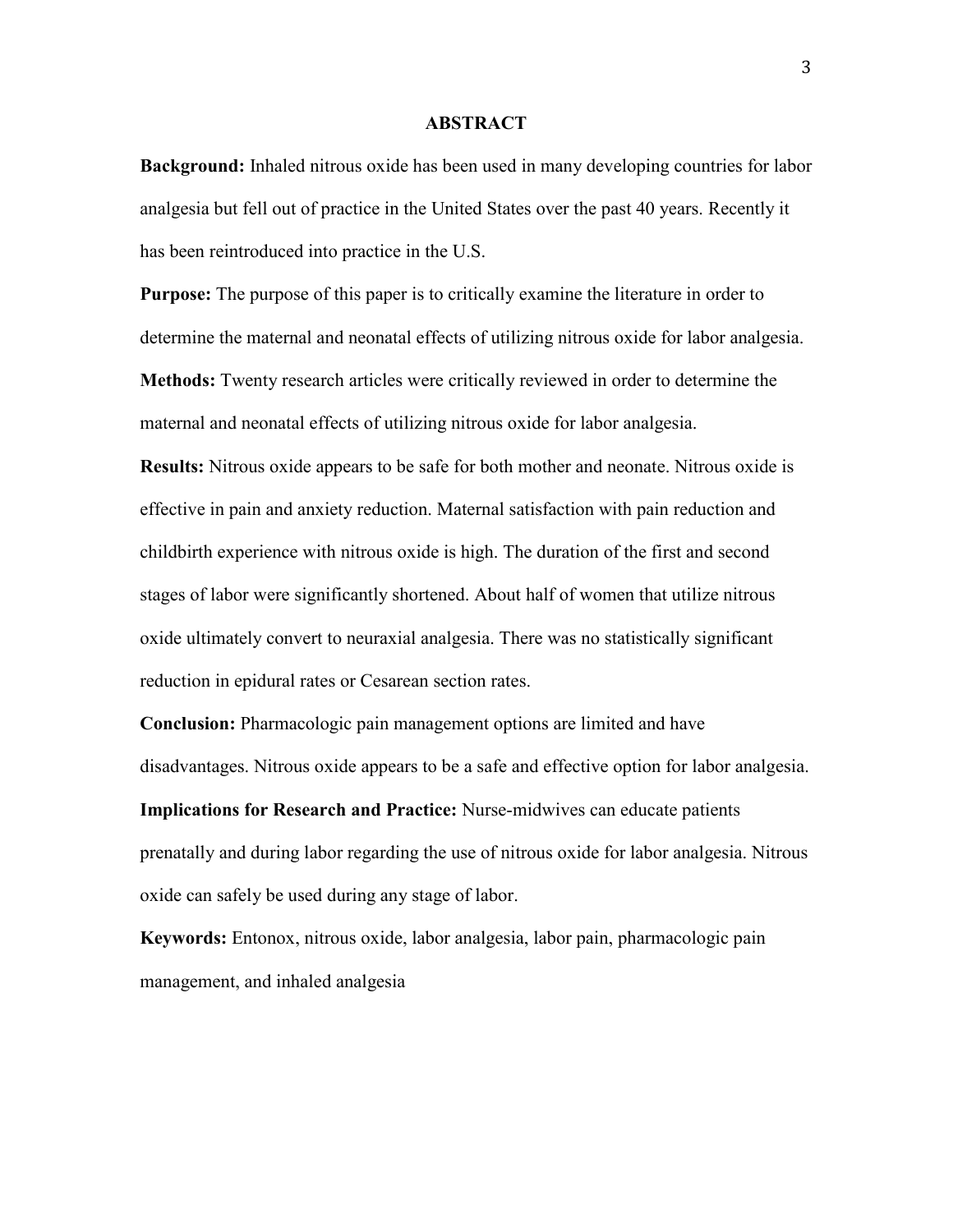### **Table of Contents**

| Criteria for Including or Excluding Research Studies 14 |  |
|---------------------------------------------------------|--|
|                                                         |  |
|                                                         |  |
|                                                         |  |
|                                                         |  |
|                                                         |  |
|                                                         |  |
|                                                         |  |
|                                                         |  |
|                                                         |  |
|                                                         |  |
|                                                         |  |
|                                                         |  |
| Application and Integration of Theoretical Framework 24 |  |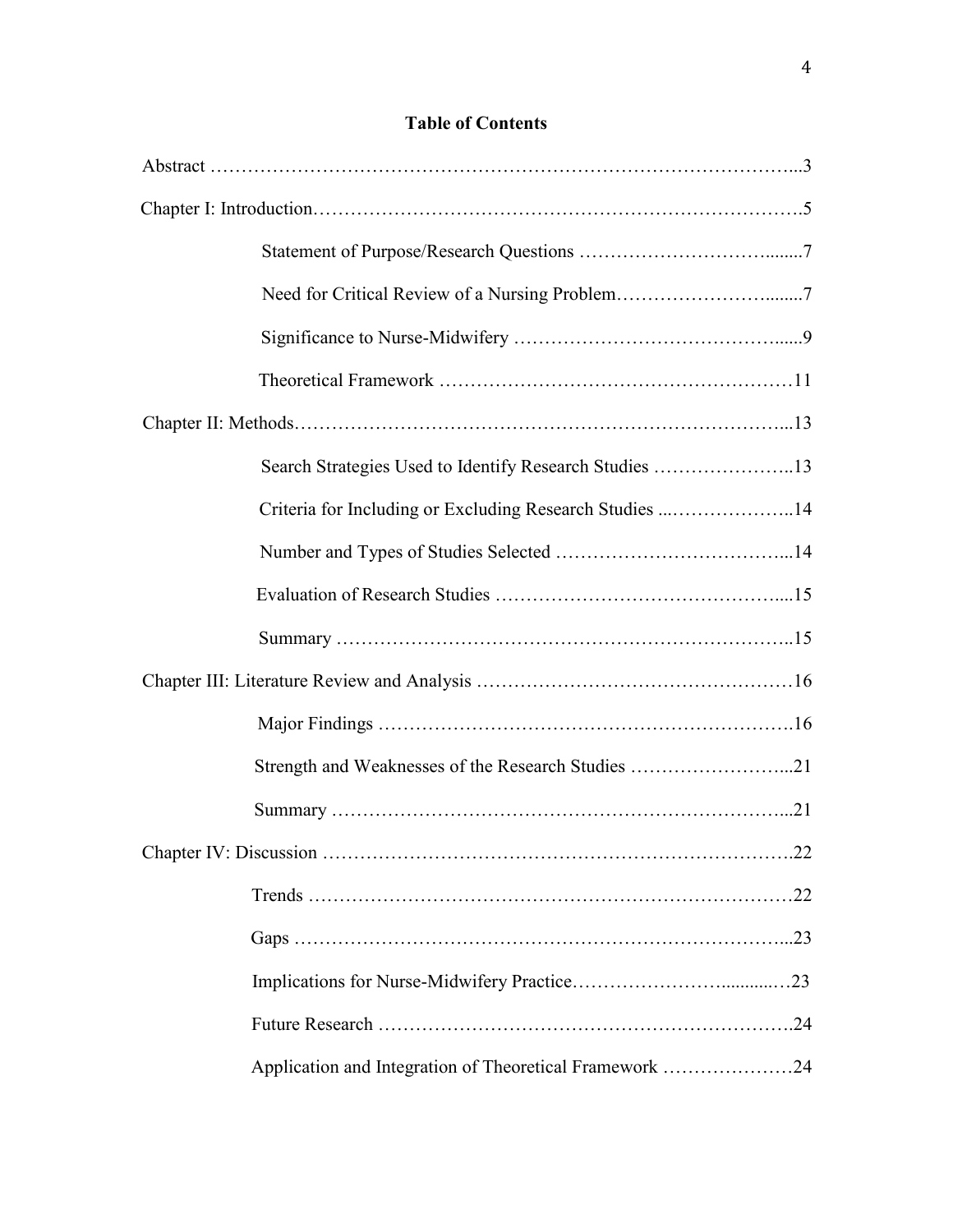#### **Chapter I: Introduction**

Nitrous oxide is an inhaled air-gas mixture that is commonly known in the United States for its use in dental offices for relaxation and mild pain relief during dental procedures (Becker & Rosenberg, 2008). It is also known as laughing gas. Nitrous oxide is also used in many developed countries for pain relief in labor. However it fell out of use in the U.S. over the last 40 years. This project examines the use of nitrous oxide for labor analgesia and its effect on maternal and neonatal outcomes. This is an important project in order to understand the effectiveness and safety of utilizing nitrous oxide for labor analgesia.

While pain and discomfort during labor varies among women, the physiologic cause of the pain is thought to originate in the dilation of the lower uterine segment and the cervix (Wong, 2009). Stretching, distension, and tearing of tissue can occur during this process. Later in labor as fetal descent into the birth canal occurs, there can be intense stretching and tearing of the fascia, subcutaneous tissue, and skeletal muscles in the perineum. Pain in labor can cause a woman to experience anxiety or even suffering (Wong, 2009). Although the physiologic cause of labor pain is the similar among women, pain is multidimensional and personalized (Whitburn, Jones, Davey, & Small, 2017). Some women interpret the pain as productive and are able to cope well (Whitburn et al., 2017). Pain can be addressed with non-pharmacologic and pharmacologic measures when necessary. Continuous labor support has been shown to decrease the need for pharmacologic pain medication and shorten the duration of labor (Wong, 2009).

Pharmacologic pain management options for labor is limited and has disadvantages. Two main types of pain medications utilized in labor are epidurals and

5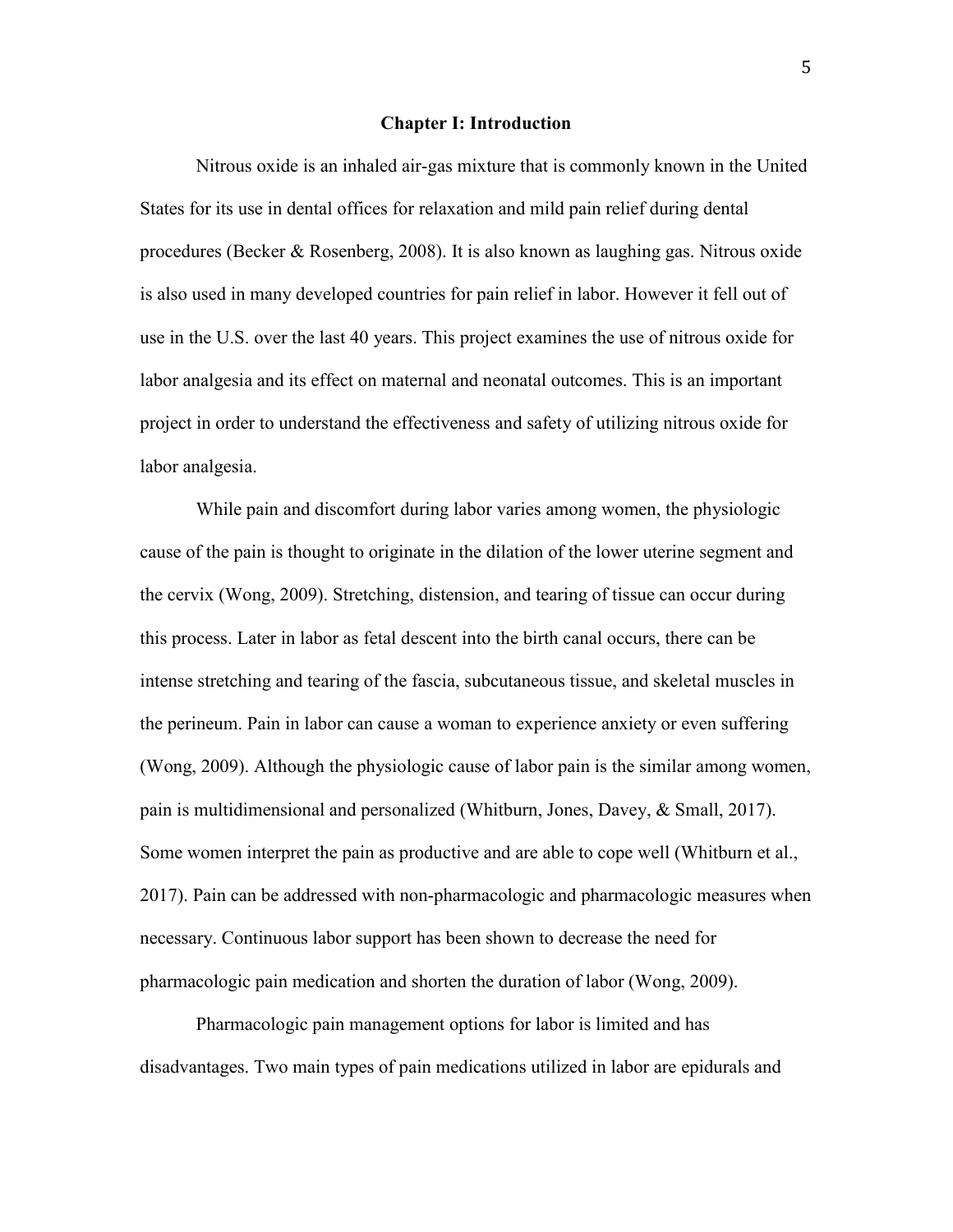intravenous (IV) analgesics such as Fentanyl. Approximately 61% of women who had a vaginal birth in 27 states in the U.S. utilized epidural or spinal anesthesia based on a report released by the Centers for Disease Control (CDC) from data collected in 2008 (CDC, 2011). Epidurals are often chosen for their effective pain relief (Stewart & Collins, 2012). As epidurals have improved, women are often able to change positions in bed and experience consistent pain relief (Stewart & Collins, 2012). However, there are risks and disadvantages to the use of epidurals during labor. These include acute hypotension after epidural placement, prolonged second stage of labor, slowed contractions, fever, and the need for operative vaginal births (Stewart & Collins, 2012). Other considerations are the need for an IV and a urinary catheter. Furthermore, the patient will not be ambulatory (Stewart & Collins, 2012).

Intravenous analgesics also have potential disadvantages for mother include nausea, vomiting, and sedation (Ullman, Smith, Burns, & Dowswell, 2010). Changes in fetal heart rate variability and the presence of decelerations may also occur leading to additional intervention. Potential adverse effects for the infant include respiratory depression, decreased alertness, and delayed breastfeeding (Ullman et al., 2010).

Because of some of the disadvantages of epidurals and IV analgesics, many women who desire more control and involvement in their birth plan wish to avoid these if possible. Women in birth centers and those giving birth at home also have a lack of pharmacologic pain management options such as epidurals and IV analgesics. Furthermore, women that do not have IV analgesics or epidurals are able to remain upright and move more freely in labor. This allows women to utilize other nonpharmacologic approaches to pain management including hydrotherapy, ambulation, and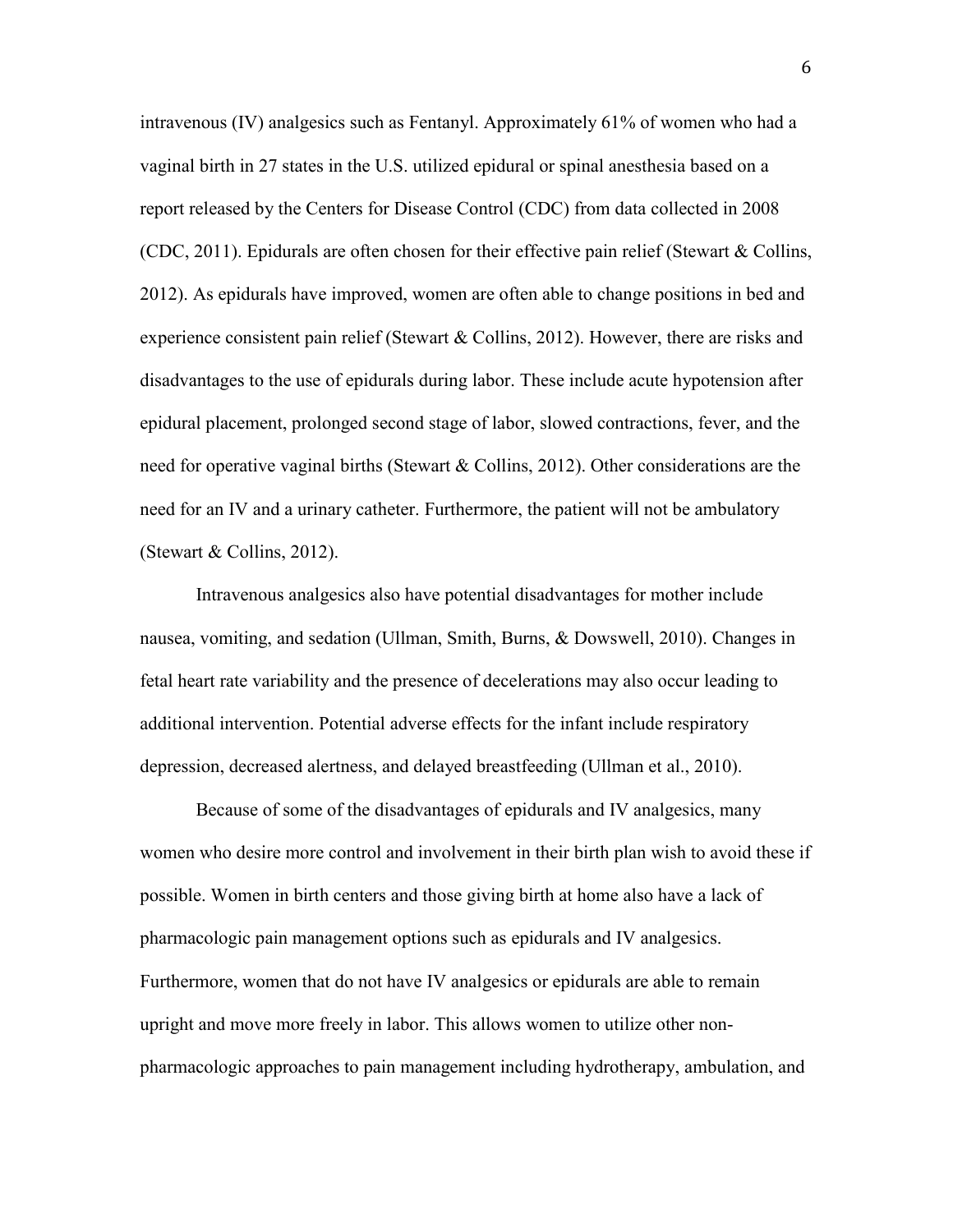position changes. Women who labor in upright positions are shown to have shorter labors with less intervention (Ondeck, 2014). There is a need for alternative pain medications during labor that are safe and effective. Nitrous oxide may be an important addition to pain management for laboring patients.

Nitrous oxide is an odorless and tasteless gas that is administered via inhalation (Bishop, 2007). For labor analgesia a 50% nitrous oxide and 50% oxygen blend is used. Two separate portable cylinders are commonly utilized. Some hospitals have a regulator apparatus then pipeline the blend to the walls of labor rooms. The gas is self-administered by the patient by either a facemask or mouthpiece that only the patient holds. The patient is also instructed to exhale into the breathing device so that the gas is scavenged and not released into the room for others to breathe. Most often the gas is breathed intermittently not continuously. The woman is instructed to begin taking deep breaths 30 seconds prior to the beginning of a contraction (Bishop, 2007).

#### **Statement of Purpose**

The purpose of this literature review is to examine the available literature regarding nitrous oxide and its use for laboring women. The PICO question for this literature review is **"**What are the maternal and neonatal outcomes when laboring women use nitrous oxide for analgesia in the hospital setting?"

#### **Evidence Demonstrating Need**

 The maternal mortality rate in the United States was 17.3 deaths per 100,000 live births in 2013 (CDC, 2018). The maternal mortality rate in the U.S. is higher than most other high-income countries and Iran, Libya, and Turkey (World Health Organization, 2015). The infant mortality rate was 6 deaths per 1,000 live births in 2013 (March of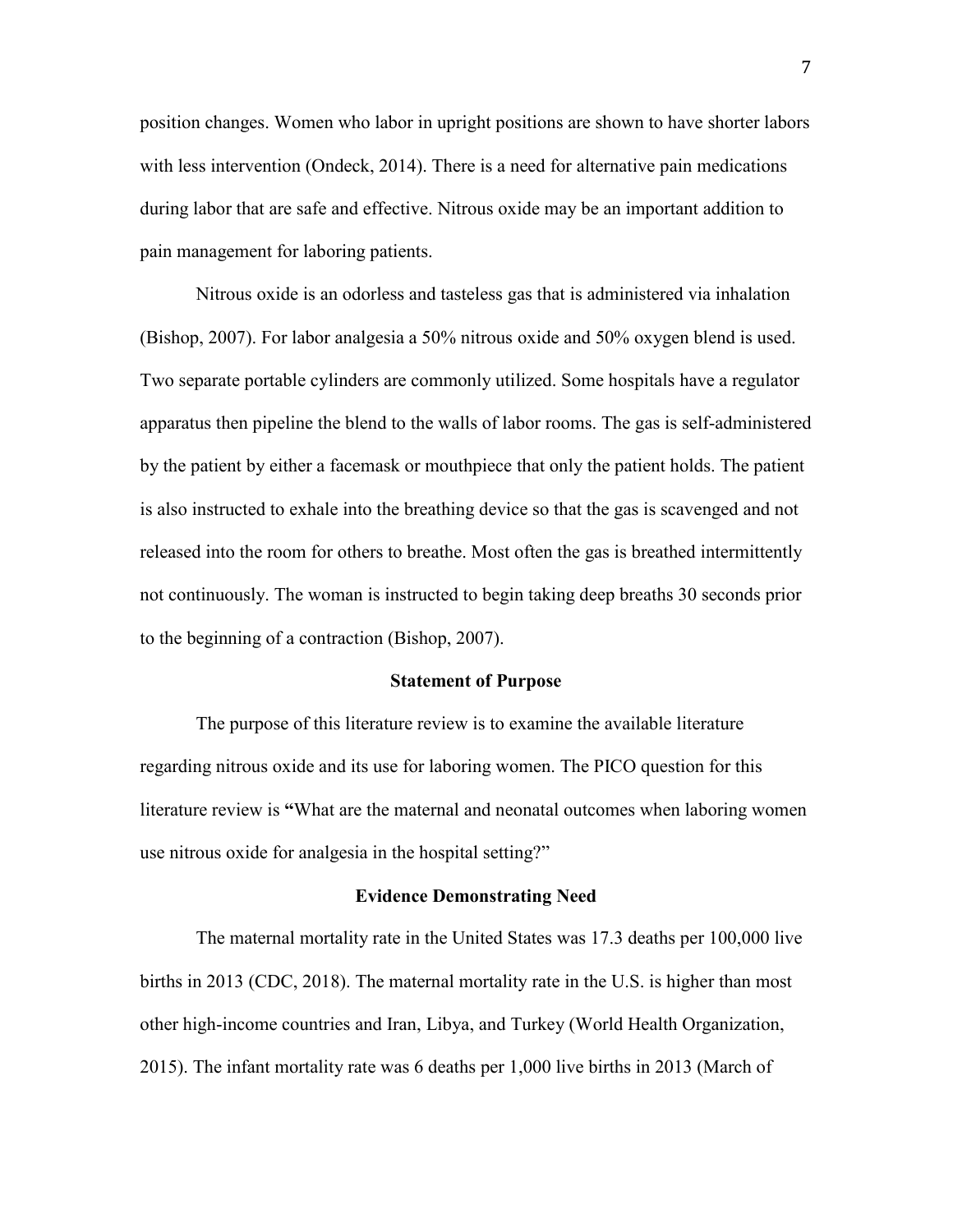Dimes, 2018). The U.S. again ranks poorly compared to other developed countries especially European countries (Chen, Oster, & Williams, 2016). The Cesarean section rate in the U.S. in 2015 was 32% of all births (CDC, 2017). These alarmingly high statistics highlight the need to continue investigating correlating factors as well as reducing unnecessary intervention in labor and birth.

 In the U.S. obstetric care is often highly interventional (Ondeck, 2014). Supporting the natural physiologic approach of birth is less common (Ondeck, 2014). As previously noted approximately 61% of women in the U.S. utilize epidurals or spinal anesthesia during labor (CDC, 2011). Those women are subsequently restricted in their movement often lying in bed (Ondeck, 2014). Women who remain upright and mobile in labor however are found to have shorter durations of labor, receive less intervention, report increased satisfaction, and report severe pain less frequently (Ondeck, 2014).

The American College of Nurse-Midwives (ACNM) states that women should be offered a variety of pain management options in labor (ACNM, 2009). Furthermore, ACNM supports the use of inhaled nitrous oxide for coping with labor. ACNM recommends that women should be educated about the option of using nitrous oxide in labor. Certified nurse-midwives and certified midwives should be trained in the administration and monitoring of nitrous oxide use in labor (ACNM, 2009). The Association of Women's Health, Obstetric, and Neonatal Nurses (AWHONN) released a statement recently stating that nitrous oxide is a vital component in providing quality maternity care (Collins, 2018). Furthermore, AWHONN recommends that the bedside nurse initiate the use of nitrous oxide (Collins, 2018). The American College of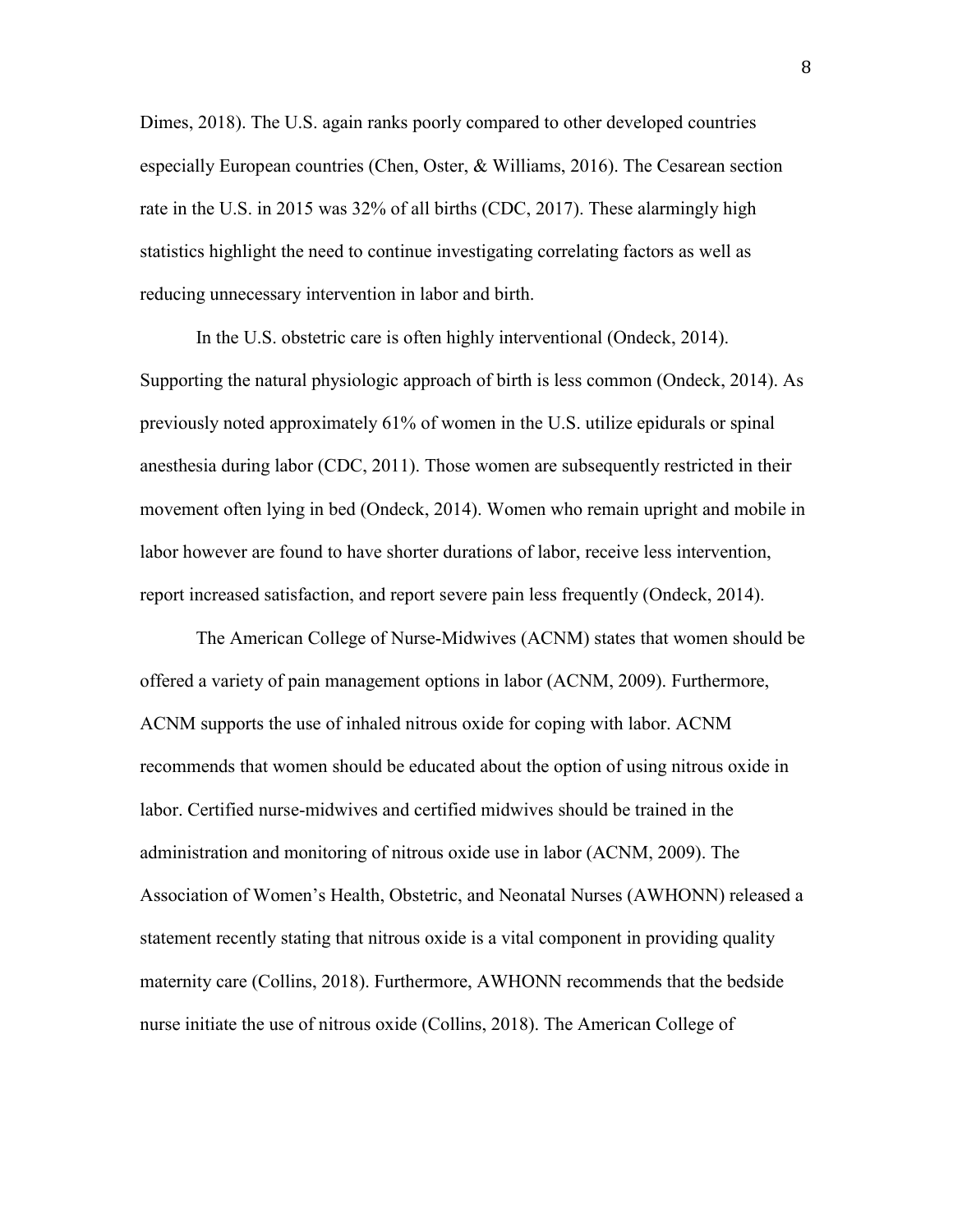Obstetricians and Gynecologists (ACOG) currently does not have an official position statement regarding the use of nitrous oxide for labor analgesia.

 Findings from a recent Cochrane Review by Klomp et al. (2012) support the recommendations of ACNM. The authors' findings indicate that nitrous oxide is effective in reducing pain intensity in labor compared with placebo or no treatment (Klomp et al., 2012). However, nitrous oxide was also found to be associated with more side effects including dizziness, nausea, vomiting, and drowsiness compared with no treatment or placebo. Authors of the Cochrane Review authors state in their implications for practice that inhaled nitrous oxide can be beneficial to women in labor especially those that desire a non-invasive method of pharmacological pain relief. The authors also recommended future research focus on maternal satisfaction and sense of control in labor (Klomp et al., 2012).

The literature review by Klomp et al. (2012) is now 5 years old and many more midwives and obstetric providers are offering nitrous oxide to their patients. Recent studies have also been completed focusing on maternal satisfaction and provider satisfaction with inhaled nitrous oxide in labor. Studies have also been performed to determine the effects of nitrous oxide use in labor on epidural rates. Due to recent research and the resurgence of inhaled nitrous oxide for labor analgesia in local hospitals and birth centers, a literature review is necessary.

#### **Significance to Nurse-Midwifery**

Certified Nurse-Midwives (CNMs) are Advanced Practice Registered Nurses (APRNs) with a master's or doctoral degree in Nurse-Midwifery (ACNM, 2016). In 2017 there were 11,826 CNMs in the U.S. They attended 8.3% of the totals births in 2014

9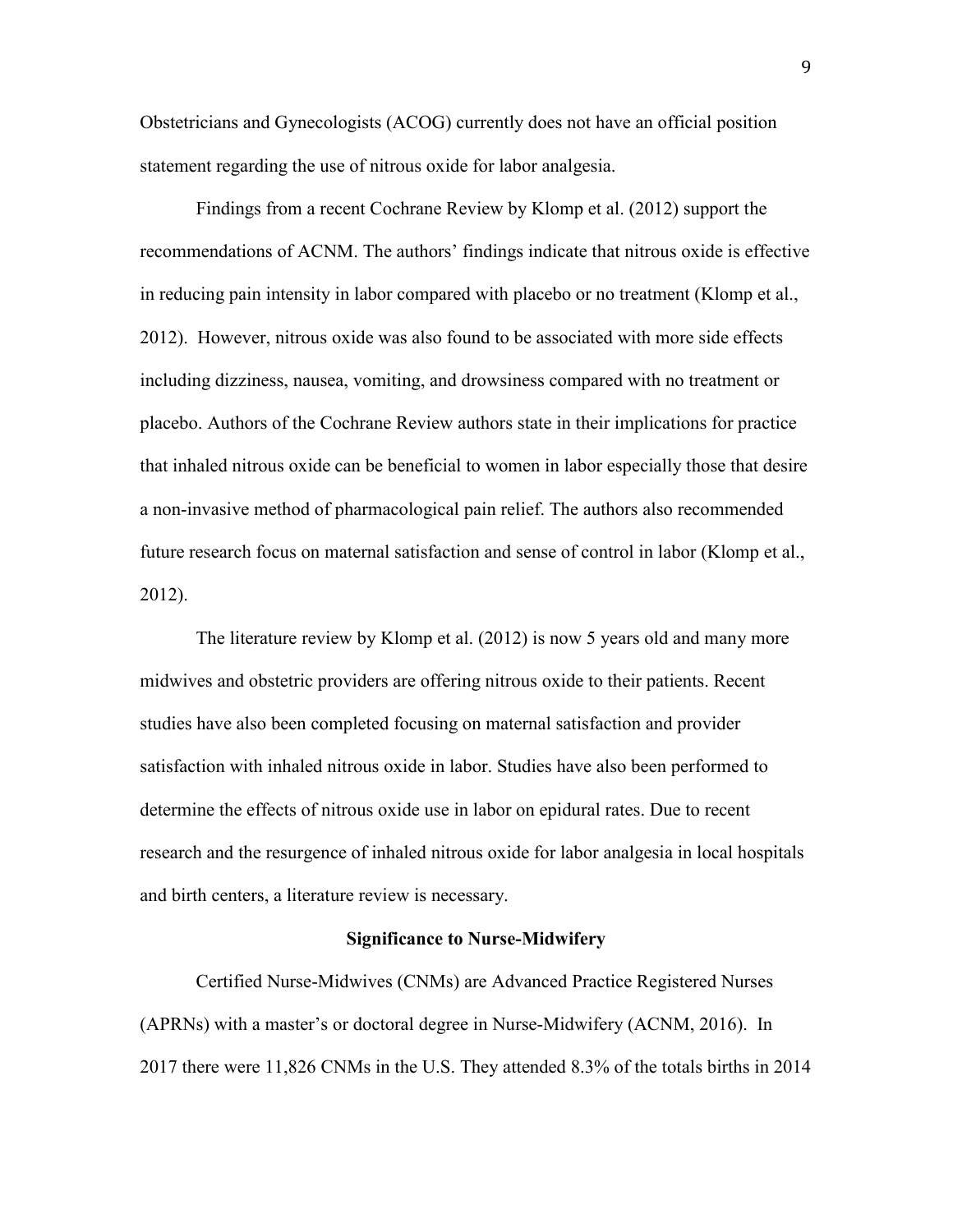and 12.1% of all vaginal births. CNMs practice in hospitals, clinics, birth centers, public health settings, and in homebirth environments. CNMs have prescribing privileges. They provide a wide range of primary health services for women from adolescence to beyond menopause. This includes primary care, gynecological services, family planning services, prenatal care, care during labor and childbirth, postpartum care, well newborn care in the first 28 days of life, and treatment of sexually transmitted infections for male partners (ACNM, 2016).

 CNMs have a philosophy of care that is unique and separate from that of medicine and Obstetrics. First and foremost the focus is on the woman and her designated family members (ACNM, 2018). Care is individualized for each woman and provided in a compassionate manner through the use of therapeutic presence and skillful communication. The woman is a partner in her own care. Every effort is made to provide complete and accurate information so that the woman can be an informed decisionmaker. Methods of care are based on the best evidence available. The normalcy of a woman's life processes is honored. In the presence of normalcy, watchful waiting and non-intervention are utilized. The use of technology and interventions are used when appropriate to improve patient outcomes and satisfaction. CNMs can collaborate with, consult with, or refer patients to other members of the healthcare team when needed for optimal care (ACNM, 2018).

 Midwifery is based on the philosophy that labor and birth are physiologic or normal processes powered by the innate capacity of women and fetuses (ACNM, 2018). Normal physiologic processes are supported in order to preserve the best possible outcomes for mother and baby. Unnecessary interventions are avoided as they can disrupt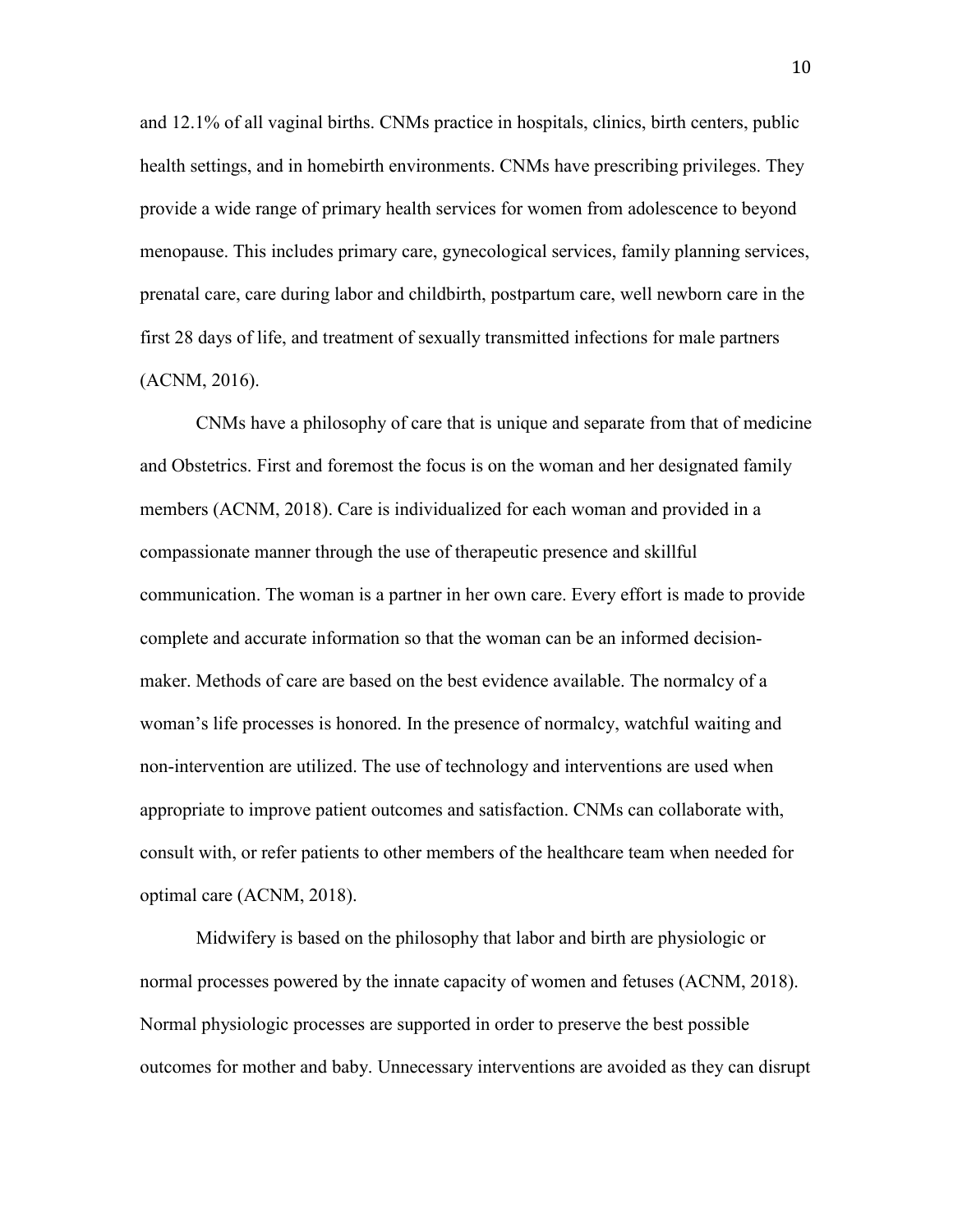the physiologic process. The normal physiologic process includes spontaneous labor, biological and psychological conditions helpful in promotion of effective labor, vaginal birth, and support of the newborn transition including skin-to-skin contact between mother and infant as well as early breastfeeding initiation. Benefits include improved birth experience, improved maternal-infant bonding, reduced maternal morbidity related to surgical complications, reduced iatrogenic harm for infants related to induction or augmentation of labor, instrumental vaginal birth, neonatal respiratory distress, or neonatal laceration (ACNM, 2018).

#### **Theoretical Framework**

Katharine Kolcaba, PhD is a nursing theorist who developed the Kolcaba Theory of Comfort (Kolcaba, 2018). She completed her bachelor of science in nursing at Case Western Reserve University in 1987. She received her doctor of philosophy in nursing from Case Western Reserve University in 1997. She has worked in and studied the areas of gerontology and end of life. She is currently an associate professor at the University of Akron (Kolcaba, 2018).

Kolcaba's Theory of Comfort is a middle range nursing theory (Kolcaba, 2018). This means that the theory can be applied to a wide variety of nursing settings. Some of the most common areas of nursing that the theory has been applied to in the past include pediatrics, end of life, psychiatric, immobilization, general comfort, and childbirth (Kolcaba, 2018).

Kolcaba's Theory of Comfort addresses three levels of comfort (Kolcaba, 1994). The first being relief, the next is ease or contentment, and the last is transcendence. In the final level of transcendence the patient is able to rise above the present pain and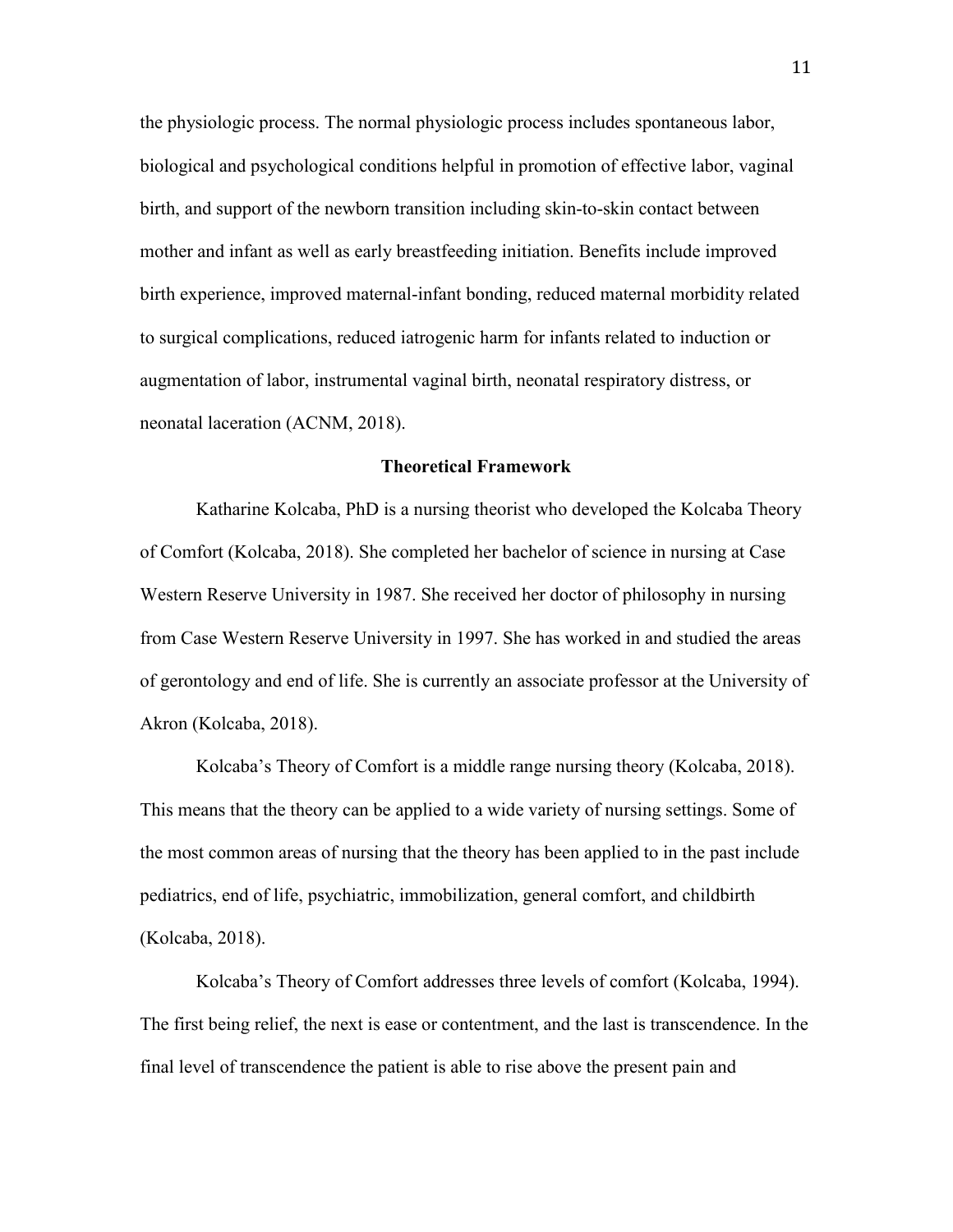challenges. The comforting interventions in the theory address the need for comfort in the physical, psychosocial, sociocultural, and environmental domains (Kolcaba, Tilton, & Drouin, 2006). Intervening variables are factors that influence a patient's ability to experience comfort. These include past experiences, emotional state, support system, age, and attitude (Kolcaba et al., 2006). Kolcaba's theory also outlines ways to assess, measure, and evaluate patient comfort (Kolcaba, 1994). There is a strong focus on holistic care in this theory (Kolcaba et al., 2006).

Kolcaba's Theory of Comfort is one that can be applied in the context of labor. Kolcaba emphasizes the difference between a theory of comfort and theories of pain relief and anxiety as being a more holistic and complex approach (Kolcaba, 1994). The comfort theory also has a positive aspect of transcendence that pain theories do not. Comfort is also an easily understood term. Patients can understand comfort just as nurses and other providers do (Kolcaba, 1994).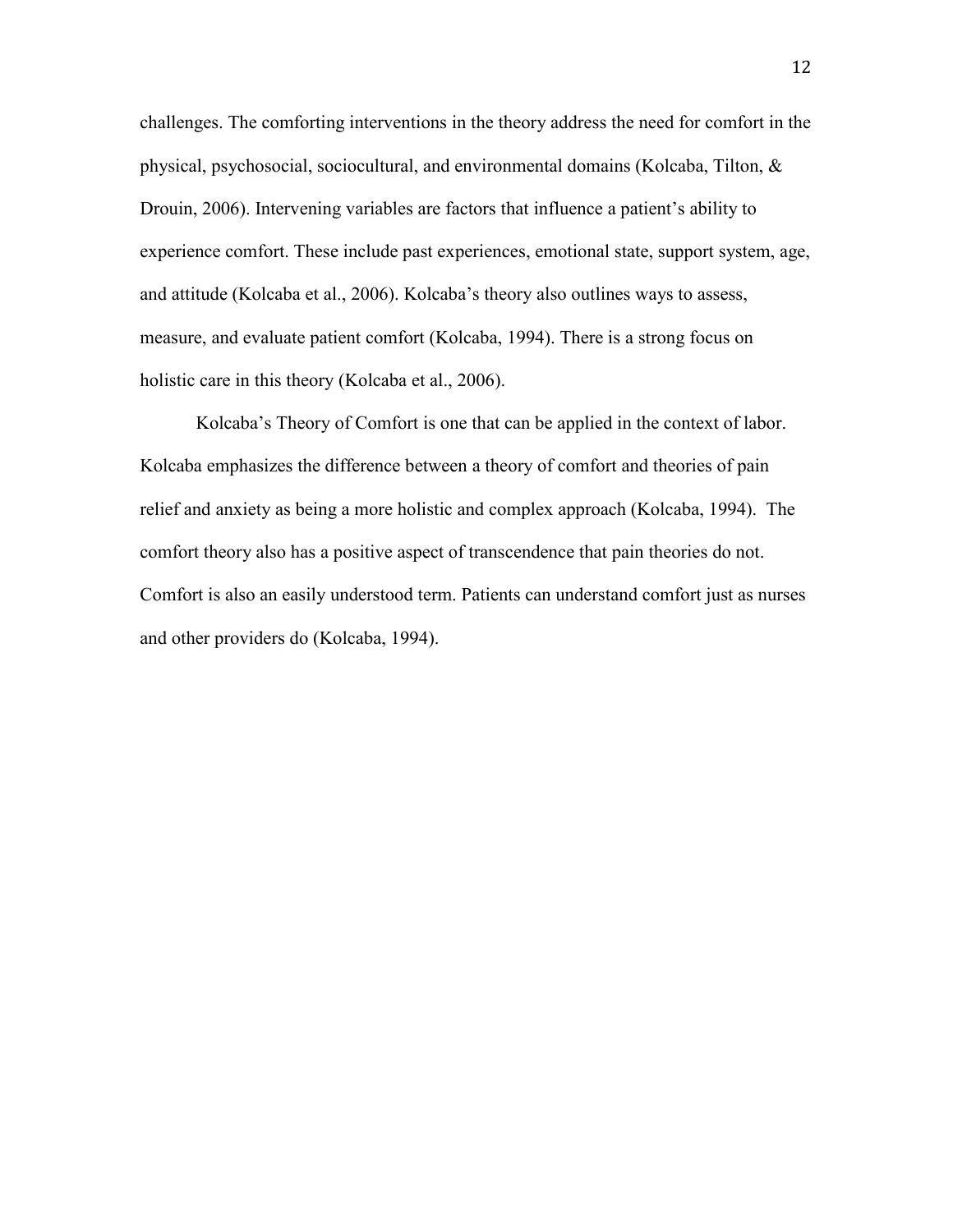#### **Chapter II: Methods**

The purpose of this chapter is to review the processes used in the critical appraisal of the literature. The studies reviewed were related to the practice question of the maternal and neonatal effects of utilizing nitrous oxide for labor analgesia. Strategies used in the search of the literature related to the practice question will be reviewed. Inclusion and exclusion criteria will also be explained. The numbers and types of studies found in the initial search will be reviewed. Finally, the process used for evaluation of the studies will also be explained.

#### **Search Strategies**

The intent of the critical appraisal of the literature was to determine the maternal and neonatal effects of utilizing inhaled nitrous oxide for labor analgesia. An initial search was conducted using the Cumulative Index of Nursing and Allied Health Literature (CINAHL) database with the search terms, "nitrous oxide" or "Entonox" and "labor". This search resulted in 2,935 items, 944 published between 2008 and 2018. An additional search was conducted using the PubMed database using the same search terms "nitrous oxide" or "Entonox" and "labor". This search resulted in 841 items, 310 published between 2008 and 2018. The initial search limited studies to those published in the past 10 years in order to include the most up to date and relevant literature. Data mining was performed to examine patterns and relationships in the data. Literature references also yielded additional studies. After duplicate studies were removed, the inclusion and exclusion criteria were applied.

13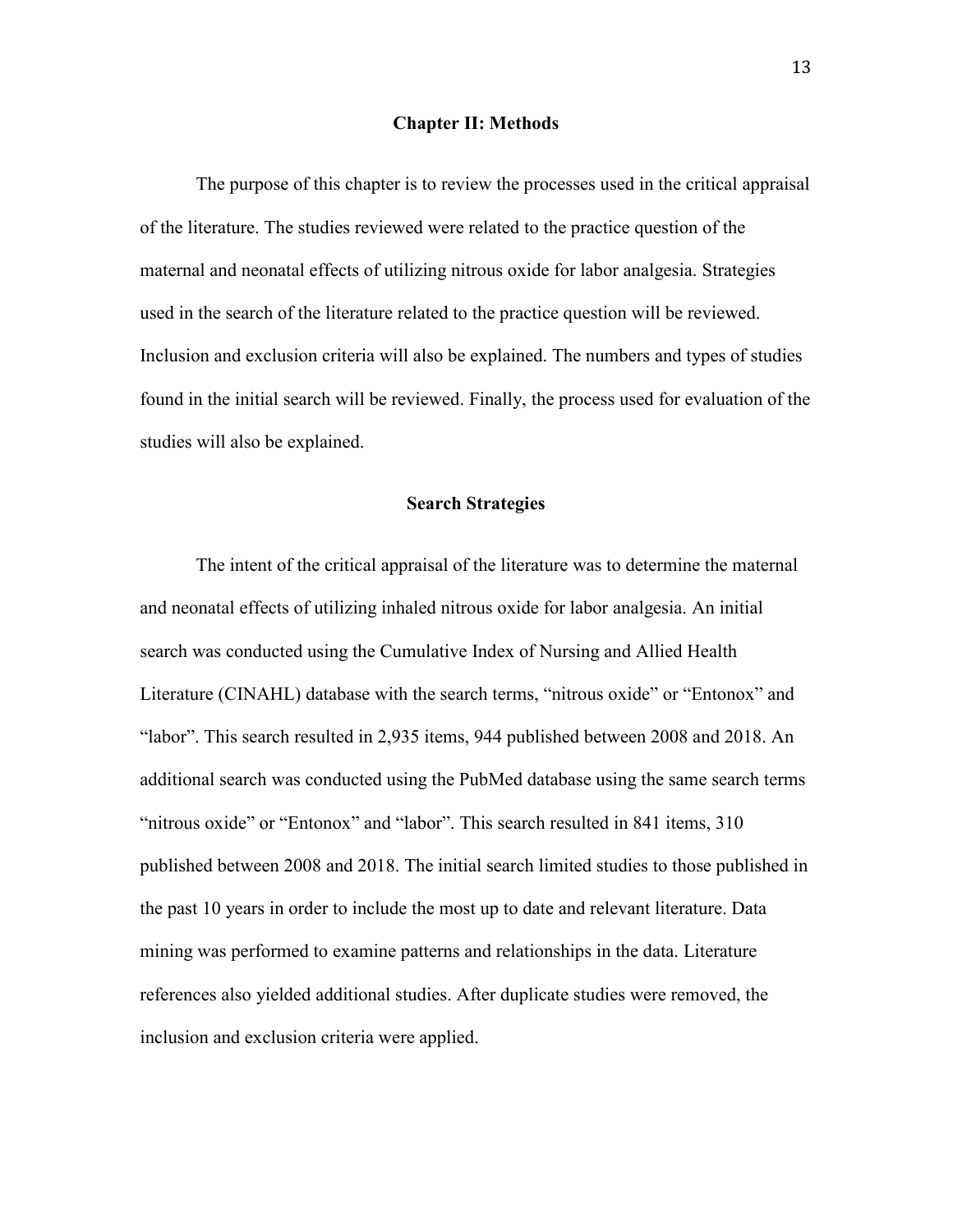#### **Inclusion and Exclusion Criteria**

Inclusion criteria for this literature review were:

- 1. Women in labor in the women's health setting using nitrous oxide
- 2. The general population across multiple specialties examining the effectiveness and/or side effects of inhaled nitrous oxide
- 3. Experimental studies and descriptive studies
- 4. Studies describing the maternal pain relief, anxiety relief, maternal side effects, and maternal satisfaction with the use of nitrous oxide in labor
- 5. Studies describing neonatal effects were also included

Exclusion criteria were:

- 1. Specific specialties outside of Women's Health using nitrous oxide
- 2. Poor design study

Many studies from the initial search were excluded due to their lack of application to the practice question.

#### **Number and Types of Studies Selected for the Review**

Table 1 shows the 20 studies selected for the final matrix. The studies selected for the final review include 9 qualitative and 11 experimental. The studies included 11 randomized controlled trials, 1 observational study, 2 descriptive studies, 3 retrospective studies, 1 prospective study, 1 prospective case control study, and 1 prospective comparative study. The matrix provided organization of the studies prior to the critical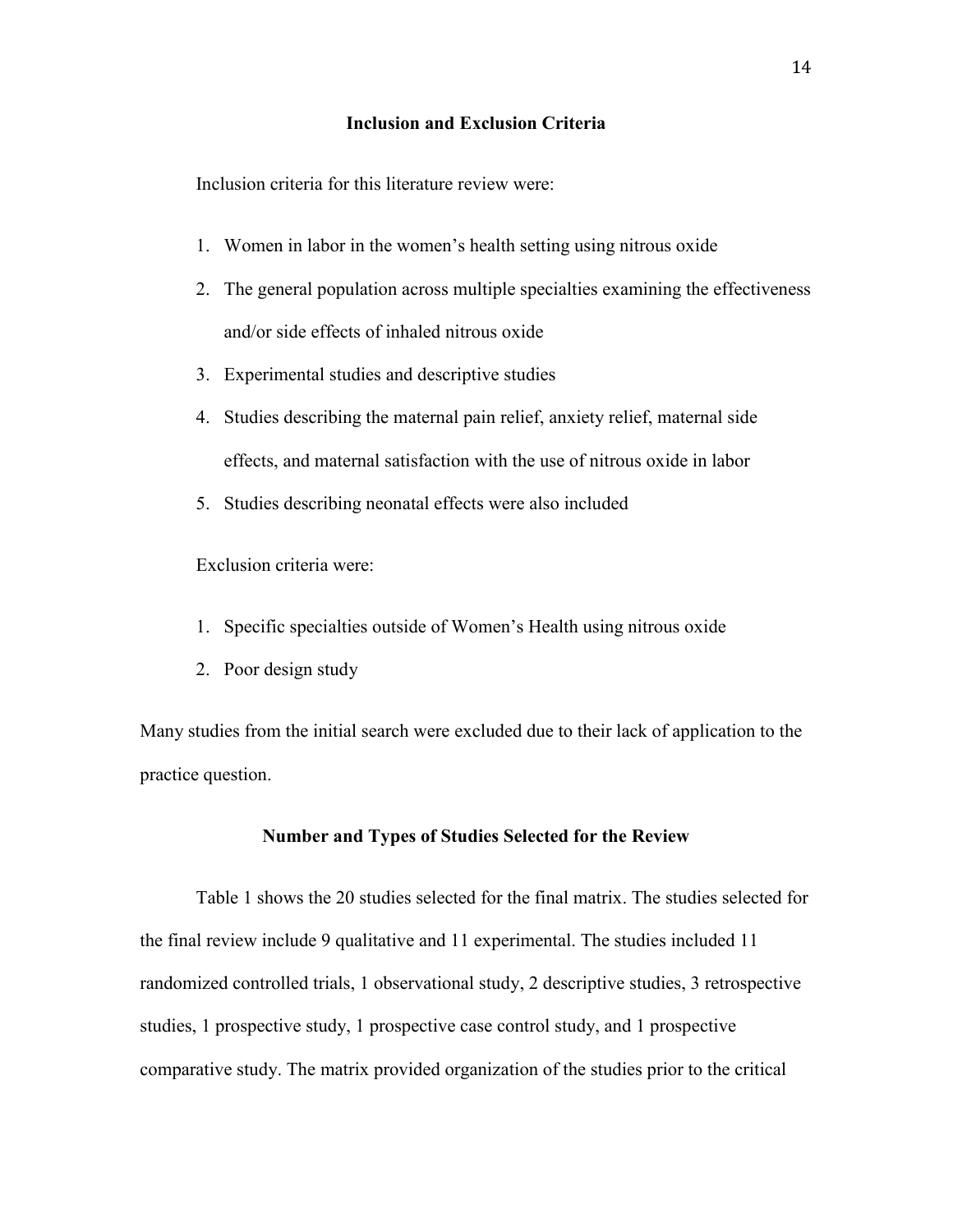review of the literature. The headings in the matrix include: Citation/level  $\&$  quality, purpose of the study, sample/setting, design methodology and instruments, results, and authors' recommendations.

#### **Evaluation of Research Studies**

The research studies were evaluated utilizing *The Johns Hopkins Nursing Evidence-Based Practice: Model and Guidelines* (Dearholt & Dang, 2012). The studies were rated according to the level and quality of research evidence. Level I studies are experimental studies that are randomized controlled trials and systematic reviews of randomized controlled trials. Level II studies are quasi-experimental studies or systematic reviews of quasi-experimental studies. Level III studies are non-experimental studies or qualitative studies. Level IV studies are non-studies such as clinical practice guidelines or consensus panels of experts. Research studies are rated from high to low in level of quality. The level is determined by the consistency of the results, sample size, design, level of control, and the definitiveness of conclusions (Dearholt & Dang, 2012).

#### **Summary**

The use of inhaled nitrous oxide for labor analgesia although used historically in the U.S. has only recently been used. 20 studies were included in the final matrix. The critical appraisal of the literature provides an adequate evaluation of the evidence. This chapter described the search strategies, evaluation of the research studies, and inclusion and exclusion criteria. It also reviews the number and type of studies selected for the review.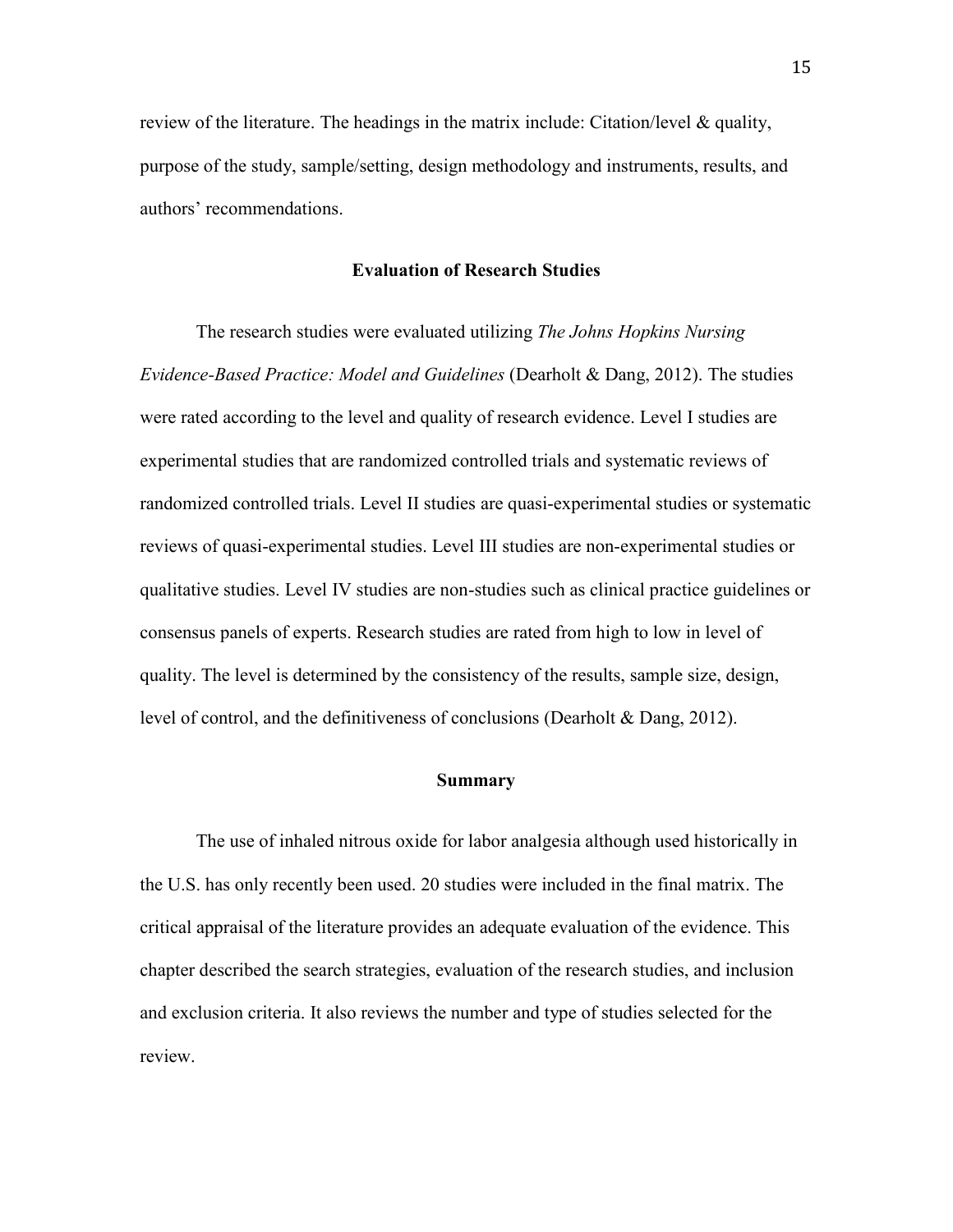#### **Chapter III: Literature Review and Analysis**

This chapter will examine the PICO question **"**What are the maternal and neonatal outcomes when laboring women use nitrous oxide for analgesia in the hospital setting?". The findings of the chapter are divided into safety, pain and anxiety relief, and outcomes. Safety includes maternal side effects, neonatal side effects, and the use of continuous versus intermittent inhalation of nitrous oxide. Pain and anxiety relief examines the effectiveness of nitrous oxide as an analgesic and anxiolytic. The outcomes section examines the rates of conversion from nitrous oxide to epidurals, effects on the duration of labor, Cesarean section rates, effects on breastfeeding, and maternal satisfaction.

#### **Synthesis of Major Findings**

#### **Safety**

**Maternal side effects***.* A randomized controlled trial by Talebi, Nourozi, Jamilian, Baharfar, and Eghtesadi-Araghi (2009) showed that among women who used nitrous oxide in labor between 38-42 weeks gestation (N=523) a small percentage reported side effects with the most common being dizziness (22.6%) and drowsiness (15.4%). Less than 10% reported nausea and vomiting, pins and needles sensation, numbness sensation, and dry mouth (Talebi et al., 2009).

A large prospective study by Onody, Gil, and Hennequin (2006) showed that among the patients that received inhaled nitrous oxide for a variety of painful procedures (N=35,828) only 27 severe adverse effects were reported (0.08%). Only nine (0.03%) were reported to have a causal relationship with the inhaled nitrous oxide. These adverse effects included bradycardia, consciousness disorder, somnolence, sweating, headache, nightmares, and vomiting (Onody et al., 2006).

16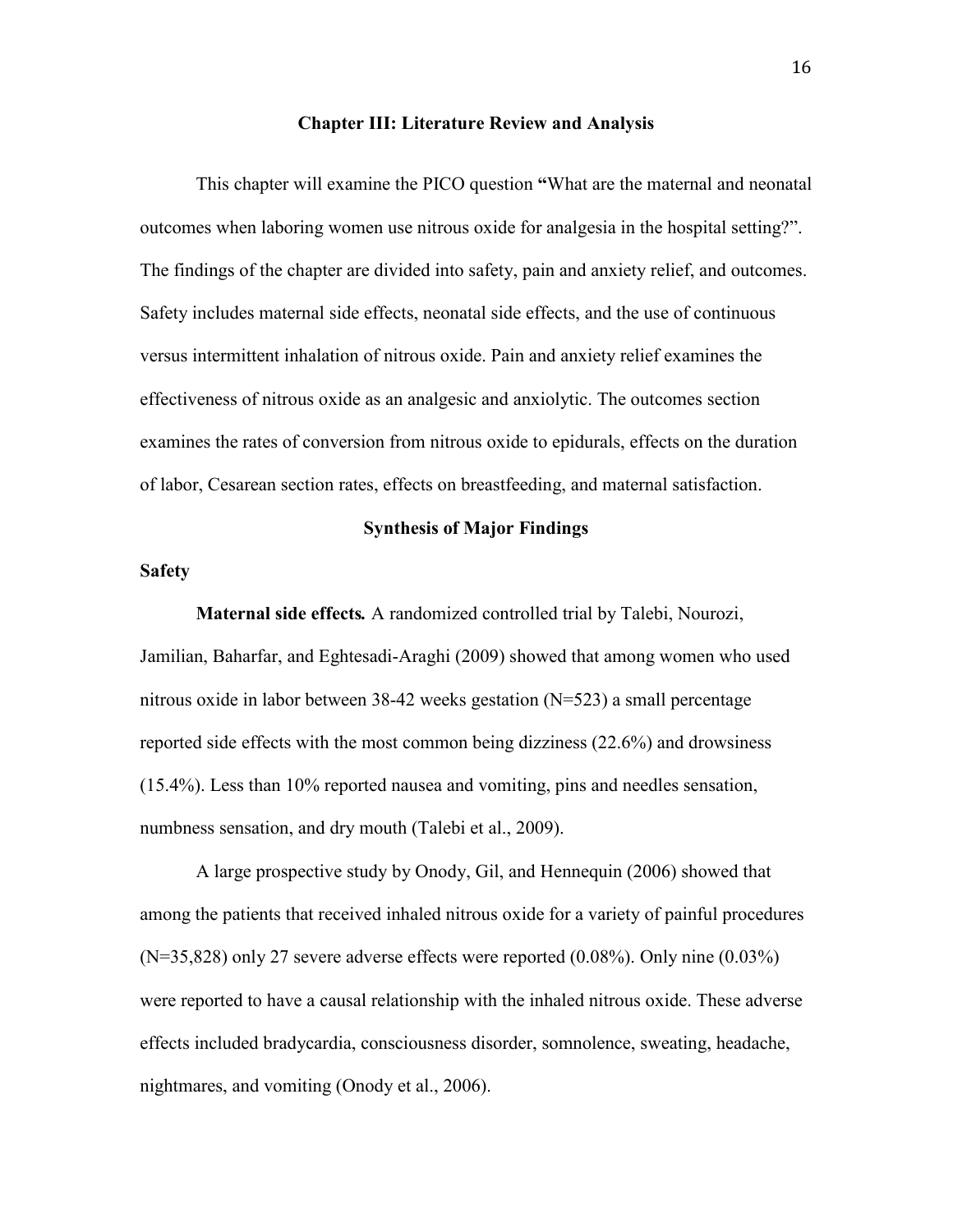**Continuous versus intermittent inhalation***.* Nitrous oxide is most often administered intermittently during labor. However, an older descriptive study by Latto, Molloy, and Rosen (1973) showed that mean arterial concentrations of nitrous oxide in women who inhaled nitrous oxide intermittently during a contraction were 8.5-28.3%. Previous studies showed that a mean arterial concentration of 41.2% was needed for optimal pain relief. Therefore this level would be insufficient. The authors recommended taking intermittent inhalations of nitrous oxide between contractions in addition to during the contractions, utilizing a continuous low dose of nitrous oxide through a nasal cannula and self-administering a higher dose during a contraction, or using a higher concentration of nitrous oxide (Latto et al., 1973).

A recent RCT by Agah, Baghani, Tali, and Tabarraei (2014) studied mothers who inhaled nitrous oxide intermittently in labor  $(n=50)$  and those who inhaled nitrous oxide continuously ( $n=50$ ). Maternal oxygen saturation was  $>95\%$  in both groups and there was no significant difference between the groups  $(p>0.05)$  with  $p<0.05$  considered statistically significant. The adverse effects were not significantly different between the groups either  $(p>0.05)$  with  $p<0.05$  considered statistically significant. Neonatal Apgar scores at 1 and 5 minutes of age in both groups were not significantly different  $(p=0.3)$ with p<0.05 considered significant. Maternal satisfaction in the continuous group was higher (96%) compared to the intermittent group (70%) (Agah et al., 2014). These recent findings support the findings of Latto et al. (1973) that continuous inhalation of nitrous oxide provides optimal pain relief.

**Neonatal side effects.** A cohort study by Rosenstein et al. (2017) showed that infants of women that used nitrous oxide in labor (n=686) did not have a significant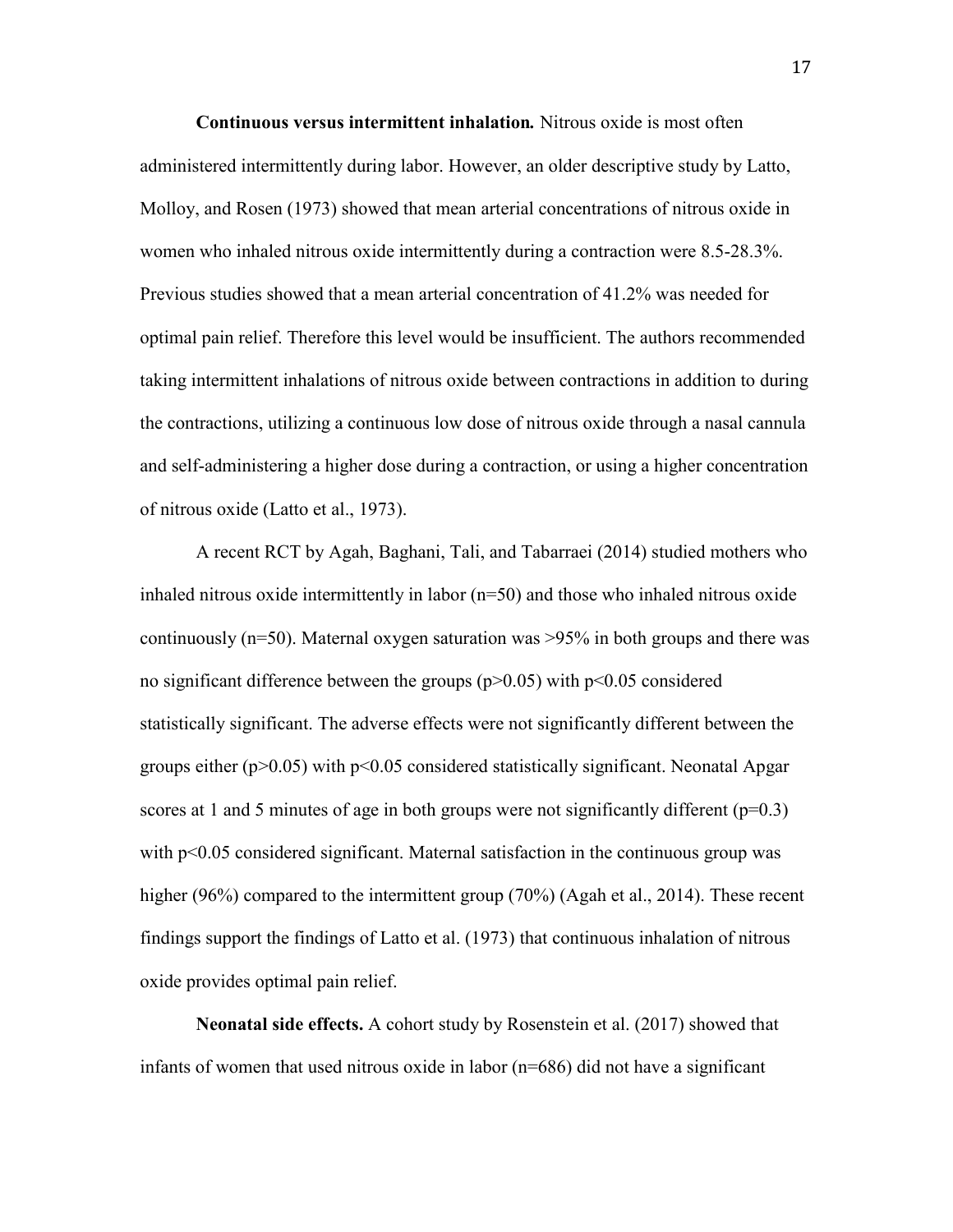different rate of admission to the intensive care nursery  $(p=0.9)$ . There were also no significant differences in the rate of neonatal acidemia  $(p=0.9)$  or 5 minute Apgar scores $\leq$  (p=0.9) with p $\leq$ 0.05 considered statistically significant (Rosenstein et al., 2017).

 The RCT by Talebi et al. (2009) found similar results showing that infants of women that used nitrous oxide in labor (N=523) did not have any significant differences in Apgar scores at 1 minute ( $p=0.760$ ) and 5 minutes ( $p=0.860$ ) with  $p<0.05$  considered statistically significant (Talebi et al., 2009).

#### **Pain and Anxiety Relief**

A RCT by Pasha et al. (2012) studied women in active labor using nitrous oxide  $(n=49)$  and a control group that did not use nitrous oxide  $(n=49)$ . Severity of pain in nitrous oxide group was moderate compared to severe for the control group (Pasha et al., 2012). A RCT by Talebi et al. (2009) studied women who used nitrous oxide in labor between 38-42 weeks gestation (N=523) and showed a significant reduction in pain ratings on the Visual Analog Scale ( $p<0.05$ ) with  $p<0.05$  considered statistically significant. A prospective case control study by Zanardo et al. (2017) studied women who used nitrous oxide for labor analgesia (N=62). At three months postpartum a VAS scale of both quantity and quality of pain revealed lasting positive pain relief experience in 83.5% of women that used nitrous oxide (Zanardo et al., 2017).

Many studies have been performed to determine nitrous oxide and anxiety reduction during dental procedures. A retrospective study by Hierons, Dorman, Wilson, Averley, and Girdler (2012) studied adults with moderate to severe anxiety undergoing exodontia ( $n=60$ ) and adults with mild anxiety undergoing the same procedure ( $n=43$ ). Both groups were given inhaled nitrous oxide along with the standard local anesthetic. A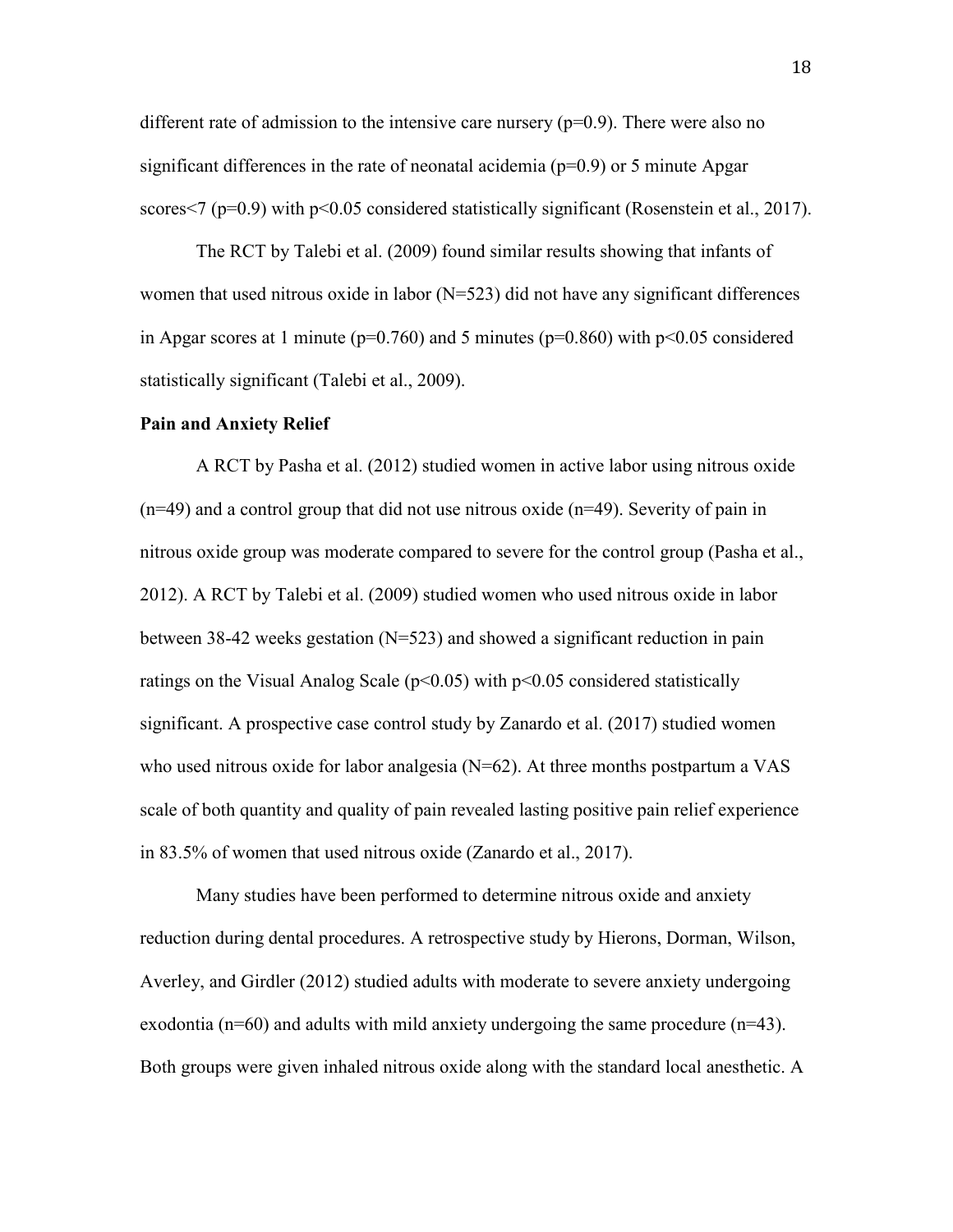control group (n=35) was given oxygen to inhale along with the standard local anesthetic. Among the moderate to severe anxiety group receiving inhaled nitrous oxide, the preoperative and post-operative the modified dental anxiety scale had a significant drop of 3.68 points ( $p=0.000$ ) with  $p<0.05$  considered statistically significant. There was no significant difference between MDAS scores in the low anxiety group (p=0.392) with p<0.05 considered statistically significant (Hierons, Dorman, Wilson, Averley, & Girdler, 2012).

#### **Outcomes**

**Conversion to neuraxial analgesia.** Nitrous oxide can be used alone or in combination with other pain management options. Some women use nitrous oxide long enough to be in active labor or until the pain is no longer manageable. She could then convert to using an epidural that is also known as neuraxial analgesia. A retrospective study by Richardson, Lopez, Baysinger, Shotwell, and Chestnut (2017) showed that of women delivering vaginally in a hospital using nitrous oxide  $(N=1246)$  40% ultimately converted to neuraxial analgesia. Another retrospective descriptive study by Sutton, Butwick, Riley, and Carvalho (2017) showed that of women using nitrous oxide for labor analgesia in a hospital  $(N=146)$  63.2% converted to neuraxial analgesia. Induction of labor and augmentation of labor were independently associated with conversion to neuraxial analgesia (Sutton et al., 2017).

**Duration of labor/Cesarean section rates.** A RCT by Parsa, Saeedzadeh, Roshanaei, Shobeiri, and Hakemzadeh (2017) showed that primiparous women who used nitrous oxide in labor (n=60) had a significantly shorter duration of the first stage of labor on average (intervention group=64.80 minutes, control group=98.33 minutes, p<0.001).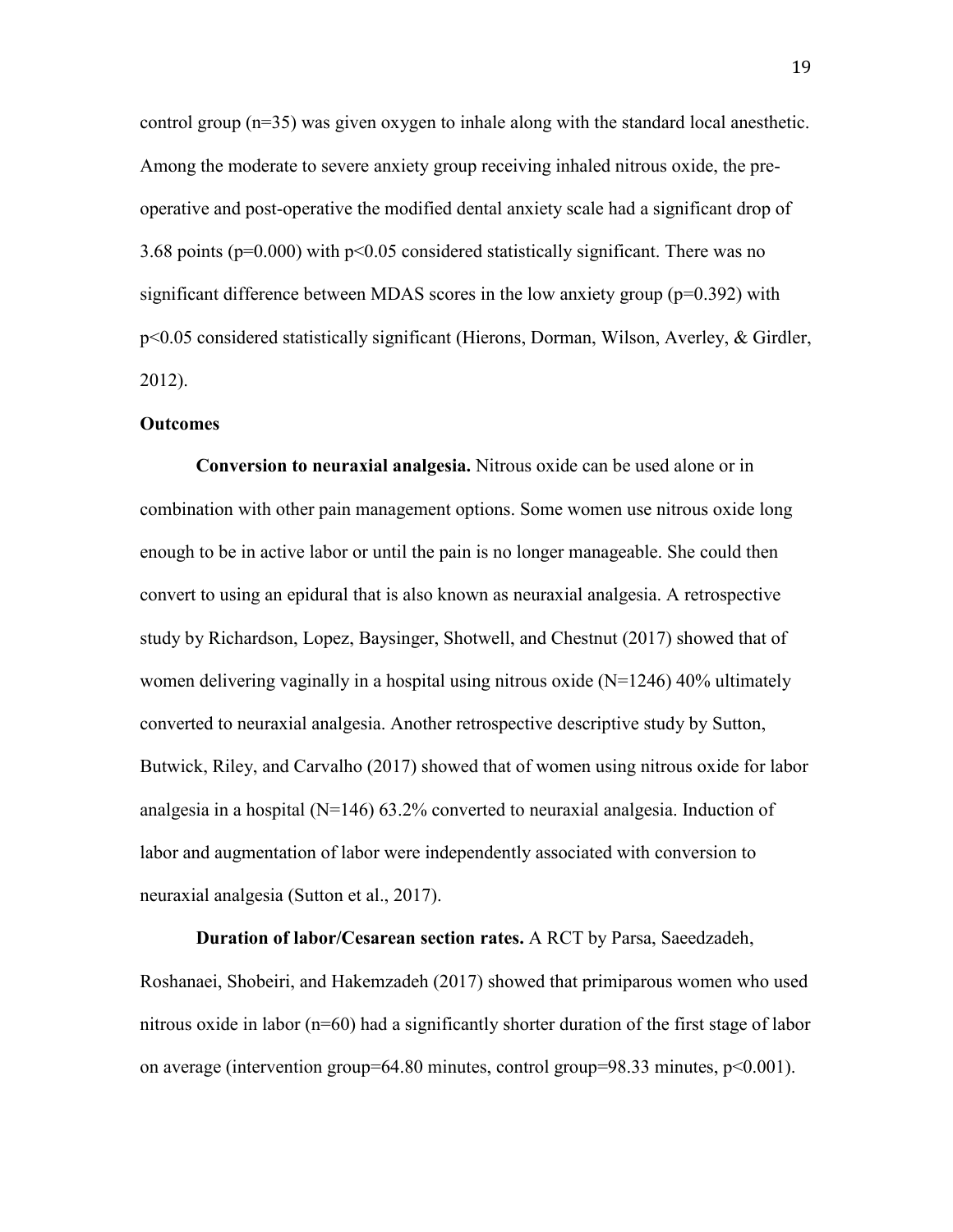In addition, the duration of the second stage of labor was also significantly shorter in the nitrous oxide group (intervention group=44.26 minutes, control group=64.25 minutes, p<0.001). Around 97% of women in the study had a vaginal birth and Cesarean section rates were not significantly different between the groups ( $p > 0.05$ ) with  $p < 0.05$  considered statistically significant. Previous study did show that less women in the nitrous oxide group had a Cesarean section compared to the control group but the difference was not significant ( $p=0.52$ ) with  $p<0.05$  considered statistically significant (Parsa et al., 2017).

**Breastfeeding***.* The prospective case study by Zanardo et al. (2017) showed that at one month postpartum, women that used nitrous oxide in labor (n=62) were less likely to supplement with formula compared to the control ( $p < 0.043$ ) with  $p < 0.05$  considered statistically significant. Even at three months postpartum women were less likely to supplement with formula compared to the control group ( $p \le 0.016$ ) with  $p \le 0.05$ considered statistically significant (Zanardo et al., 2017). These findings support that nitrous oxide does not negatively affect mothers or neonates long-term. Women may even feel empowered by their childbirth experience, which in turn could affect breastfeeding success.

**Maternal satisfaction.** A retrospective study by Richardson et al. (2017) showed that although women that used nitrous in labor (n=1246) rated median pain relief lower than those who used epidurals (n=5261), they reported the same overall level of satisfaction with pain relief. The prospective case study by Zanardo et al. (2017) showed that at three months postpartum women that used nitrous oxide in labor  $(n=62)$  revealed childbirth satisfaction memory in 90% of women (Zanardo et al., 2017).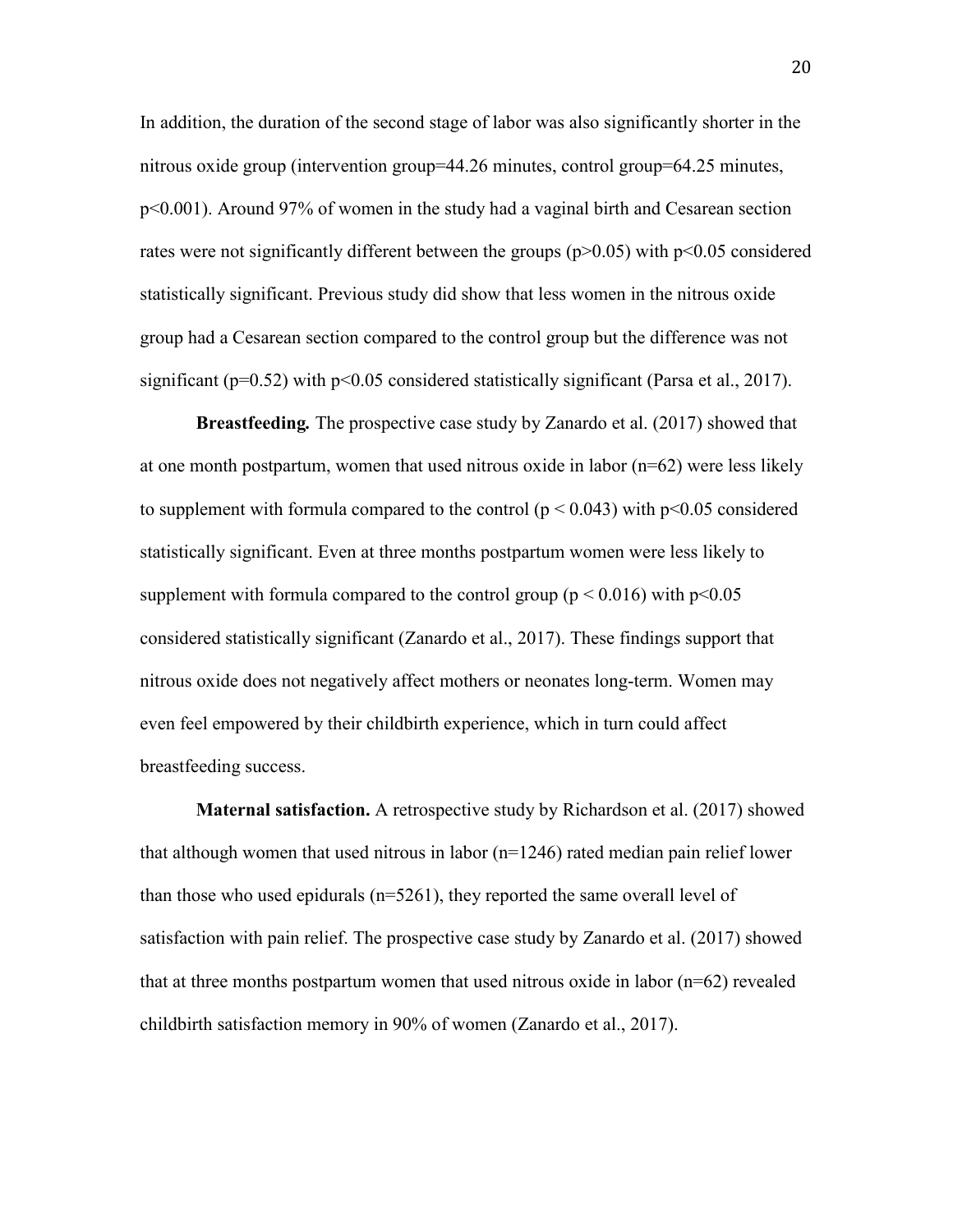#### **Strengths and Weaknesses of the Research Studies**

 Existing evidence regarding the effectiveness of inhaled nitrous oxide for pain relief in labor is strong. There is also evidence outlining the safety of using nitrous oxide for labor analgesia. Recent studies have investigated maternal satisfaction with utilizing nitrous oxide and outcomes on the labor course. Currently there are few studies related to epidural rates and Cesarean section rates. Future research focusing on out-of-hospital use of nitrous oxide is also needed.

#### **Summary**

The major findings of the critical appraisal of the literature include the safety of nitrous oxide for labor analgesia for both the mother and the neonate. Continuous inhalation versus intermittent inhalation has been reviewed. Effectiveness of pain relief was also examined. Outcomes including maternal satisfaction, conversion to neuraxial analgesia, Cesarean section rates, breastfeeding, and labor duration have also been reviewed in chapter three. Although much research has been conducted recently, further study is necessary as nitrous oxide use is becoming more prevalent in the U.S.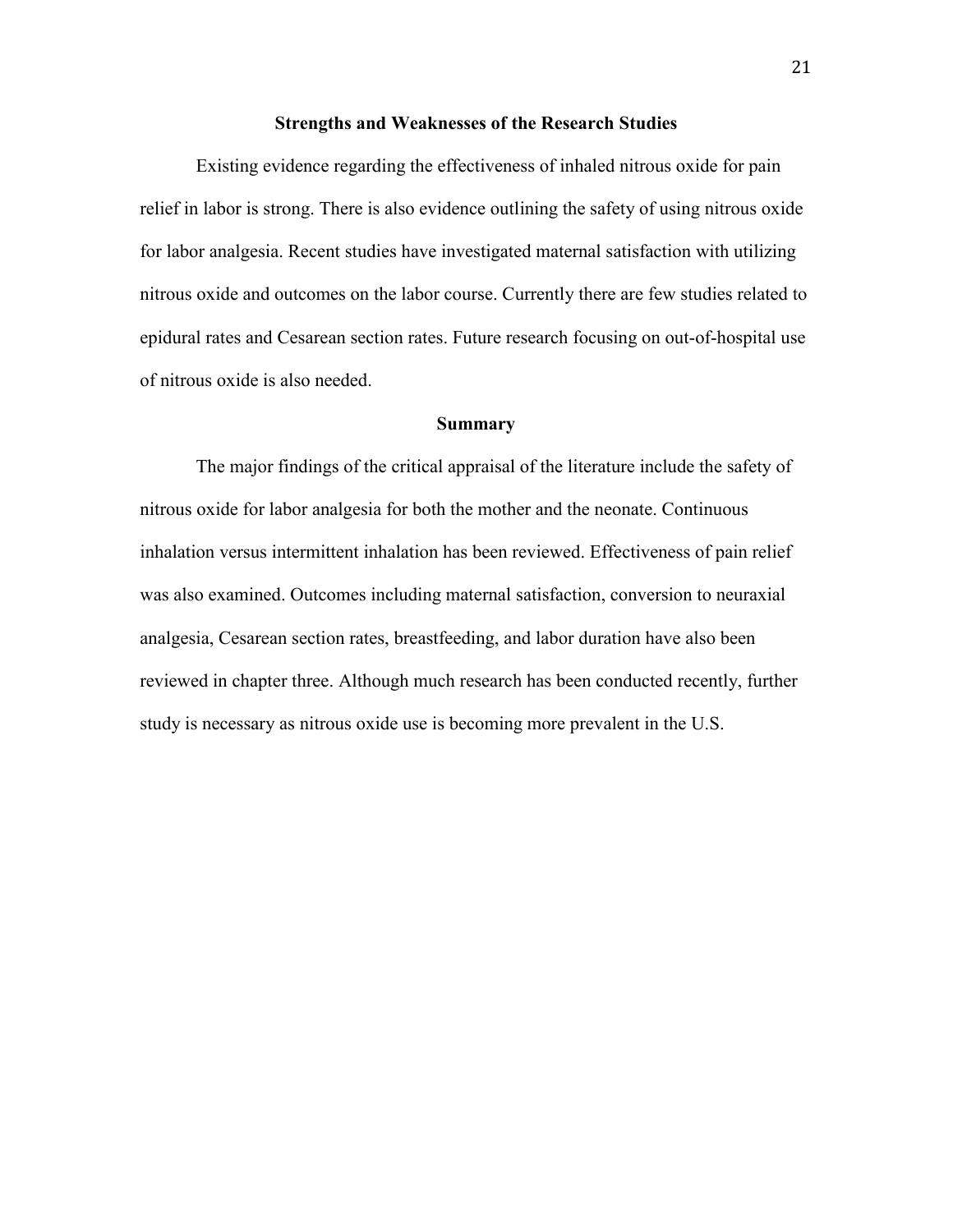#### **Chapter IV: Discussion**

The critical appraisal of the literature revealed that the use of inhaled nitrous oxide in labor is safe for both mothers and neonates. It is effective in reducing labor pain although not as effective as an epidural. In addition to pain relief, it also has an anxiolytic effect, which can be very useful in labor. Throughout the literature women reported satisfaction with the use of nitrous oxide for labor analgesia.

#### **Trends**

 Older research studies showed the safety of nitrous oxide for mothers and neonates as well as the level of pain relief compared to other forms of pharmacologic pain management options. Only recently have studies investigated maternal satisfaction with nitrous oxide. It is an important area of research as maternal satisfaction of labor analgesia is multifaceted.

In a study by Kabakian-Khasholian et al. (2017) maternal perception of control in childbirth was shown to be directly related to maternal satisfaction (Kabakian-Khasholian et al., 2017). The use of nitrous oxide allows for maternal control as the mother holds the mask or breathing tube and ultimately decides when to inhale the gas and when to stop. Due to the low solubility of nitrous oxide the effects are rapid (Becker  $\&$  Rosenberg, 2008). It is easily reversible so if the mother would like to discontinue its use the effects will cease in 30-60 seconds (Stewart & Collins, 2012). This allows the mother to remain ambulatory and change positions easily.

Anxiety reduction in labor is also an important consideration in maternal satisfaction. Nitrous oxide is unique in the fact that it provides not only pain relief but also anxiety reduction. Higher levels of both generalized and pregnancy-related anxiety

22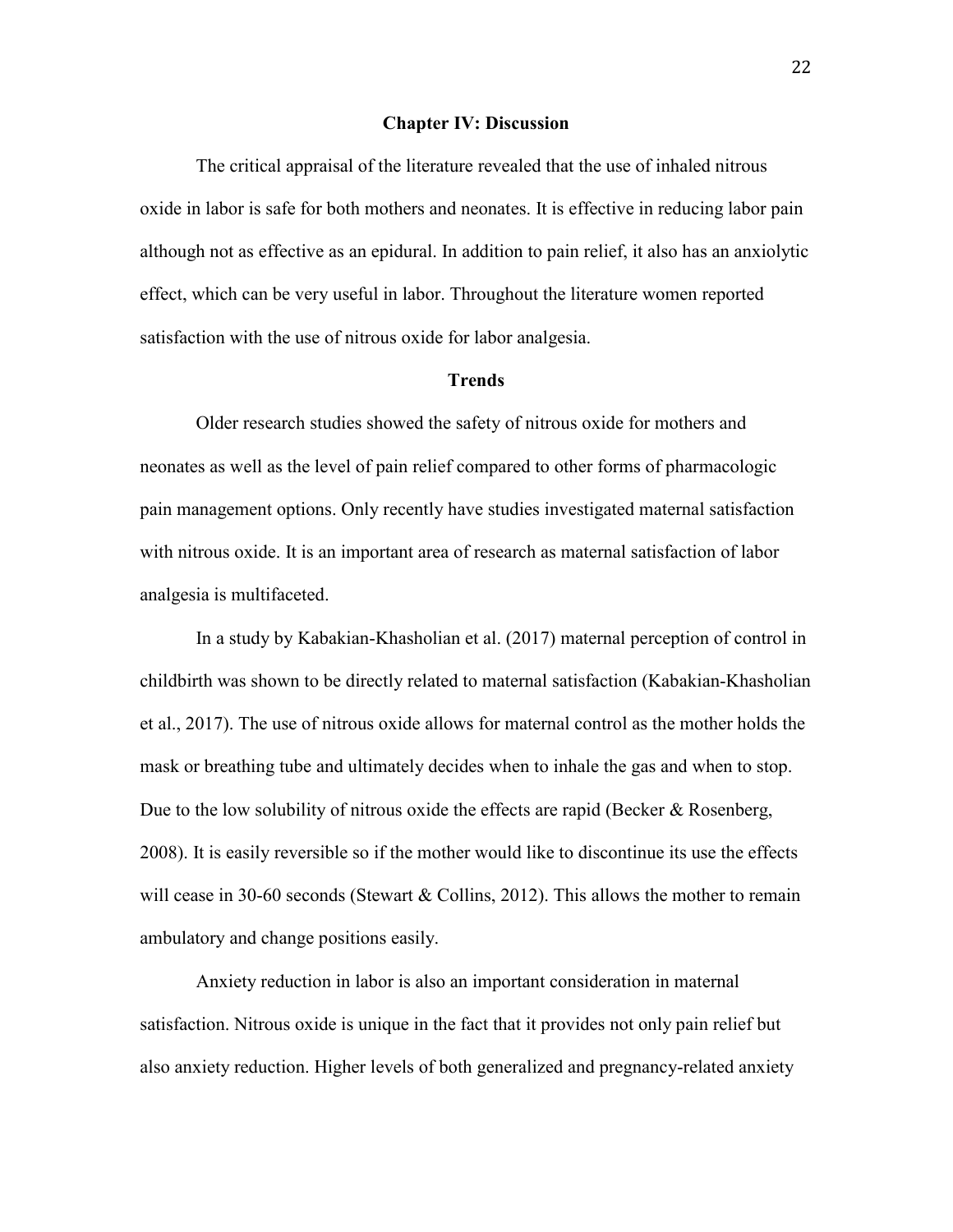in labor are associated with greater use of interventions (Koelewjin, Slujis, & Vrijkotte, 2017). The cycle of fear and tension is also thought to lead to increased pain (Dunn, 1994).

#### **Gaps**

 While there are robust studies demonstrating the safety and effectiveness of nitrous oxide in labor there are still some gaps in the literature. This includes the use of nitrous oxide in settings other than hospitals and specific effects on epidural use including timing of epidural placement.

Most of the research completed has focused on the use of nitrous oxide in hospital settings. Nurse-midwives not only practice in the hospital setting but in out-of-hospital birth centers and in homes as well. Women in these settings have a lack of pharmacological pain management options for labor available to them in these settings. Many birth centers are utilizing nitrous oxide already. Therefore research regarding the use of nitrous oxide in these settings is needed.

There are also gaps regarding the use of nitrous oxide and its specific effects on epidural use. A few studies have focused on the rates of conversion to epidurals in women who utilize nitrous oxide studies. There is a gap in the research investigating if nitrous oxide has an effect on delaying epidural use until later in active labor. The current literature also does not specify whether epidural rates are decreased when women who desire an epidural free birth utilize nitrous oxide during labor.

#### **Implications For Nurse-Midwifery Practice**

Women should be educated about the use of nitrous oxide both prenatally and during labor. Patients can safely utilize nitrous oxide during any stage of labor for pain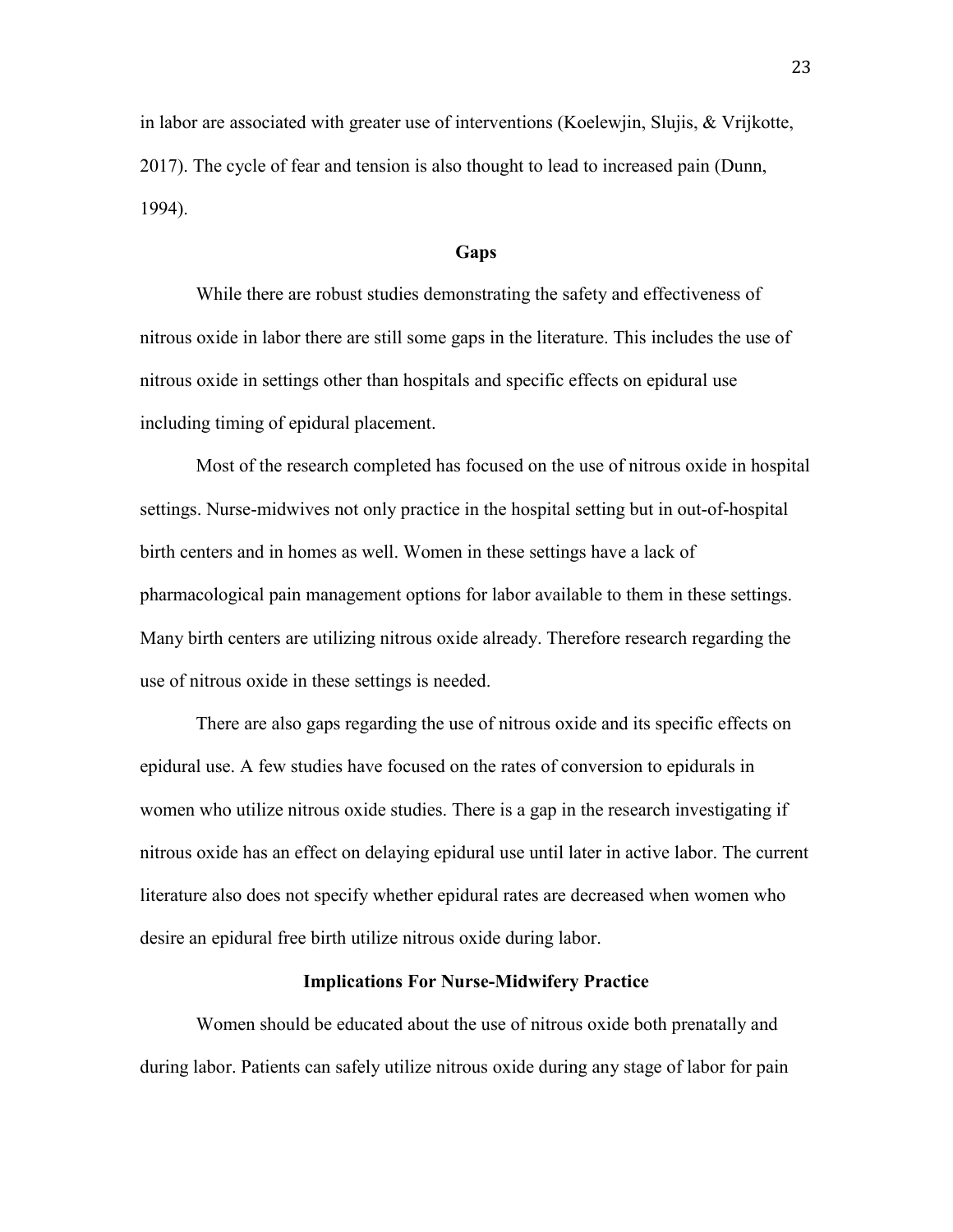and anxiety relief. Nitrous oxide can be used in conjunction with non-pharmacologic pain management options. Nitrous oxide can safely and effectively be used for other indications during labor including IV insertions, cervical exams, while waiting for epidural placement, during Cesarean section with spinal anesthesia, and during laceration repairs. Other women's health and maternity indications for nitrous oxide include external cephalic versions, pelvic exams, and IUD insertions.

#### **Future Research**

Safety and efficacy of nitrous oxide has been demonstrated by past research. Therefore future research should focus on the effects of nitrous oxide. This includes its effects on epidural rates and timing of epidural placement. It is especially important to study nurse-midwife patients that may desire an epidural-free birth or to at least delay the epidural until later in labor. Other areas of study could focus on utilizing nitrous oxide in conjunction with hydrotherapy and water birth and subsequent effects on epidural rates. Birth center and home birth settings should also be the focus of future studies including safety of nitrous oxide use, hospital transfer rates for pharmacologic pain management, and maternal satisfaction.

#### **Application and Integration of Theoretical Framework**

When considering labor analgesia Kolcaba's Theory of Comfort is very appropriate. Comfort during labor is very important and multifaceted. There are numerous ways nurses and midwives can assess for and provide comfort measures to women during labor to help promote relief, ease, and transcendence. When addressing comfort in the labor environment, one should address all four domains in Kolcaba's theory (Kolcaba et al., 2006). For the physical domain this could be the actual labor pain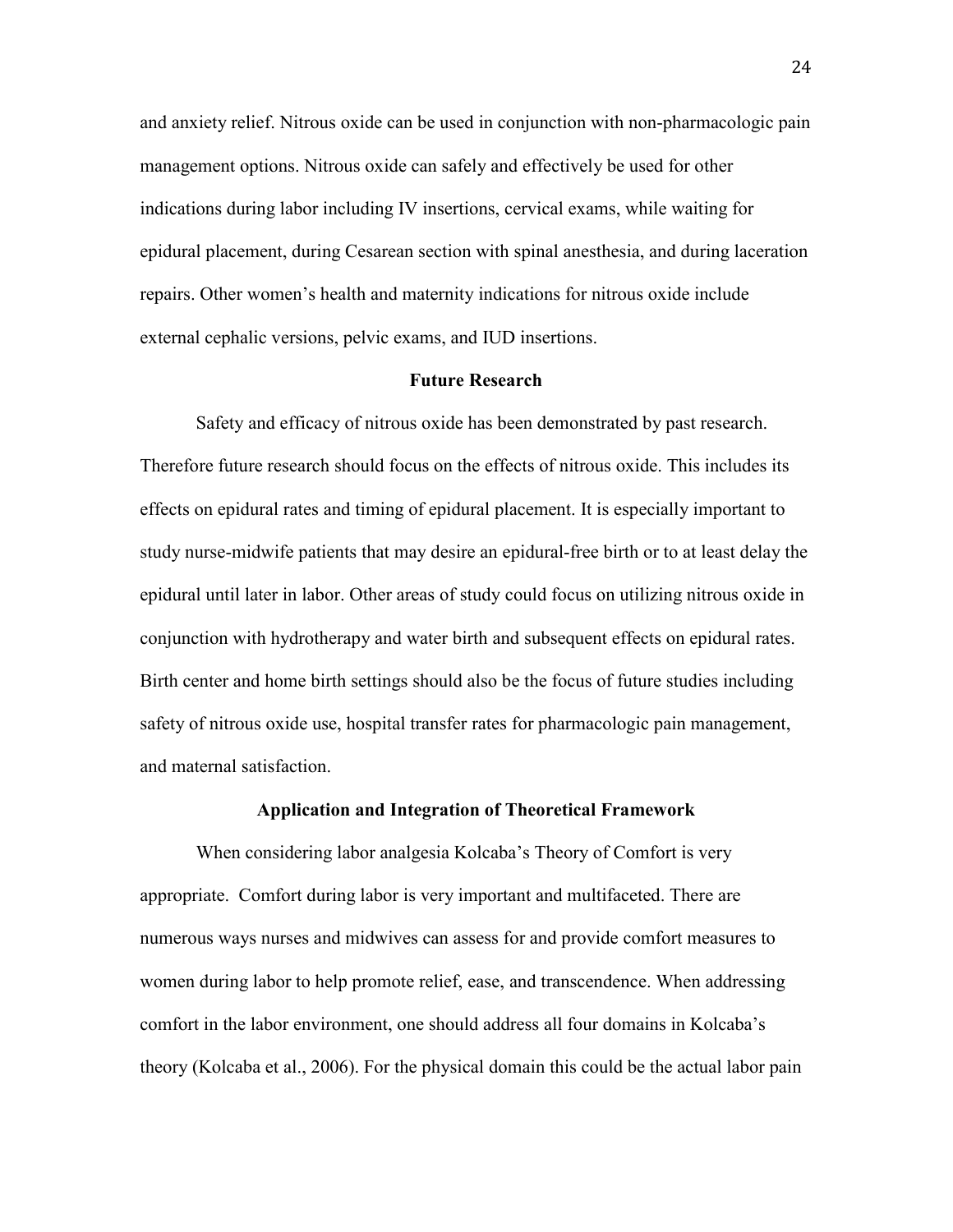and pain relief strategies utilized such as nitrous oxide, massage, or hydrotherapy. The psychosocial aspect could include providing adequate labor support and promoting confidence. The sociocultural aspect should address pertinent cultural beliefs. The environment should be addressed as well and could include a quiet and dark space.

While one may not be completely pain free in labor with nitrous oxide it can be an important piece of providing comfort and the goal of some may not even be complete pain relief. It also allows for use along with non-pharmacologic pain management options. Nitrous oxide can help to provide the physical comfort and relief from anxiety. For some women relief may be met with the use of nitrous oxide, for others they may experience ease or contentment, and others may even experience transcendence above the current pain.

#### **Summary**

This project examined the maternal and neonatal effects of utilizing nitrous oxide for labor analgesia. The critical appraisal of the literature showed that nitrous oxide is a safe and effective form of labor analgesia. Maternal satisfaction with nitrous oxide is also high. Nurse-midwives should educate patients about the use of nitrous oxide. Nitrous oxide can be used in conjunction with non-pharmacologic pain management options. Women can also utilize nitrous oxide for a variety of obstetric and women's health indications. Future research of nitrous oxide should focus on epidural rates, Cesareansection rates, use of nitrous oxide in conjunction with hydrotherapy, and the use of nitrous oxide in the out-of-hospital setting.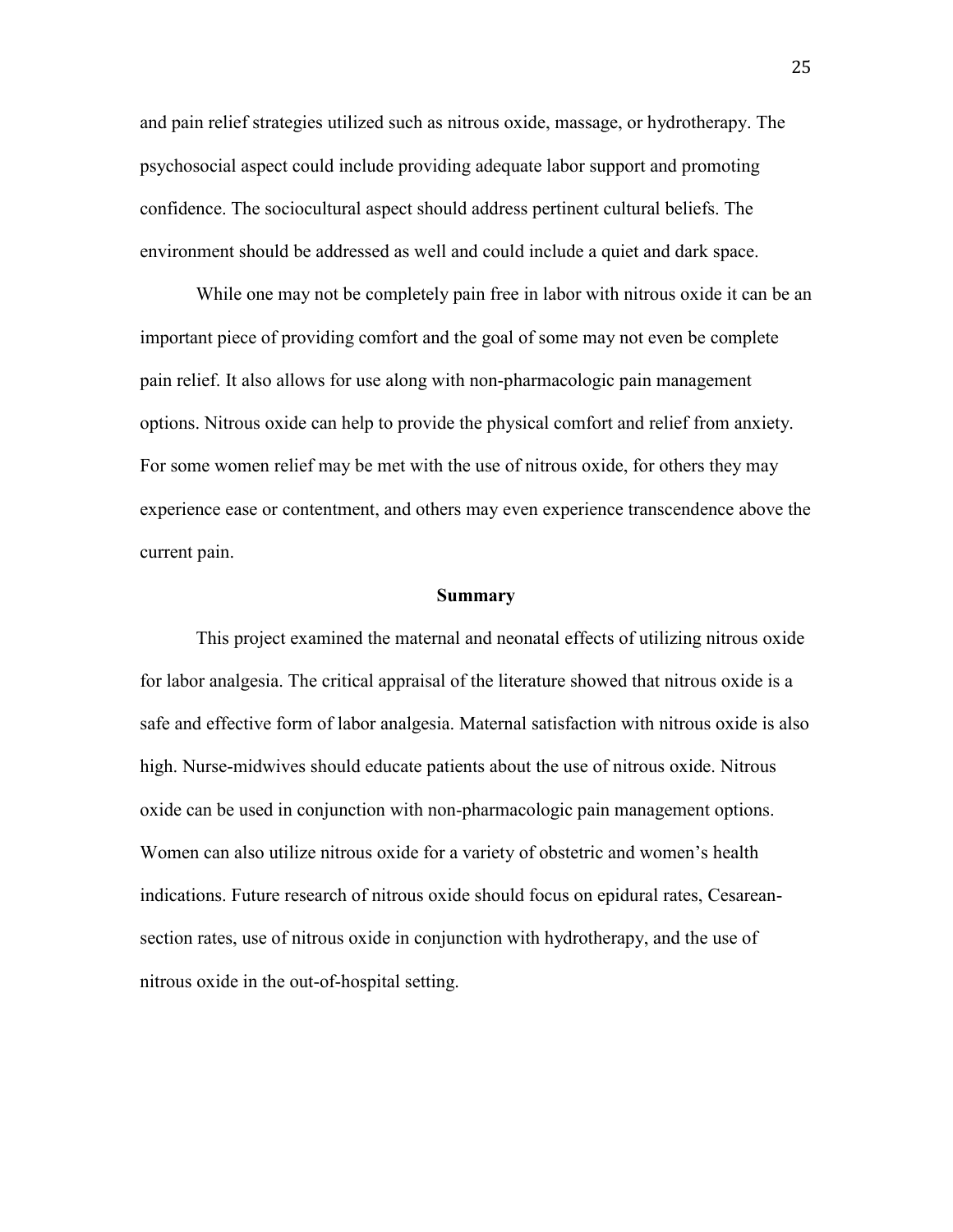#### **References**

- American College of Nurse-Midwives. (2018). *Our philosophy of care.* Retrieved from <http://www.midwife.org/Our-Philosophy-of-Care>
- American College of Nurse-Midwives. (2018). *What is physiologic birth?* Retrieved from http://www.birthtools.org/What-Is-Physiologic-Birth

American College of Nurse-Midwives. (2011). *Definition of midwifery and scope of practice of certified nurse-midwives and certified midwives.* Retrieved from http://www.midwife.org/Our-Scope-of-Practice

American College of Nurse-Midwives. (2009). *Position statement: Nitrous oxide for labor analgesia.* Retrieved from

[http://www.midwife.org/acnm/files/acnmlibrarydata/uploadfilename/0000000000](http://www.midwife.org/acnm/files/acnmlibrarydata/uploadfilename/000000000080/nitrous_oxide_12_09.pdf) [80/nitrous\\_oxide\\_12\\_09.pdf](http://www.midwife.org/acnm/files/acnmlibrarydata/uploadfilename/000000000080/nitrous_oxide_12_09.pdf)

- Becker, D. E., & Rosenberg, M. (2008). Nitrous oxide and the inhalation anesthetics. *Anesthesia Progress, 55*(4), 124-131. doi: 10.2344/0003-3006-55.4.124
- Bishop, J. T. (2007). Administration of nitrous oxide in labor: Expanding options for women. *Journal of Midwifery & Women's Health, 52*(3), 308-309. https://doi.org/10.1016/j.jmwh.2007.02.018
- Centers for Disease Control and Prevention. (2018). *Pregnancy mortality surveillance system.* Retrieved from

<https://www.cdc.gov/reproductivehealth/maternalinfanthealth/pmss.html>

Centers for Disease Control and Prevention. (2017). Births: Final data for 2015. *National Vital Statistics Reports, 66*(1). Retrieved from

[https://www.cdc.gov/nchs/data/nvsr/nvsr66/nvsr66\\_01.pdf](https://www.cdc.gov/nchs/data/nvsr/nvsr66/nvsr66_01.pdf)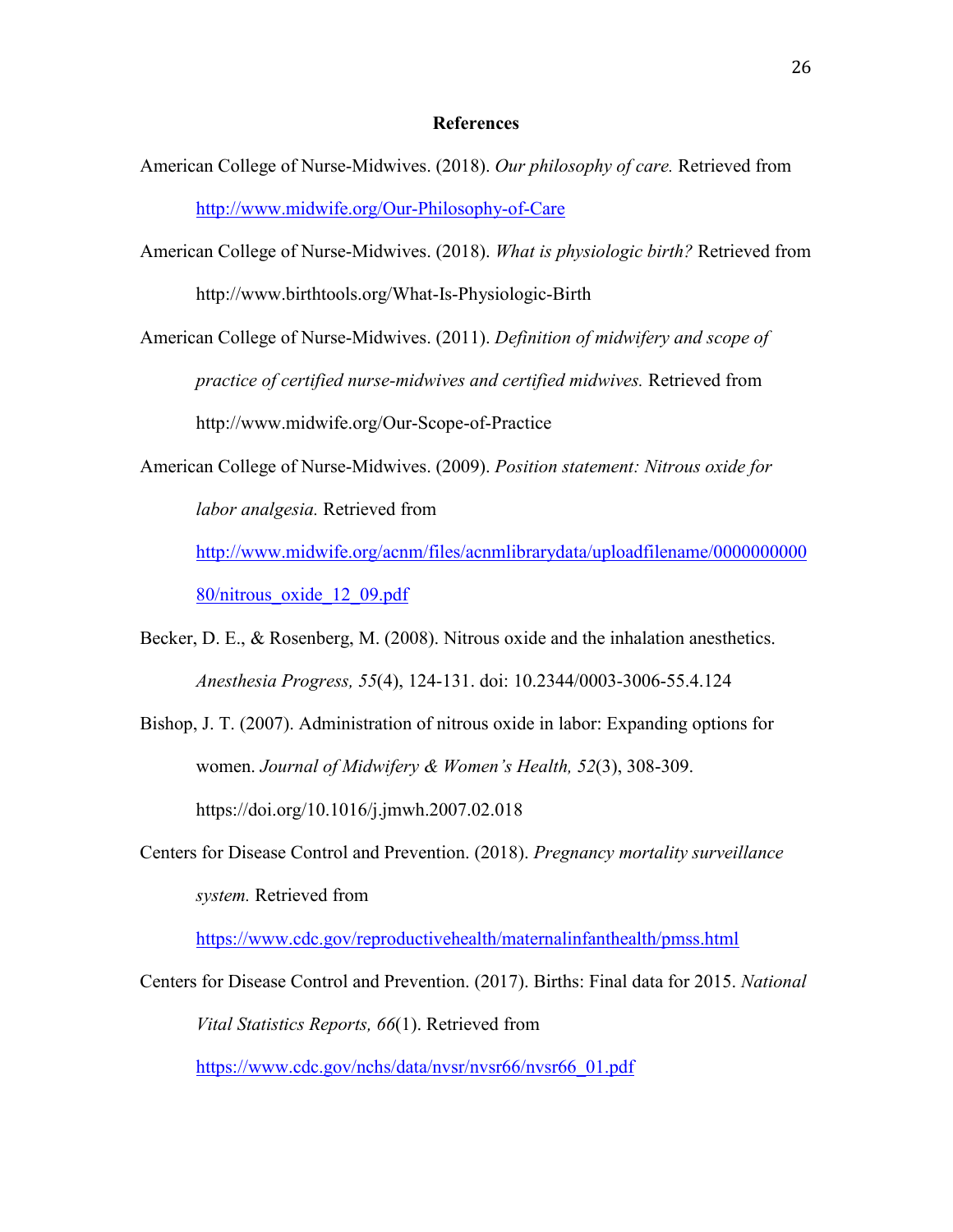- Centers for Disease Control and Prevention. (2011). Epidural and spinal anesthesia use during labor: 27-state reporting area, 2008. *National Vital Statistics Reports, 59*(5). Retrieved from [https://www.cdc.gov/nchs/data/nvsr/nvsr59/nvsr59\\_05.pdf](https://www.cdc.gov/nchs/data/nvsr/nvsr59/nvsr59_05.pdf)
- Chen, A., Oster, E., & Williams, H. (2016). Why is infant mortality higher in the Unites States than in Europe? *Am Econ J Econ Policy, 8*(2), 89-124. Retrieved from <https://www.ncbi.nlm.nih.gov/pmc/articles/PMC4856058/pdf/nihms-717273.pdf>
- Collins, M. (2018). Use of nitrous oxide in maternity care: AWHONN practice brief number 6. *Journal of Obstetric, Gynecologic, & Neonatal Nursing, 47*(2), 239- 242. https://doi.org/10.1016/j.jogn.2018.01.009
- Dearholt, S. L., & Dang, D. (2012). *Johns Hopkins nursing evidence-based practice: Model and guidelines* (2<sup>nd</sup> ed.). Indianapolis, IN: Sigma Theta Tau International.
- Klomp, T., Poppel, M., Jones, L., Lazet, J., Di Nisio, M., & Lagro-Janssen, A. (2012). Inhaled analgesia for pain management in labour. *Cochrane Database Of Systematic Reviews*, (9). doi:10.1002/14651858.CD009351.pub2
- Kolcaba, K. (1994). A theory of holistic comfort for nursing. *Journal Of Advanced Nursing*, *19*(6), 1178-1184. doi:10.1111/j.1365-2648.1994.tb01202.x
- Kolcaba, K., Tilton, C., & Drouin, C. (2006). Comfort theory: A unifying framework to enhance the patient environment. *The Journal of Nursing Administration, 36*(11), 538-544. Retrieved from<https://insights.ovid.com/pubmed?pmid=17099440>
- Kolcaba, K. (2018). *Katharine Kolcaba: Middle range nursing theorist.* Retrieved from https://sites.google.com/a/northgeorgia.edu/middle-range-nursing-theoristpresentation/home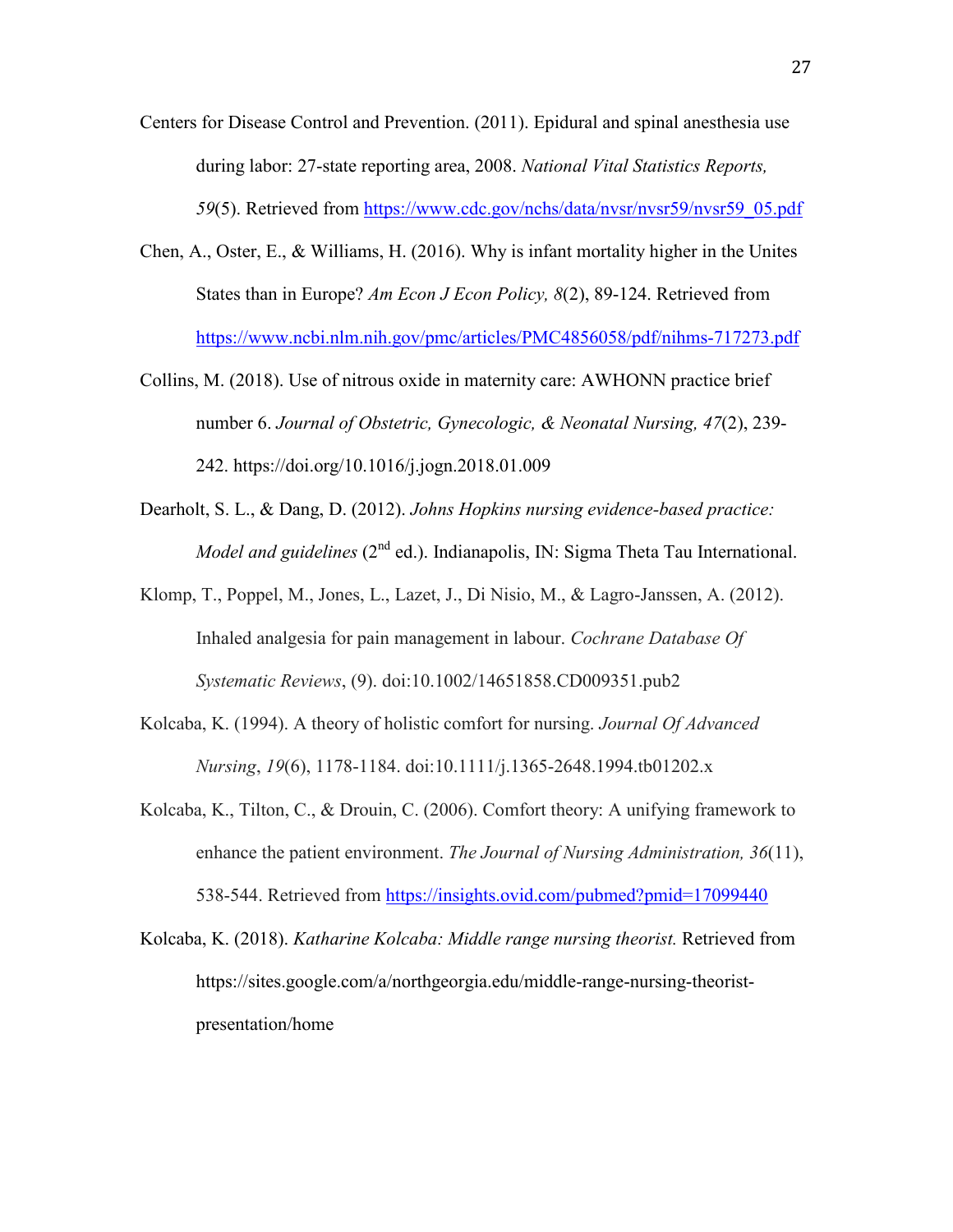March of Dimes. (2018). *Peristats: United States infant mortality rates, 2003-2013.* 

Retrieved from

https://www.marchofdimes.org/Peristats/ViewSubtopic.aspx?reg=99&top=6&sto

 $p=91\&\text{lev}=1\&\text{slev}=1\&\text{obj}=1$ 

- Ondeck, M. (2014). Healthy birth practice #2: Walk, move around, and change positions throughout labor. *Journal of Perinatal Education, 23*(4), 188-193. doi: 10.1891/1058-1243.23.4.188
- Stewart, L. S., & Collins, M. (2012). Nitrous oxide as labor analgesia. *Nursing for Women's Health, 16*(5), 400-408. Retrieved from [http://www.porterinstrument.com/dentalcontent/files/datasheets/Nitrous-Oxide](http://www.porterinstrument.com/dentalcontent/files/datasheets/Nitrous-Oxide-as-Labor-Analgesia-Clinical-Implications-for-Nurses.pdf)[as-Labor-Analgesia-Clinical-Implications-for-Nurses.pdf](http://www.porterinstrument.com/dentalcontent/files/datasheets/Nitrous-Oxide-as-Labor-Analgesia-Clinical-Implications-for-Nurses.pdf)
- Ullman, R., Smith, L. A., Burns, E., Mori, R., & Dowswell, T. (2010). Parenteral opioids for maternal pain management in labour. *Cochrane Database Systematic Review,*  (9). Retrieved from https://www.ncbi.nlm.nih.gov/pmc/articles/PMC4233118/
- Whitburn, L. Y., Jones, L. E., Davey, M., & Small, R. (2017). The meaning of labour pain: How the social environment and other contextual factors shape women's experiences. *BMC Pregnancy & Childbirth, 17*. https://www.ncbi.nlm.nih.gov/pmc/articles/PMC5450354/
- Wong, C. A. (2009). Advances in labor analgesia. *International Journal of Women's Health, 1*, 138-145. Retrieved from

<https://www.ncbi.nlm.nih.gov/pmc/articles/PMC2971706/>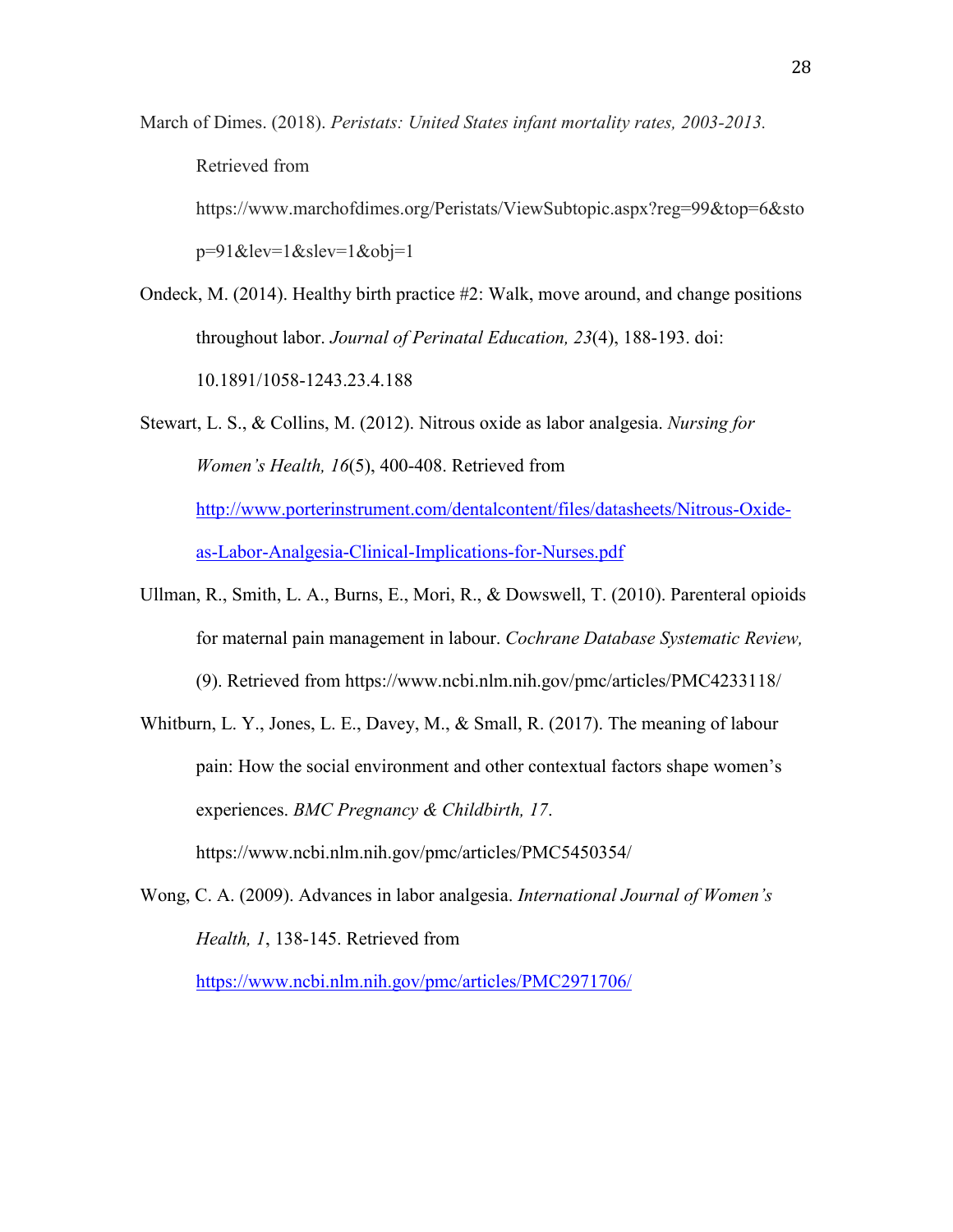World Health Organization. (2015). Maternal mortality and morbidity in the United States of America. *Bulletin of the World Health Organization, 93*(3). Retrieved from<http://www.who.int/bulletin/volumes/93/3/14-148627/en/>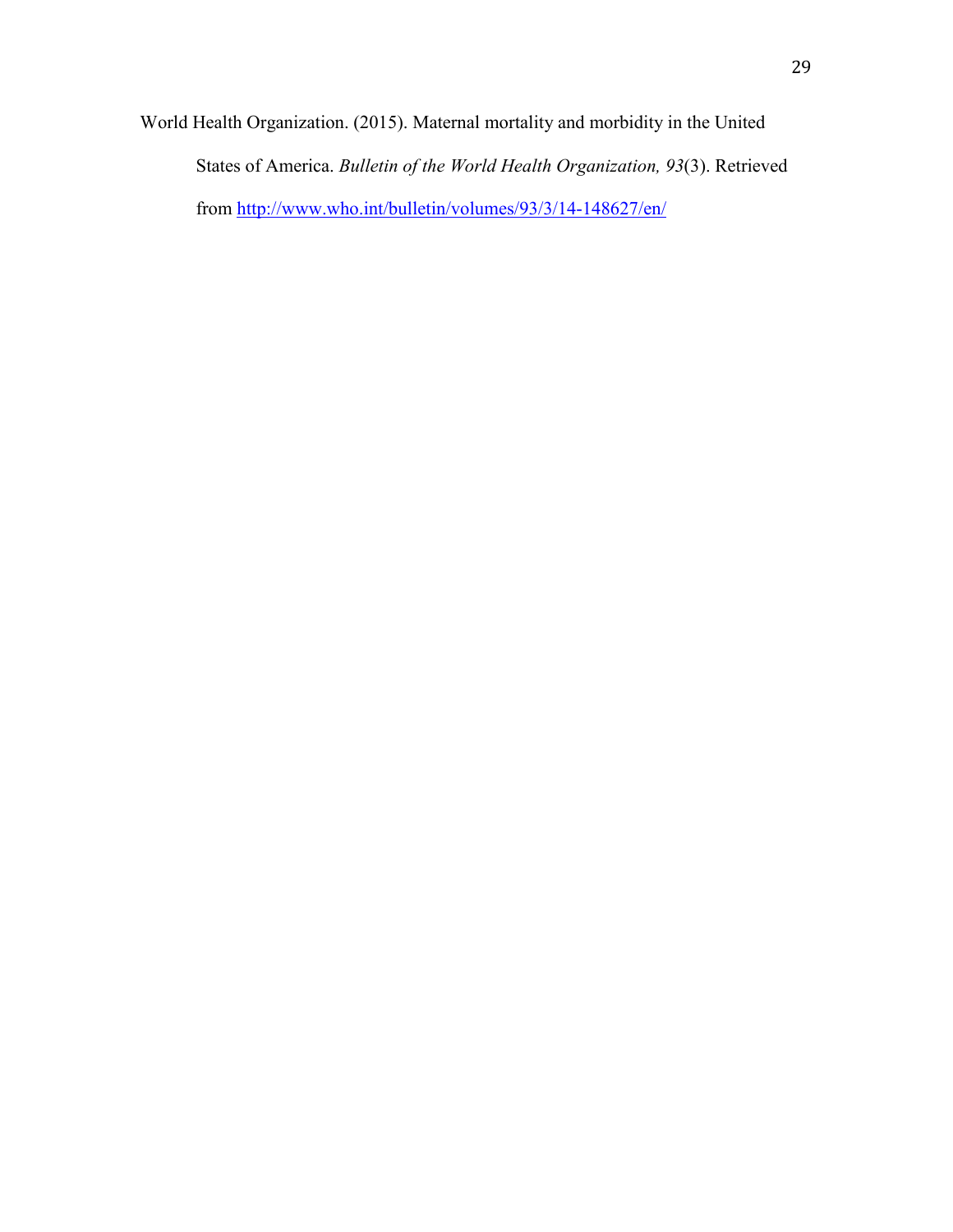## Table 1.

## *Matrix of the Literature*

| <b>Citation/Level</b>                                                                                                                                                                                                                                                                                                                                | <b>Purpose</b>                                                                                                                                                 | <b>Sample/Setting</b>                                                                                                                                                                                         | Design                                                                                                                                                                                           |                                                                                                                                                                                                                                                                                           | <b>Results</b>                                                                                                                                                                                                                                                                                                                                                                                                                                                                                                                                                                                                    | Authors'                                                                                                                                                                                                           |
|------------------------------------------------------------------------------------------------------------------------------------------------------------------------------------------------------------------------------------------------------------------------------------------------------------------------------------------------------|----------------------------------------------------------------------------------------------------------------------------------------------------------------|---------------------------------------------------------------------------------------------------------------------------------------------------------------------------------------------------------------|--------------------------------------------------------------------------------------------------------------------------------------------------------------------------------------------------|-------------------------------------------------------------------------------------------------------------------------------------------------------------------------------------------------------------------------------------------------------------------------------------------|-------------------------------------------------------------------------------------------------------------------------------------------------------------------------------------------------------------------------------------------------------------------------------------------------------------------------------------------------------------------------------------------------------------------------------------------------------------------------------------------------------------------------------------------------------------------------------------------------------------------|--------------------------------------------------------------------------------------------------------------------------------------------------------------------------------------------------------------------|
| & Quality                                                                                                                                                                                                                                                                                                                                            | of Study                                                                                                                                                       |                                                                                                                                                                                                               | Methodology                                                                                                                                                                                      | <b>Instruments</b>                                                                                                                                                                                                                                                                        |                                                                                                                                                                                                                                                                                                                                                                                                                                                                                                                                                                                                                   | Recommen<br>dations                                                                                                                                                                                                |
| Dammer, U., Weiss, C., Raabe, E.,<br>Heimrich, J., Koch, M. C., Winkler, M.,<br>Kehl, S. (2014). Introduction of<br>inhaled nitrous oxide and oxygen for pain<br>management during labour - Evaluation<br>of patients' and midwives' satisfaction.<br>Geburtshilfe Und Frauenheilkunde,<br>74(7), 656–660. http://doi.org/10.1055/s-<br>0034-1368606 | T <sub>o</sub><br>determine<br>the level of<br>acceptance<br>of the use<br>of inhaled<br>nitrous<br>oxide by<br>midwives<br>and<br>pregnant<br>women<br>during | Sample: Pregnant<br>women with<br>singleton<br>pregnancies who<br>used nitrous oxide<br>during labor<br>between April-<br>September 2013<br>$(n=66)$<br>Exclusion criteria:<br><b>Breech</b><br>presentation. | Observational<br>study<br>There were no<br>changes to<br>clinical practice.<br>All women who<br>met inclusion<br>criteria between<br>April-September<br>$2013$ were<br>included in the<br>study. | Questionnaire<br>for pregnant<br>woman:<br>$1)$ Pain<br>intensity with<br>numerical<br>rating scale 1-<br>10 before and<br>after using<br>nitrous oxide.<br>2) Level<br>patient<br>tolerated                                                                                              | Results:<br>1) Significant reduction of pain after<br>nitrous oxide was administered.<br>2) Nitrous oxide was overall very<br>well tolerated.<br>3) The majority of women reported<br>having no side effects.<br>3) Most reported it was quite to very<br>likely that they would use nitrous<br>oxide again.<br>1) Most midwives reported<br>satisfaction of nitrous oxide if their                                                                                                                                                                                                                               | Nitrous oxide<br>is effective for<br>use for labor<br>analgesia and is<br>very accepted<br>by women and<br>midwives. It is<br>an important<br>addition to<br>other well-<br>known pain<br>management<br>methods in |
| Level: 3<br>Quality: B                                                                                                                                                                                                                                                                                                                               | labor.                                                                                                                                                         | primary cesarean<br>section,<br>intrauterine fetal<br>death, and<br>structural or<br>chromosomal<br>anomalies<br>Setting: The<br>Gynecology<br>Department at the<br>University<br>Hospital of<br>Erlangen     |                                                                                                                                                                                                  | nitrous oxide.<br>3) Side effects.<br>4) Likelihood<br>to use nitrous<br>oxide again.<br>Questionnaire<br>for midwife:<br>1) Midwife<br>satisfaction of<br>effect of<br>nitrous oxide.<br>2) Stage of<br>labor that<br>nitrous oxide<br>was used.<br>3) Why nitrous<br>oxide was<br>used. | patient considered it likely they<br>would use it again.<br>2) Most women used nitrous oxide<br>during the dilation stage, but use<br>was reported in all stages.<br>3) Most women used nitrous oxide<br>because they refused an epidural. A<br>few used it due to the inability to<br>receive an epidural or with<br>ineffective pain management with<br>the epidural.<br>Conclusion:<br>Nitrous oxide was accepted well by<br>laboring women and midwives in<br>this study. Few women reported side<br>effects and most tolerated it well.<br>Most who used it would be prepared<br>to use it in future labors. | Obstetrics.                                                                                                                                                                                                        |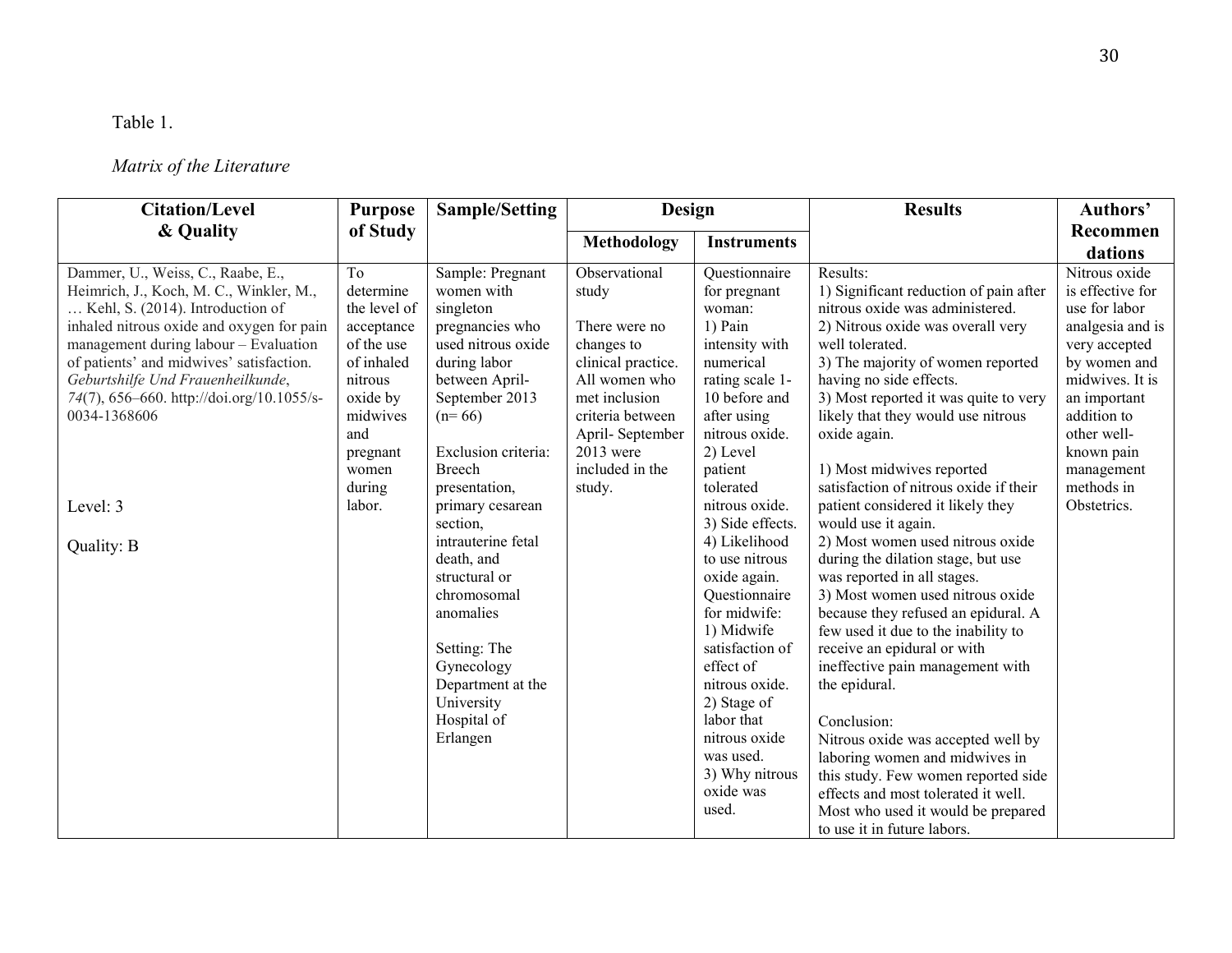| <b>Citation/Level</b>                                                                                                                                                                                                                                                                        | <b>Purpose of</b>                                                                                                                                              | <b>Sample/Setting</b>                                                                                                                                                     |                                                                                                                                                                                                                                                                                                                                                                                                                                                                                     | Design                                                                                                                                                                                                                             |                                                                                                                                                                                                                                                                                                                                                                                                                                                                                                                                                                                                                                                                                                                 | Authors'                                                                                                                                                                                                                                                            |
|----------------------------------------------------------------------------------------------------------------------------------------------------------------------------------------------------------------------------------------------------------------------------------------------|----------------------------------------------------------------------------------------------------------------------------------------------------------------|---------------------------------------------------------------------------------------------------------------------------------------------------------------------------|-------------------------------------------------------------------------------------------------------------------------------------------------------------------------------------------------------------------------------------------------------------------------------------------------------------------------------------------------------------------------------------------------------------------------------------------------------------------------------------|------------------------------------------------------------------------------------------------------------------------------------------------------------------------------------------------------------------------------------|-----------------------------------------------------------------------------------------------------------------------------------------------------------------------------------------------------------------------------------------------------------------------------------------------------------------------------------------------------------------------------------------------------------------------------------------------------------------------------------------------------------------------------------------------------------------------------------------------------------------------------------------------------------------------------------------------------------------|---------------------------------------------------------------------------------------------------------------------------------------------------------------------------------------------------------------------------------------------------------------------|
| & Quality                                                                                                                                                                                                                                                                                    | <b>Study</b>                                                                                                                                                   |                                                                                                                                                                           | <b>Methodology</b>                                                                                                                                                                                                                                                                                                                                                                                                                                                                  | <b>Instruments</b>                                                                                                                                                                                                                 |                                                                                                                                                                                                                                                                                                                                                                                                                                                                                                                                                                                                                                                                                                                 | <b>Recommendations</b>                                                                                                                                                                                                                                              |
| Agah, J., Baghani, R., Tabaraei,<br>Y., & Rad, A. (2016). Maternal<br>side-effects of continuous vs.<br>intermittent method of entonox<br>during labor: A randomized<br>clinical trial. Iranian Journal of<br>Pharmaceutical Research: IJPR,<br>$15(2)$ , 641-646.<br>Level: 1<br>Quality: B | To determine<br>whether the<br>continuous<br>administration<br>of inhaled<br>nitrous oxide<br>during labor is<br>as safe as<br>intermittent<br>administration. | Sample: Women in<br>active labor using<br>inhaled nitrous<br>oxide<br>(continuously= $50$ ,<br>intermittently= $50$ )<br>Setting: Mobini<br>Hospital in<br>Sabzevar, Iran | Randomized clinical<br>trial<br>Women admitted<br>for vaginal labor<br>were divided by<br>simple<br>randomization into<br>two equal groups for<br>the study.<br>Inhalation began at<br>3-4 cm dilation and<br>ended was<br>terminated by full<br>dilation for both<br>groups.<br>1) In the continuous<br>group the woman<br>breathed the nitrous<br>oxide continuously.<br>2) In the intermittent<br>group the woman<br>breathed the nitrous<br>oxide during a<br>contraction only. | Questionnaire/Study<br>form:<br>1) Maternal O2<br>saturation with<br>pulse oximetry<br>2) Contraction<br>duration and fetal<br>heart rate<br>3) Labor<br>progression<br>4) Maternal<br>satisfaction<br>5) Maternal side<br>effects | Results:<br>1) SpO2 was more than<br>95% in both groups<br>with no significant<br>differences between<br>groups.<br>2) No significant<br>differences in maternal<br>and fetal outcomes<br>between groups.<br>3) No significant<br>difference in mean<br>length of active labor<br>between groups.<br>4) Maternal satisfaction<br>was higher in the<br>continuous group than<br>the intermittent group.<br>5) No significant<br>difference in side<br>effects prevalence<br>between groups.<br>Conclusion:<br>1) There are no<br>significant differences<br>in side effects between<br>continuous and<br>intermittent use of<br>nitrous oxide.<br>2) Maternal satisfaction<br>was higher with<br>continuous use. | Continuous use of<br>inhaled nitrous oxide<br>could lead to a<br>reduction of pain in<br>labor. More studies<br>should be completed to<br>investigate so that<br>women can hopefully<br>choose to use nitrous<br>oxide either<br>intermittently or<br>continuously. |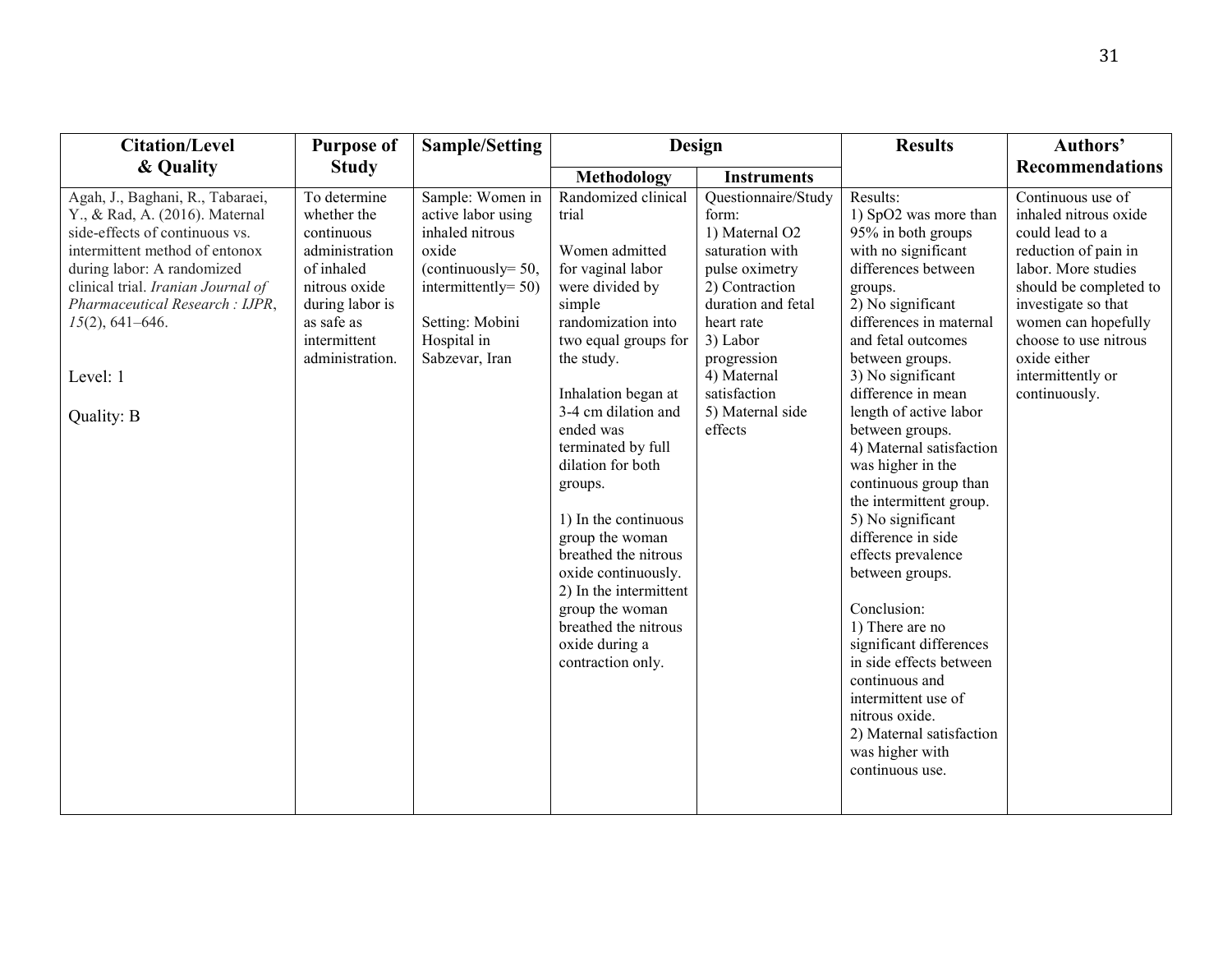| <b>Citation/Level</b>                                                                                                                                                                                                                                                                                          | <b>Purpose</b>                                                                                                                  | <b>Sample/Setting</b>                                                                                                                                                                       |                                                                                                                                                       | Design                                                                                                                                                                                             | <b>Results</b>                                                                                                                                                                                                                                                                                                                                                                                                                                                                                                                                                                                                                                                                                                                       | Authors'                                                                                                                                                                                                                                                                            |
|----------------------------------------------------------------------------------------------------------------------------------------------------------------------------------------------------------------------------------------------------------------------------------------------------------------|---------------------------------------------------------------------------------------------------------------------------------|---------------------------------------------------------------------------------------------------------------------------------------------------------------------------------------------|-------------------------------------------------------------------------------------------------------------------------------------------------------|----------------------------------------------------------------------------------------------------------------------------------------------------------------------------------------------------|--------------------------------------------------------------------------------------------------------------------------------------------------------------------------------------------------------------------------------------------------------------------------------------------------------------------------------------------------------------------------------------------------------------------------------------------------------------------------------------------------------------------------------------------------------------------------------------------------------------------------------------------------------------------------------------------------------------------------------------|-------------------------------------------------------------------------------------------------------------------------------------------------------------------------------------------------------------------------------------------------------------------------------------|
| & Quality                                                                                                                                                                                                                                                                                                      | of Study                                                                                                                        |                                                                                                                                                                                             | <b>Methodology</b>                                                                                                                                    | <b>Instruments</b>                                                                                                                                                                                 |                                                                                                                                                                                                                                                                                                                                                                                                                                                                                                                                                                                                                                                                                                                                      | <b>Recommendations</b>                                                                                                                                                                                                                                                              |
| Pasha, H., Basirat, Z., Hajahmadi, M.,<br>Bakhtiari, A., Faramarzi, M., & Salmalian,<br>H. (2012). Maternal expectations and<br>experiences of labor analgesia with nitrous<br>oxide. Iranian Red Crescent Medical<br>Journal, 14(12), 792-797.<br>http://doi.org/10.5812/ircmj.3470<br>Level: 1<br>Quality: A | To<br>determine<br>the maternal<br>experience<br>and<br>expectations<br>of using<br>nitrous<br>oxide for<br>labor<br>analgesia. | Sample:<br>Pregnant women<br>in active labor<br>(Intervention)<br>$group = 49, control$<br>$\text{group} = 49$<br>Setting:<br>Maternity ward of<br>Shahid<br>Yahyanejiad<br>Hospital, Babol | Randomized<br>controlled trial<br>Subjects were<br>randomly<br>assigned to a<br>nitrous oxide<br>group or a<br>group without<br>nitrous oxide<br>use. | Questionnaire<br>including:<br>1) Expectation<br>levels<br>2) Severity of<br>pain<br>3) Satisfaction of<br>using nitrous<br>oxide<br>4) Efficacy<br>5) Related<br>complications<br>6) Demographics | Results:<br>1) Expectation levels of<br>women were weak in<br>40.9% of cases, medium in<br>17.4%, and good in 28.5<br>$\frac{0}{6}$ .<br>2) Severity of pain in<br>nitrous oxide group was<br>moderate 46.9% compared<br>to severe for the control<br>group 55.1%.<br>3) $80.9\%$ would request<br>nitrous oxide again in the<br>future.<br>4) Only 2% of intervention<br>group were unsatisfied<br>with nitrous oxide.<br>5) $93.8\%$ experienced<br>some complications from<br>the nitrous oxide with<br>varying degrees.<br>Conclusion:<br>1) Pain was significantly<br>less in the nitrous oxide<br>group compared to the<br>control group.<br>2) Adequate analgesia in<br>labor can be a prognostic<br>factor for satisfaction. | 1) Nitrous oxide could<br>be used to decrease the<br>pain level of women<br>undergoing natural<br>birth.<br>2) Consideration<br>should be given to the<br>complications cause by<br>the nitrous oxide<br>including dry mouth,<br>headache, dizziness,<br>nausea, and<br>drowsiness. |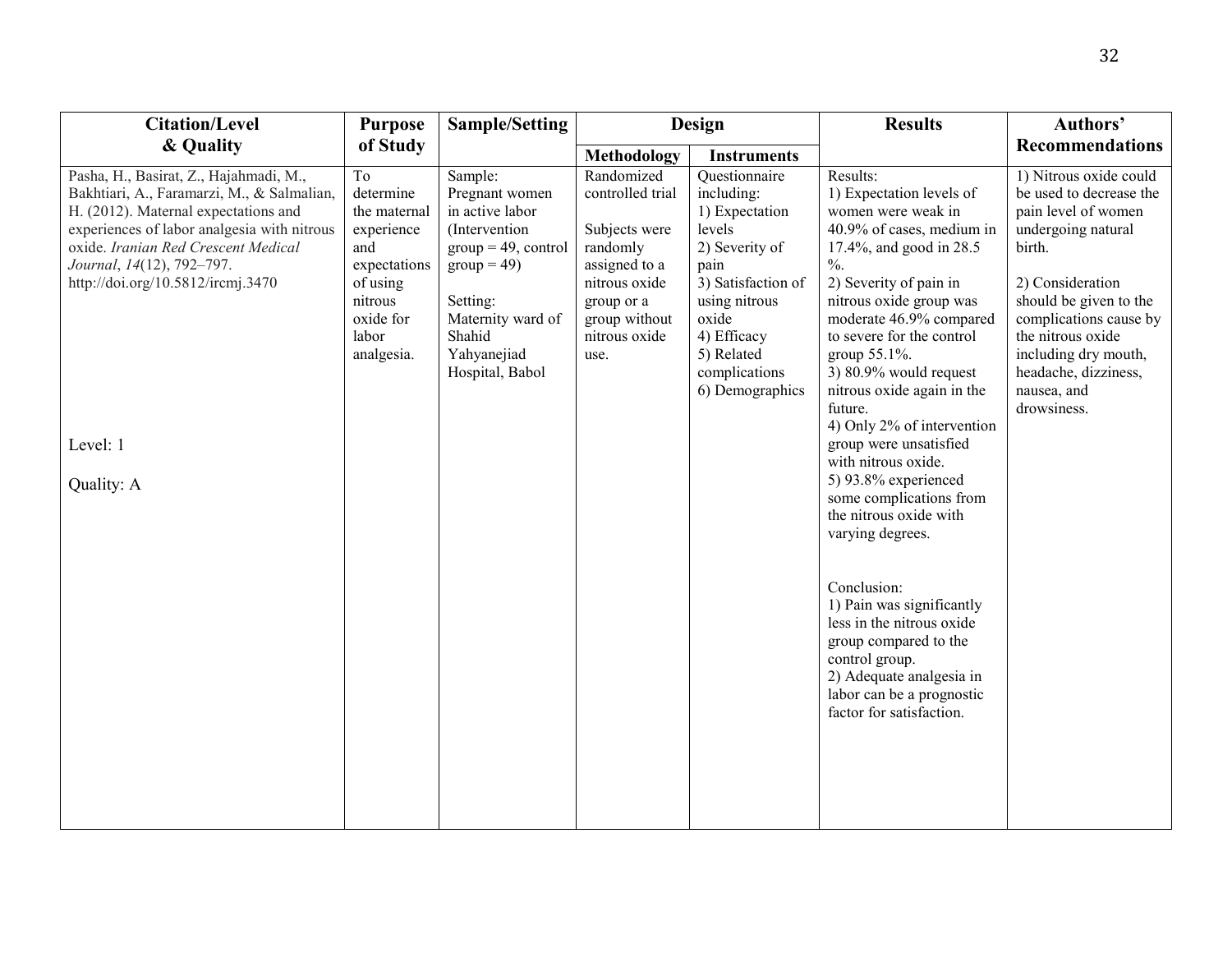| <b>Citation/Level</b>                                                                                                                                                                                                                                                                   | <b>Purpose</b>                                                                                                                     | <b>Sample/Setting</b>                                                                                                                   |                                                                                                                                                                                                                                           | Design                                                                                                                                                                                                                                                                                                                                                                                                                                                          | <b>Results</b>                                                                                                                                                                                                                                                                                                                                                                                                                                                                                                                                                                                                                                                                                                                                                                                                    | Authors'                                                                                                                      |
|-----------------------------------------------------------------------------------------------------------------------------------------------------------------------------------------------------------------------------------------------------------------------------------------|------------------------------------------------------------------------------------------------------------------------------------|-----------------------------------------------------------------------------------------------------------------------------------------|-------------------------------------------------------------------------------------------------------------------------------------------------------------------------------------------------------------------------------------------|-----------------------------------------------------------------------------------------------------------------------------------------------------------------------------------------------------------------------------------------------------------------------------------------------------------------------------------------------------------------------------------------------------------------------------------------------------------------|-------------------------------------------------------------------------------------------------------------------------------------------------------------------------------------------------------------------------------------------------------------------------------------------------------------------------------------------------------------------------------------------------------------------------------------------------------------------------------------------------------------------------------------------------------------------------------------------------------------------------------------------------------------------------------------------------------------------------------------------------------------------------------------------------------------------|-------------------------------------------------------------------------------------------------------------------------------|
| & Quality                                                                                                                                                                                                                                                                               | of Study                                                                                                                           |                                                                                                                                         | <b>Methodology</b>                                                                                                                                                                                                                        | <b>Instruments</b>                                                                                                                                                                                                                                                                                                                                                                                                                                              |                                                                                                                                                                                                                                                                                                                                                                                                                                                                                                                                                                                                                                                                                                                                                                                                                   | <b>Recommendations</b>                                                                                                        |
| Talebi, H., Nourozi, A., Jamilian, M.,<br>Baharfar, N., & Eghtesadi-Araghi.<br>(2009). Entonox for labor pain: A<br>randomized placebo controlled trial.<br>Pakistan Journal of Biological<br>Sciences, 12(17), 1217-1221.<br>doi:10.3923/pjbs.2009.1217.1221<br>Level: 1<br>Quality: A | To<br>determine<br>the<br>effectiveness<br>of nitrous<br>oxide on<br>labor<br>contractions<br>and maternal<br>oxygen<br>saturation | Sample: Women in<br>labor between 38-<br>42 weeks gestation<br>$(N=523)$<br>Setting: Arak<br>University of<br>Medical Sciences,<br>Iran | Randomized<br>placebo<br>controlled trial<br>Participants<br>were randomly<br>assigned to<br>50% nitrous<br>oxide and<br>oxygen<br>inhalation or<br>50% oxygen<br>inhalation<br>groups when<br>requesting pain<br>medication in<br>labor. | 1) Visual analog<br>scale (VAS) to<br>rate labor pain<br>from $0-10$<br>2) Pulse<br>oximetry to<br>continuously<br>measure<br>maternal SpO2<br>3) Maternal<br>blood<br>pressure/mean<br>arterial pressure<br>(MAP)<br>$4) 1$ and 5<br>minute Apgar<br>scores of infants<br>5)<br>Questionnaire:<br>Side effects<br>experienced<br>including<br>nausea,<br>vomiting,<br>drowsiness, dry<br>mouth,<br>dizziness, and<br>pins/needles or<br>numbness<br>sensation. | Results:<br>1) Pain was significantly lower<br>in the nitrous oxide group.<br>2) The SpO2 was significantly<br>higher in the oxygen group in<br>the first three measurements but<br>not in the remainder of the<br>measurements.<br>3) The MAP was significantly<br>higher in the oxygen group in<br>the first two measurements but<br>not in the remainder of the<br>measurements.<br>4) No significant differences in 1<br>and 5 minute Apgar scores<br>between groups.<br>5) Symptoms reported in nitrous<br>oxide group: 22.6% dizziness,<br>15.4% drowsiness, 8.4% nausea,<br>2.3% vomiting, 8.3% dry mouth,<br>and pins/needles or numbness<br>$4.1\%$ .<br>Conclusion: There was a<br>significant amount of reported<br>pain relief by the nitrous oxide<br>group. Few mild side effects<br>were reported. | Inhaled nitrous oxide<br>could be quickly<br>implemented in labor<br>for analgesia and<br>provide significant<br>pain relief. |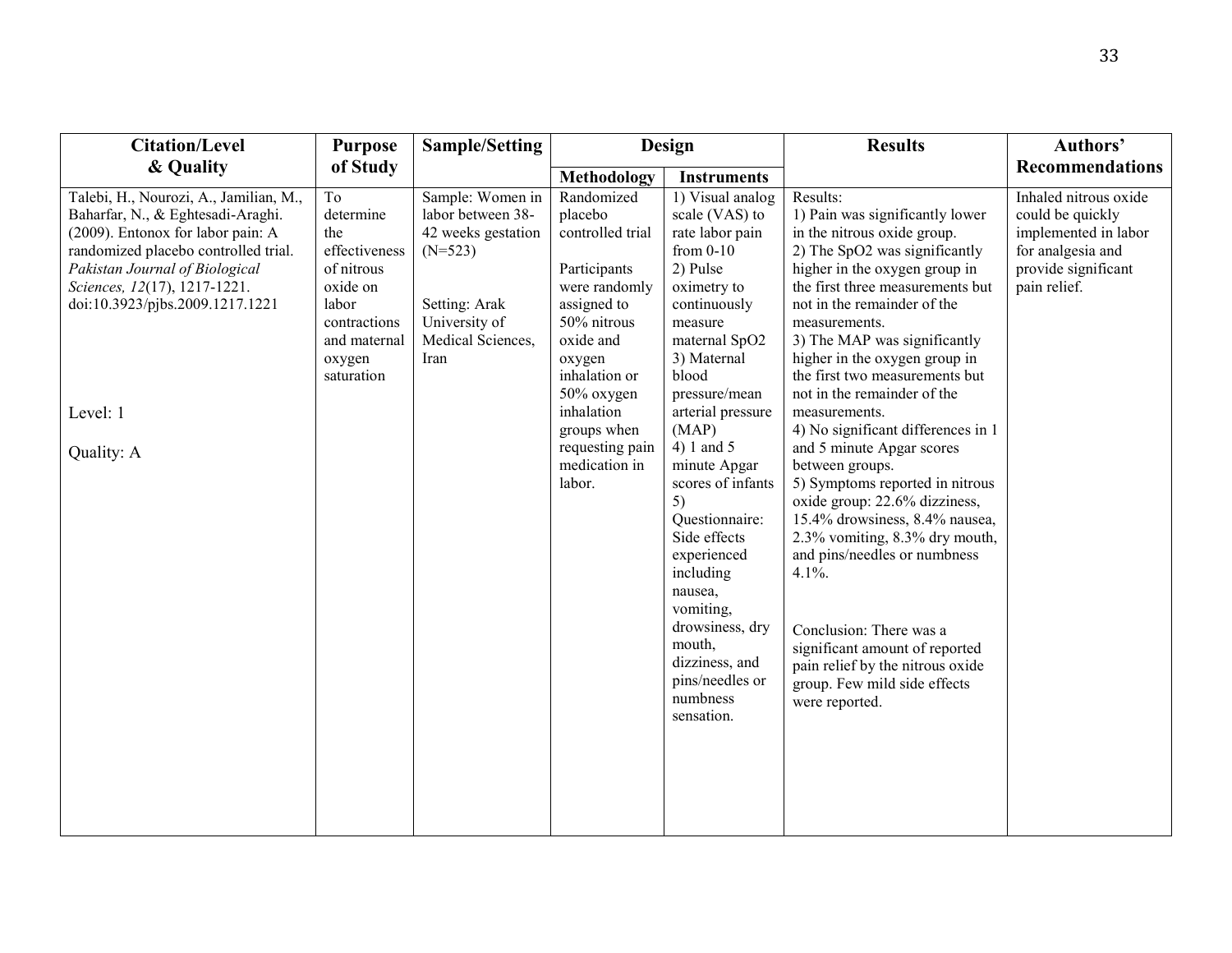| <b>Citation/Level</b>                                                                                                                                                                                                                                                                                                                                          | <b>Purpose of</b>                                                                                                                  | <b>Sample/Setting</b>                                                                                                                                | Design                                                                                                                                                                                                                                       |                                                                                                                                                                                                                                                        | <b>Results</b>                                                                                                                                                                                                                                                                                                   | Authors'                                                                                                                                                                                                                                                                                                                                                       |
|----------------------------------------------------------------------------------------------------------------------------------------------------------------------------------------------------------------------------------------------------------------------------------------------------------------------------------------------------------------|------------------------------------------------------------------------------------------------------------------------------------|------------------------------------------------------------------------------------------------------------------------------------------------------|----------------------------------------------------------------------------------------------------------------------------------------------------------------------------------------------------------------------------------------------|--------------------------------------------------------------------------------------------------------------------------------------------------------------------------------------------------------------------------------------------------------|------------------------------------------------------------------------------------------------------------------------------------------------------------------------------------------------------------------------------------------------------------------------------------------------------------------|----------------------------------------------------------------------------------------------------------------------------------------------------------------------------------------------------------------------------------------------------------------------------------------------------------------------------------------------------------------|
| & Quality                                                                                                                                                                                                                                                                                                                                                      | <b>Study</b>                                                                                                                       |                                                                                                                                                      | Methodology                                                                                                                                                                                                                                  | <b>Instruments</b>                                                                                                                                                                                                                                     |                                                                                                                                                                                                                                                                                                                  | <b>Recommendations</b>                                                                                                                                                                                                                                                                                                                                         |
| Latto, I. P., Molloy, M. J., & Rosen, M. (1973).<br>Arterial concentrations of nitrous oxide during<br>intermittent patient-controlled inhalation of<br>50% nitrous oxide in oxygen (entonox) during<br>the first stage of labour. British Journal of<br>Anaesthesia, 45(10), 1029-1034. Retrieved<br>from<br>http://bja.oxfordjournals.org/content/45/10/1029 | Determine what<br>blood levels of<br>nitrous oxide<br>occur during<br>labor when<br>nitrous oxide is<br>inhaled<br>intermittently. | Sample: Women in<br>labor $(n=15)$<br>intermittently<br>inhaling nitrous<br>oxide for labor<br>analgesia<br>Setting: University<br>Hospital of Wales | Descriptive<br>study<br>Women were<br>approached<br>before labor and<br>were informed<br>of the purpose<br>of the study.<br>They consented<br>to use nitrous<br>oxide<br>intermittently<br>during labor for<br>analgesia. An                 | Gas<br>chromatography<br>to measure<br>mean arterial<br>blood levels of<br>nitrous oxide at<br>the beginning of<br>a period of<br>inhalation, at<br>the end of a<br>period of<br>inhalation, 30<br>seconds after<br>inhalation ends,<br>and 60 seconds | Results:<br>The range of<br>mean arterial<br>concentrations at<br>the beginning of<br>inhalation was<br>$0.2$ mg/100 mL-<br>6.2 mg/100 mL,<br>at the end of<br>inhalation was<br>8.5 mg/100 mL-<br>28.3 mg/100 mL,<br>and 30 seconds<br>after inhalation<br>ended was 8.2                                        | 1) Administer a higher<br>fixed concentration of<br>nitrous oxide.<br>2) Inhale nitrous oxide<br>continuously at a lower<br>concentration through<br>a nasal cannula that<br>would not result in the<br>woman losing<br>consciousness. During<br>a contraction the<br>woman can then breath<br>the 50% nitrous oxide<br>and 50% oxygen<br>through a facepiece. |
| Level: 3                                                                                                                                                                                                                                                                                                                                                       |                                                                                                                                    |                                                                                                                                                      | arterial cannula<br>was inserted<br>during labor.                                                                                                                                                                                            | after inhalation<br>ends.                                                                                                                                                                                                                              | $mg/100$ mL.<br>Conclusion:<br>Previous studies                                                                                                                                                                                                                                                                  | 3) Inhale a few breaths<br>of nitrous oxide<br>between contractions.                                                                                                                                                                                                                                                                                           |
| Quality: B                                                                                                                                                                                                                                                                                                                                                     |                                                                                                                                    |                                                                                                                                                      | Mean arterial<br>blood levels of<br>nitrous oxide at<br>the beginning of<br>a period of<br>inhalation, at<br>the end of a<br>period of<br>inhalation, 30<br>seconds after<br>inhalation ends,<br>and 60 seconds<br>after inhalation<br>ends. |                                                                                                                                                                                                                                                        | demonstrated that<br>a mean<br>concentration of<br>nitrous oxide of<br>41.2% was<br>required for<br>optimum pain<br>relief. The<br>women in this<br>trial did not meet<br>this level with<br>intermittent<br>inhalation. There<br>was also rapid<br>elimination of<br>nitrous oxide<br>after inhalation<br>ended |                                                                                                                                                                                                                                                                                                                                                                |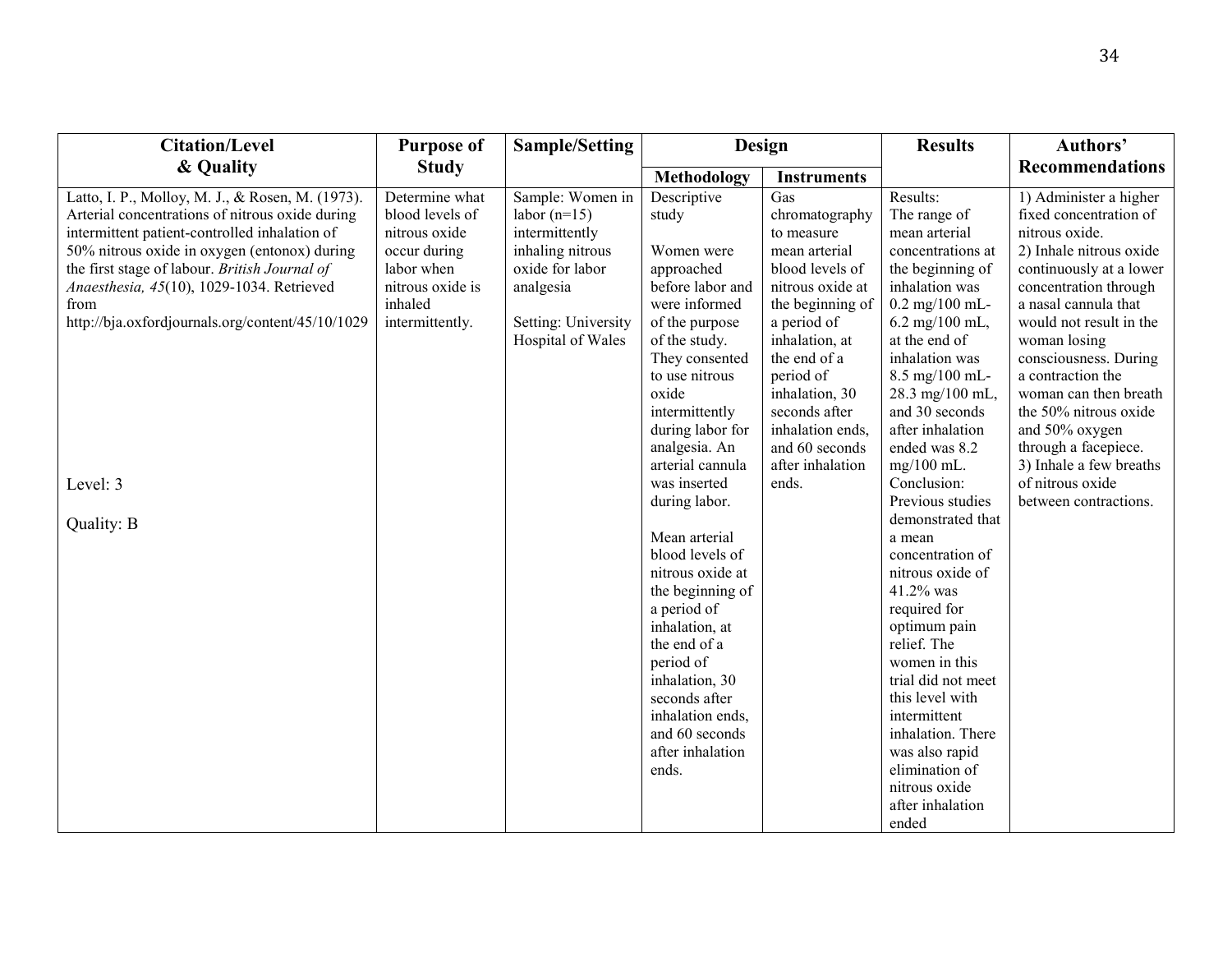| <b>Citation/Level</b>                                                                                                                                                                                                                                                                                    | <b>Purpose of</b>                                                                                                                                                                                                              | <b>Sample/Setting</b>                                                                                                                                                                              | <b>Design</b>                                                                                                                                                                                                                                                                                   |                    | <b>Results</b>                                                                                                                                                                                                                                                                                                                                                                                                                                                                                                                                                                                                      | Authors'                                                                                                                                                                                                                                                                                                                                                                                                   |
|----------------------------------------------------------------------------------------------------------------------------------------------------------------------------------------------------------------------------------------------------------------------------------------------------------|--------------------------------------------------------------------------------------------------------------------------------------------------------------------------------------------------------------------------------|----------------------------------------------------------------------------------------------------------------------------------------------------------------------------------------------------|-------------------------------------------------------------------------------------------------------------------------------------------------------------------------------------------------------------------------------------------------------------------------------------------------|--------------------|---------------------------------------------------------------------------------------------------------------------------------------------------------------------------------------------------------------------------------------------------------------------------------------------------------------------------------------------------------------------------------------------------------------------------------------------------------------------------------------------------------------------------------------------------------------------------------------------------------------------|------------------------------------------------------------------------------------------------------------------------------------------------------------------------------------------------------------------------------------------------------------------------------------------------------------------------------------------------------------------------------------------------------------|
| & Quality                                                                                                                                                                                                                                                                                                | <b>Study</b>                                                                                                                                                                                                                   |                                                                                                                                                                                                    | Methodology                                                                                                                                                                                                                                                                                     | <b>Instruments</b> |                                                                                                                                                                                                                                                                                                                                                                                                                                                                                                                                                                                                                     | <b>Recommendations</b>                                                                                                                                                                                                                                                                                                                                                                                     |
| Sutton, C. D., Butwick, A. J.,<br>Riley, E. T., & Carvalho, B.<br>(2017). Nitrous oxide for labor<br>analgesia: Utilization and<br>predictors of conversion to<br>neuraxial analgesia. Journal of<br>Clinical Anesthesia, 40, 40-45.<br>doi:<br>10.1016/j.jclinane.2017.04.005<br>Level: 3<br>Quality: B | Review<br>characteristics<br>of women<br>who choose<br>nitrous oxide<br>for labor<br>analgesia.<br>Determine if<br>certain factors<br>predict<br>conversion<br>from nitrous<br>oxide to<br>neuraxial<br>analgesia in<br>labor. | Sample: Women in<br>labor ( $n=146$ ) who<br>used nitrous oxide<br>for labor analgesia<br>between<br>September 2014<br>and September<br>2015<br>Setting: Lucille<br>Packard Children's<br>Hospital | Retrospective<br>descriptive<br>study<br>Electronic<br>medical<br>records of<br>women that<br>used nitrous<br>oxide at any<br>point in labor<br>and delivery<br>between<br>September<br>2014 and<br>September<br>2015 were<br>reviewed. No<br>changes were<br>made to<br>clinical<br>practices. | Chart review       | Results:<br>1) 82.1% of women were English<br>speaking.<br>2) 71.9% were nulliparous.<br>3) 51.9% previously indicated a<br>preference for a nonmedical birth.<br>4) 63.2% converted to neuraxial analgesia.<br>5) Induction of labor and augmentation of<br>labor were independently associated with<br>conversion to neuraxial analgesia.<br>Conclusion:<br>Women who used nitrous oxide in labor<br>were more likely to be nulliparous,<br>English-speaking who indicated a<br>preference for nonmedical birth. Induction<br>and augmentation of labor was associated<br>with conversion to epidural anesthesia. | 1) Offering nitrous<br>oxide for labor<br>analgesia has minimal<br>impact on the neuraxial<br>anesthesia rate in the<br>United States.<br>2) Healthcare providers<br>can use this<br>information during the<br>informed consent<br>process so that patients<br>are aware that<br>conversion to epidural<br>anesthesia is a strong<br>likelihood especially<br>with induction and<br>augmentation of labor. |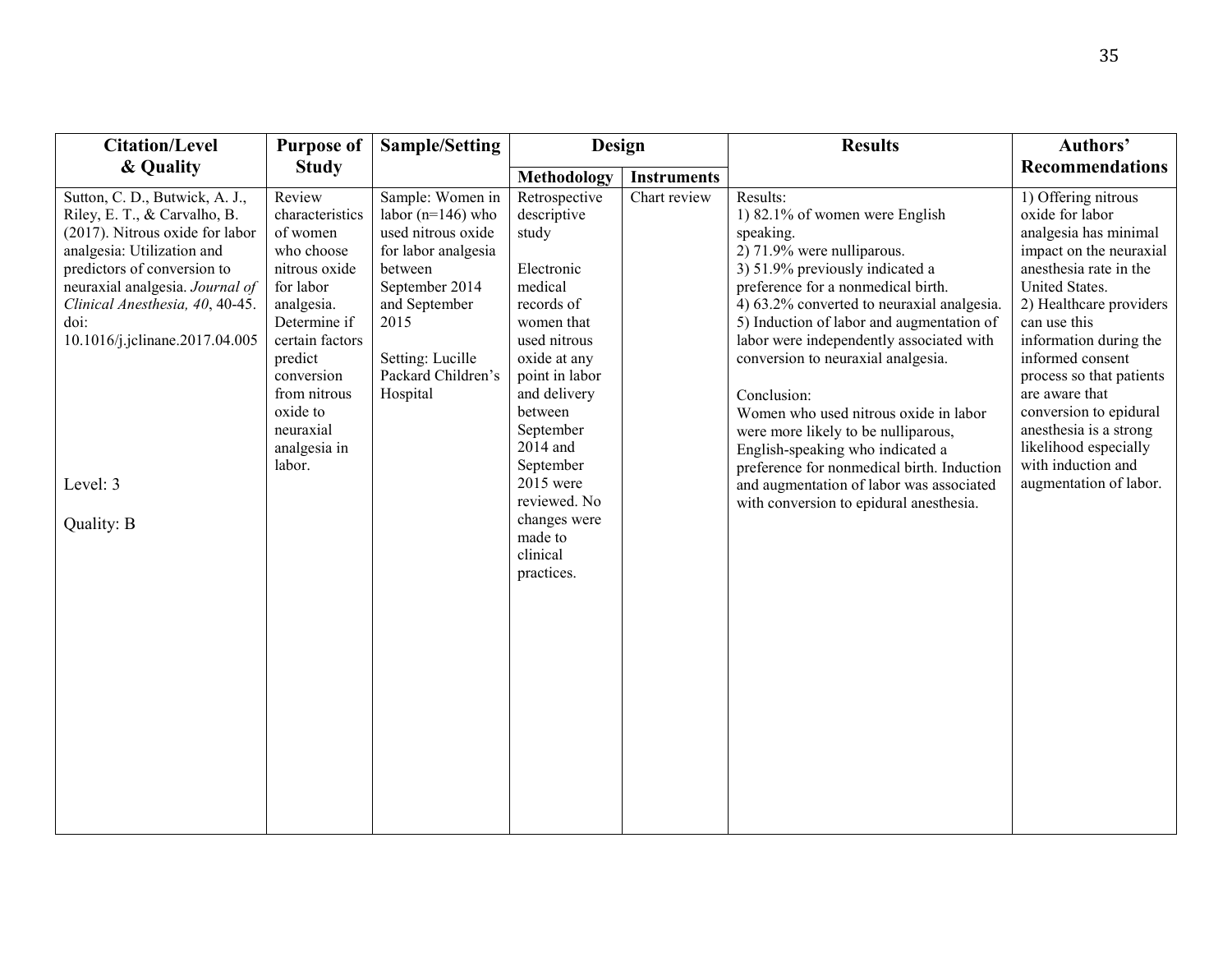| <b>Citation/Level</b>                                                                                                                                                                                                                                                                                                            | <b>Purpose</b>                                                                                                           | <b>Sample/Setting</b>                                                                                                                                |                                                                                                                                                                                                                                                                                                                                                   | Design                                                                                                                                                                  | <b>Results</b>                                                                                                                                                                                                                                                                                                                                                                                                                                                                                                                                                                                                | Authors'                                                             |
|----------------------------------------------------------------------------------------------------------------------------------------------------------------------------------------------------------------------------------------------------------------------------------------------------------------------------------|--------------------------------------------------------------------------------------------------------------------------|------------------------------------------------------------------------------------------------------------------------------------------------------|---------------------------------------------------------------------------------------------------------------------------------------------------------------------------------------------------------------------------------------------------------------------------------------------------------------------------------------------------|-------------------------------------------------------------------------------------------------------------------------------------------------------------------------|---------------------------------------------------------------------------------------------------------------------------------------------------------------------------------------------------------------------------------------------------------------------------------------------------------------------------------------------------------------------------------------------------------------------------------------------------------------------------------------------------------------------------------------------------------------------------------------------------------------|----------------------------------------------------------------------|
| & Quality                                                                                                                                                                                                                                                                                                                        | of Study                                                                                                                 |                                                                                                                                                      | Methodology                                                                                                                                                                                                                                                                                                                                       | <b>Instruments</b>                                                                                                                                                      |                                                                                                                                                                                                                                                                                                                                                                                                                                                                                                                                                                                                               | <b>Recommendations</b>                                               |
| Parsa, P., Saeedzadeh, N.,<br>Roshanaei, G., Shobeiri, F., &<br>Hakemzadeh, F. (2017). The<br>effect of entonox on labour pain<br>relief among nulliparous<br>women: A randomized<br>controlled trial. Journal of<br>Clinical & Diagnostic Research,<br>$11(3)$ . doi:<br>10.7860/JCDR/2017/21611.9362<br>Level: 1<br>Quality: B | Determine<br>the effects<br>of Entonox<br>use on<br>pain relief<br>and labor<br>duration<br>for<br>nulliparous<br>women. | Sample:<br>Nulliparous<br>women in active<br>labor (Intervention<br>group=60, control<br>$group=60)$<br>Setting: Atieh<br>Hospital,<br>Hamadan, Iran | Randomized<br>controlled trial<br>Women were<br>randomly<br>chosen to<br>receive either<br>Entonox or<br>oxygen during<br>labor. Women<br>were not aware<br>whether they<br>were inhaling<br>oxygen or<br>Entonox.<br>Initiation of<br>inhalation<br>began with<br>pain of the<br>contraction<br>and cease with<br>the end of the<br>contraction. | 1) Visual analog<br>scale (VAS) to<br>rate labor pain<br>from $0-10$<br>2) Maternal blood<br>pressure<br>3) Pain duration<br>(hours)<br>4) Duration of<br>labor (hours) | Results:<br>1) Pain was significantly lower in the<br>Entonox group.<br>2) No significant difference in<br>maternal blood pressure between<br>groups.<br>3) Pain relief was demonstrated in the<br>first and second stage of labor in the<br>Entonox group.<br>4) The duration of labor was<br>significantly shorter in the Entonox<br>group.<br>5) Cesarean section rates were not<br>significantly different between groups.<br>Conclusion:<br>Entonox use in labour demonstrated<br>pain relief and shorter duration of<br>labor. There were no significant<br>reported complications with Entonox<br>use. | <b>Inhalation of Entonox</b><br>is useful to decrease<br>labor pain. |
|                                                                                                                                                                                                                                                                                                                                  |                                                                                                                          |                                                                                                                                                      |                                                                                                                                                                                                                                                                                                                                                   |                                                                                                                                                                         |                                                                                                                                                                                                                                                                                                                                                                                                                                                                                                                                                                                                               |                                                                      |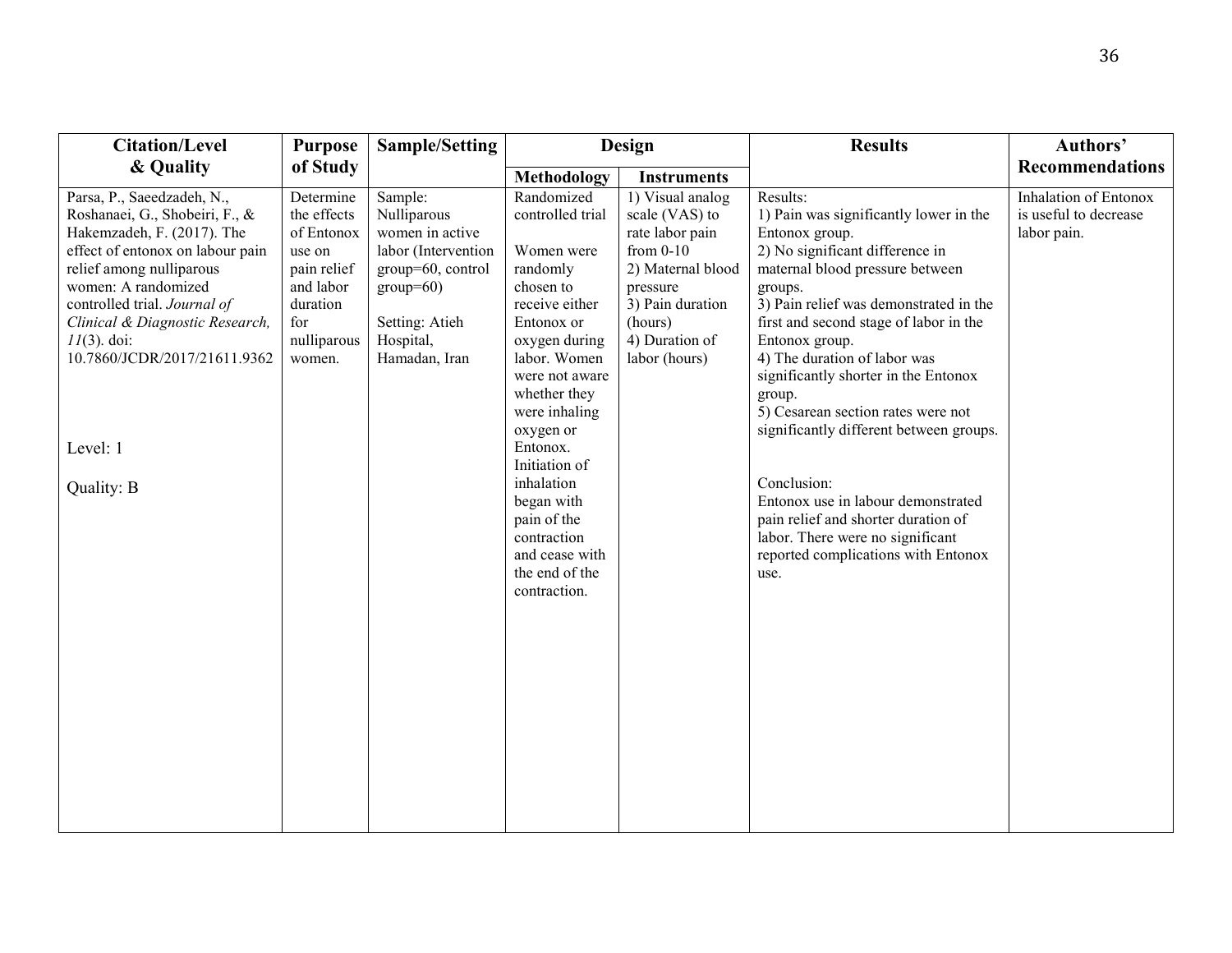| <b>Citation/Level</b>                                                                                                                                                                                                                                                                                                      | <b>Purpose of</b>                                                                                                                                                                | <b>Sample/Setting</b>                                                                                                                                                                                                                                  | Design                                                                                                                                                                                                                                                                                                                                                                              |                                                                                                                                                                                                                                                                                                                                                                                                                                                                              | <b>Results</b>                                                                                                                                                                                                                                                                                                                                                                                                                                                                                                                                                                                                                                         | Authors'                                                                                                                                                                                                                                                             |
|----------------------------------------------------------------------------------------------------------------------------------------------------------------------------------------------------------------------------------------------------------------------------------------------------------------------------|----------------------------------------------------------------------------------------------------------------------------------------------------------------------------------|--------------------------------------------------------------------------------------------------------------------------------------------------------------------------------------------------------------------------------------------------------|-------------------------------------------------------------------------------------------------------------------------------------------------------------------------------------------------------------------------------------------------------------------------------------------------------------------------------------------------------------------------------------|------------------------------------------------------------------------------------------------------------------------------------------------------------------------------------------------------------------------------------------------------------------------------------------------------------------------------------------------------------------------------------------------------------------------------------------------------------------------------|--------------------------------------------------------------------------------------------------------------------------------------------------------------------------------------------------------------------------------------------------------------------------------------------------------------------------------------------------------------------------------------------------------------------------------------------------------------------------------------------------------------------------------------------------------------------------------------------------------------------------------------------------------|----------------------------------------------------------------------------------------------------------------------------------------------------------------------------------------------------------------------------------------------------------------------|
| & Quality                                                                                                                                                                                                                                                                                                                  | <b>Study</b>                                                                                                                                                                     |                                                                                                                                                                                                                                                        | <b>Methodology</b>                                                                                                                                                                                                                                                                                                                                                                  | <b>Instruments</b>                                                                                                                                                                                                                                                                                                                                                                                                                                                           |                                                                                                                                                                                                                                                                                                                                                                                                                                                                                                                                                                                                                                                        | <b>Recommendations</b>                                                                                                                                                                                                                                               |
| Attar, A. S., Feizabadi, A. S., Jarahi,<br>L., Feizabadi, L. S., & Sheybani, S.<br>(2016). Effect of entonox on<br>reducing the need for pethidine and<br>the relevant fetal and maternal<br>complications for painless labor.<br>Electronic Physician, 8(12), 3325-<br>3332. doi: 10.19082/3325<br>Level: 1<br>Quality: A | Determine the<br>analgesic effects of<br>Entonox use in labor<br>in regards to<br>reducing the need for<br>pethidine<br>(Meperidine) and<br>maternal and fetal<br>complications. | Sample:<br>Nulliparous<br>women aged 18-40<br>with term<br>pregnancy in<br>active labor<br>(Intervention<br>group=200, control<br>$group=200)$<br>Setting: Mashhad<br>University of<br><b>Medical Sciences</b><br>teaching hospitals,<br>Mashhad, Iran | Double-blind<br>randomized<br>controlled trial<br>Women were<br>randomly<br>chosen to<br>receive either<br>Entonox or<br>oxygen during<br>labor. Women<br>and surgeons<br>were not aware<br>whether the<br>patient was<br>inhaling oxygen<br>or Entonox.<br>Initiation of<br>inhalation<br>began with pain<br>of the<br>contraction and<br>cease after the<br>contraction<br>ended. | 1) Numeric rating<br>scale (NRS) to<br>rate labor pain<br>intensity from 0-<br>10<br>2) Maternal<br>hemodynamic<br>status (blood<br>pressure, pulse,<br>respiratory rate,<br>and pulse<br>oximetry)<br>3) Fetal heart rate<br>4) Duration of<br>active and second<br>stage of labor<br>5) $1& 5$ minute<br>Apgar scores<br>6) Infant pulse<br>oxygen saturation<br>7) Infant's cord<br>pH<br>8) Need for<br>Meperidine (NSR<br>>4<br>9) Reported<br>maternal side<br>effects | Results:<br>1) Pain was<br>significantly less in<br>the Entonox group.<br>2) No significant<br>differences in<br>maternal<br>hemodynamic status<br>or fetal heart rate<br>between groups.<br>3) Significantly<br>shorter duration of<br>delivery in the<br>Entonox group.<br>4) No significant<br>difference in neonatal<br>Apgar scores between<br>groups.<br>5) Significantly<br>decreased need for<br>Meperidine use in the<br>Entonox group.<br>6) No significant<br>differences for<br>reported maternal<br>symptoms between<br>groups.<br>Conclusion:<br>Entonox significantly<br>reduced pain without<br>maternal or neonatal<br>complications. | Entonox can be used to<br>improve labor pain<br>without increasing<br>maternal or neonatal<br>complications. Entonox<br>can be used to decrease<br>Cesarean sections due to<br>labor pain thus<br>decreasing risks related to<br>surgery and also decrease<br>costs. |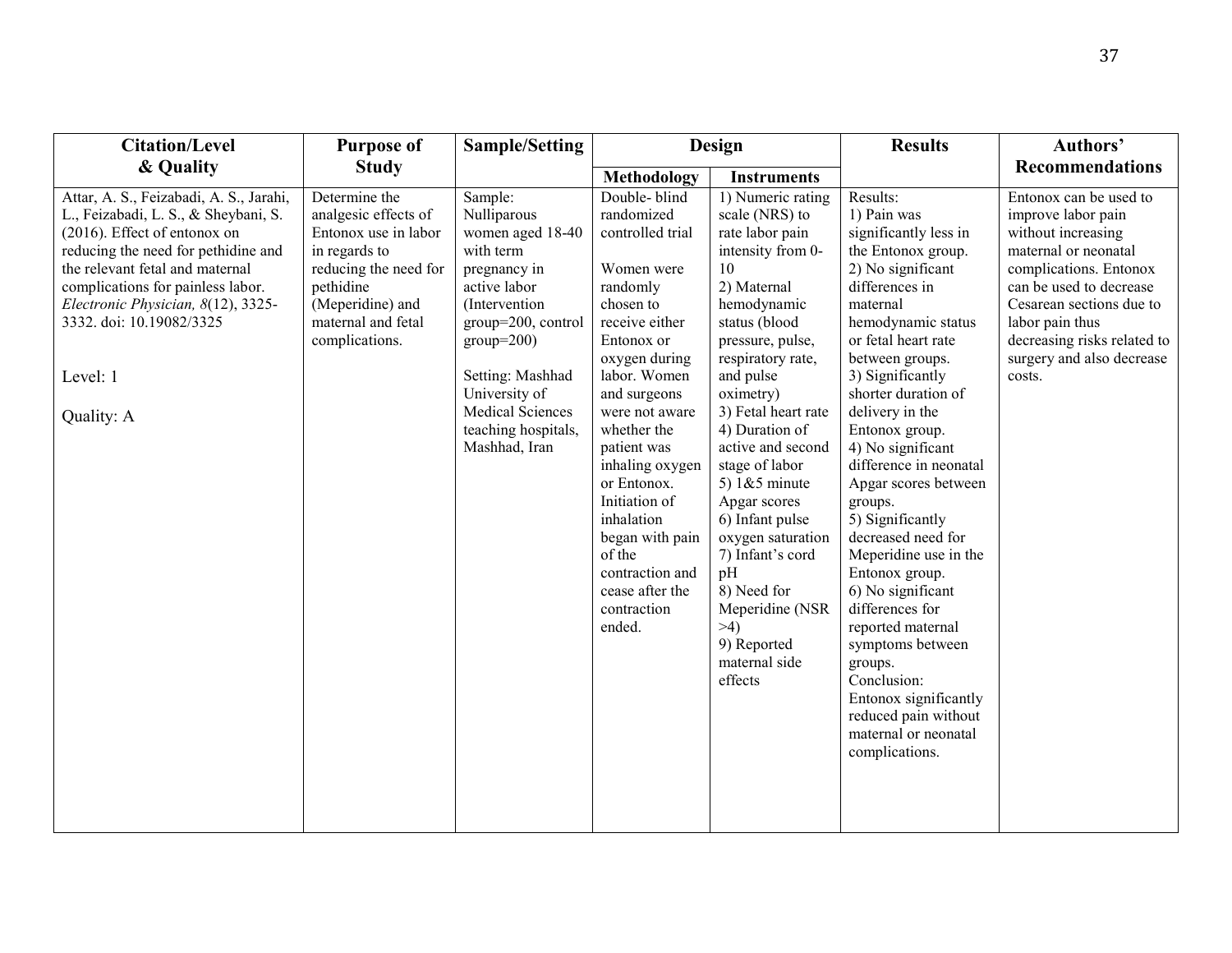| <b>Citation/Level</b>                                                                                                                                                                                                                             | <b>Purpose of</b>                                                                                                                             | <b>Sample/Setting</b>                                                                                                                   |                                                                                                                                                                                                                                                                                                                                                                                                                                                                                                                                     | Design                                                                                                                   |                                                                                                                                                                                                                                                                                                                                                                                                                                                                                                                                                                           | Authors'                                                                                                                                                                                                                                                                                                             |
|---------------------------------------------------------------------------------------------------------------------------------------------------------------------------------------------------------------------------------------------------|-----------------------------------------------------------------------------------------------------------------------------------------------|-----------------------------------------------------------------------------------------------------------------------------------------|-------------------------------------------------------------------------------------------------------------------------------------------------------------------------------------------------------------------------------------------------------------------------------------------------------------------------------------------------------------------------------------------------------------------------------------------------------------------------------------------------------------------------------------|--------------------------------------------------------------------------------------------------------------------------|---------------------------------------------------------------------------------------------------------------------------------------------------------------------------------------------------------------------------------------------------------------------------------------------------------------------------------------------------------------------------------------------------------------------------------------------------------------------------------------------------------------------------------------------------------------------------|----------------------------------------------------------------------------------------------------------------------------------------------------------------------------------------------------------------------------------------------------------------------------------------------------------------------|
| & Quality                                                                                                                                                                                                                                         | <b>Study</b>                                                                                                                                  |                                                                                                                                         | Methodology                                                                                                                                                                                                                                                                                                                                                                                                                                                                                                                         | <b>Instruments</b>                                                                                                       |                                                                                                                                                                                                                                                                                                                                                                                                                                                                                                                                                                           | <b>Recommendations</b>                                                                                                                                                                                                                                                                                               |
| Carstoniu, J., Levytam, S., Norman,<br>P., & Daley, D. (1994). Nitrous<br>oxide in early labor. Safety and<br>analgesic efficacy assessed by a<br>double-blind, placebo-controlled<br>study. Anesthesiology, 80, 30-35.<br>Level: 1<br>Quality: C | Determine effects of<br>nitrous oxide<br>inhalation on labor<br>pain and maternal<br>oxygen saturation<br>during the first stage<br>of labor. | Sample: Women<br>greater than age 18<br>$(n=26)$ requesting<br>analgesia in the<br>first stage of labor<br>Setting: Toronto<br>Hospital | Randomized,<br>double-blind,<br>cross-over,<br>placebo-<br>controlled study<br>Once<br>participants<br>requested<br>analgesia<br>women were<br>randomly<br>placed in 1 of 2<br>groups<br>receiving<br>nitrous oxide<br>intermittently<br>for the duration<br>of 5contractions<br>then oxygen<br>intermittently<br>for the duration<br>of 5contractions<br>or vice versa.<br>Masks were<br>identical and<br>tank equipment<br>was hidden<br>from<br>participants<br>view. Nurses<br>offered the<br>appropriate<br>masks to<br>women. | 1) Visual analog<br>scale (VAS) to<br>rate labor pain<br>from $0-10$<br>2) Pulse oximetry<br>to measure<br>maternal SpO2 | Results:<br>1) There were no<br>significant differences<br>in pain scores between<br>air or nitrous oxide<br>administration during<br>contractions.<br>2) 21 patients were<br>able to correctly<br>identify the order in<br>which gases were<br>administered.<br>3) Oxygen saturation<br>was significantly<br>higher after women<br>received inhaled<br>nitrous oxide.<br>Conclusion:<br>1) Study failed to<br>demonstrate a<br>significant analgesic<br>effect of nitrous oxide<br>compared to air.<br>2) Nitrous oxide is<br>safe in regards to<br>maternal oxygenation | While nitrous oxide<br>appears to be safe,<br>additional research is<br>needed to determine the<br>analgesic effect<br>compared to air. This<br>study is in contrast with<br>previous studies that<br>demonstrated a<br>significantly decreased<br>pain rating when nitrous<br>oxide is used for labor<br>analgesia. |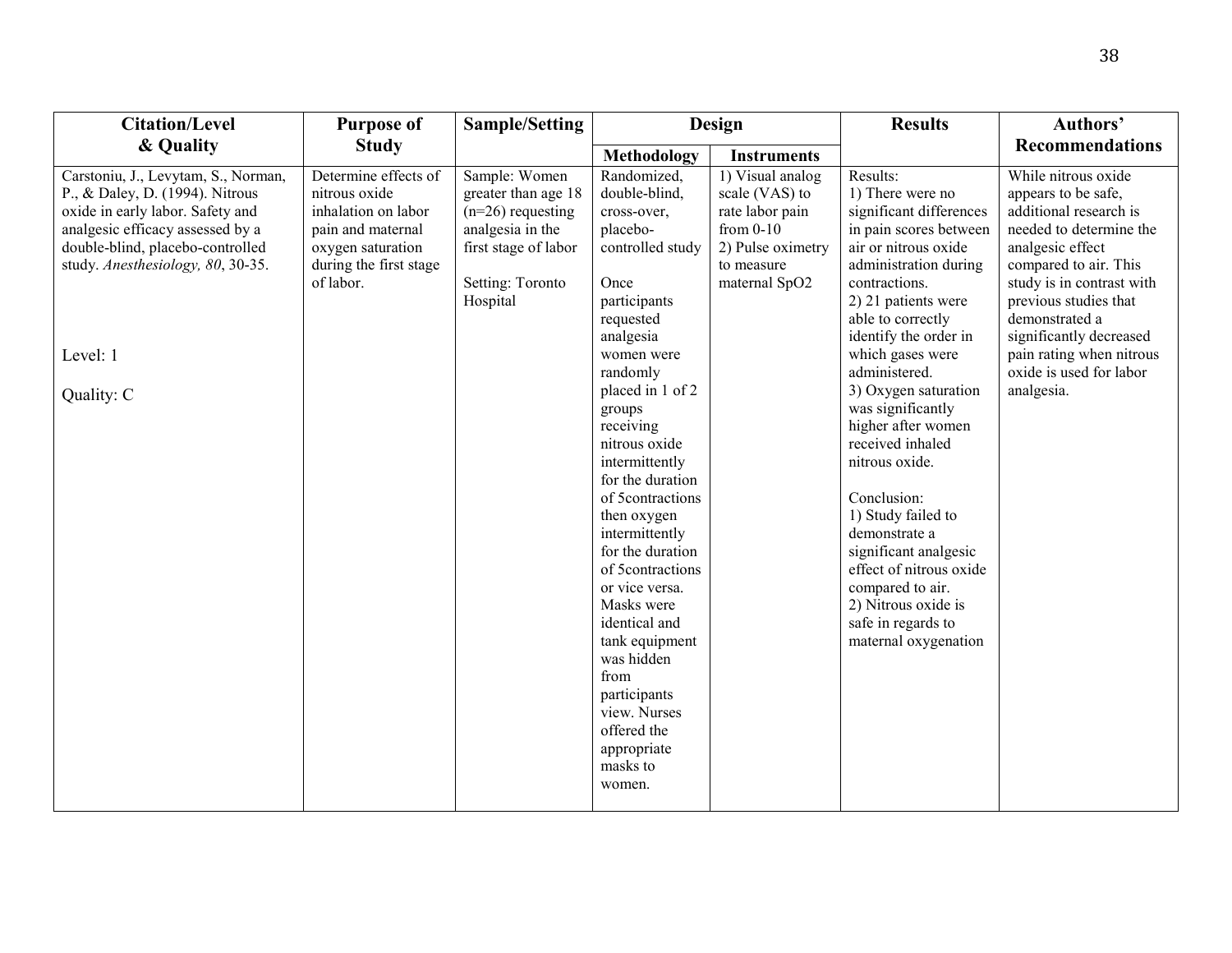| <b>Citation/Level</b>                                                                                                                                                                                                                                                                                                                                                 | <b>Purpose of</b>                                                                                                                        | <b>Sample/Setting</b>                                                                                                                                                             |                      | Design             | <b>Results</b>                                                                                                                                                                                                                                                                                                                                                                                                                                                                                                                                                                                                                                                                                                  | Authors'                                                                                                                                                 |
|-----------------------------------------------------------------------------------------------------------------------------------------------------------------------------------------------------------------------------------------------------------------------------------------------------------------------------------------------------------------------|------------------------------------------------------------------------------------------------------------------------------------------|-----------------------------------------------------------------------------------------------------------------------------------------------------------------------------------|----------------------|--------------------|-----------------------------------------------------------------------------------------------------------------------------------------------------------------------------------------------------------------------------------------------------------------------------------------------------------------------------------------------------------------------------------------------------------------------------------------------------------------------------------------------------------------------------------------------------------------------------------------------------------------------------------------------------------------------------------------------------------------|----------------------------------------------------------------------------------------------------------------------------------------------------------|
| & Quality                                                                                                                                                                                                                                                                                                                                                             | <b>Study</b>                                                                                                                             |                                                                                                                                                                                   | Methodology          | <b>Instruments</b> |                                                                                                                                                                                                                                                                                                                                                                                                                                                                                                                                                                                                                                                                                                                 | <b>Recommendations</b>                                                                                                                                   |
| Rosenstein, M., Flood, P., Thiet, M.,<br>Nakagawa, S., Bishop, J. & Cheng,<br>Y. (2014). The use of nitrous oxide<br>analgesia during labor at a single<br>institution in the United States.<br>American Journal of Obstetrics and<br>Gynecology, S294-S295. Retrieved<br>from<br>http://www.ajog.org/article/S0002-<br>9378(13)01696-7/pdf<br>Level: 3<br>Quality: B | Determine the<br>maternal and<br>neonatal outcomes<br>associated with<br>nitrous oxide use for<br>labor analgesia in a<br>U.S. hospital. | Sample: Laboring<br>women $(n=868)$<br>that used nitrous<br>oxide at any point<br>during labor<br>between 2007-<br>2012<br>Setting: University<br>of California, San<br>Francisco | Descriptive<br>study | Chart review       | Results:<br>1) $42\%$ of women that<br>used nitrous oxide<br>also used an epidural<br>compared to 76% of<br>women who did not<br>received an epidural<br>but did not use nitrous<br>oxide.<br>2) Women receiving<br>nitrous oxide were<br>more likely to be<br>nulliparous.<br>3) Women receiving<br>nitrous oxide were<br>less likely to receive<br>oxytocin, deliver via<br>C-section, or develop<br>chorioamnionitis.<br>4) There were no<br>significant differences<br>in neonatal Apgar<br>scores or acidemia<br>between those that<br>used nitrous oxide and<br>those that did not.<br>Conclusion:<br>Nitrous oxide use in<br>labor is not associated<br>with increased<br>maternal or neonatal<br>risks. | Nitrous oxide is a safe<br>alternative for women<br>who do not desire and<br>epidural or those who<br>have a contraindication to<br>epidural anesthesia. |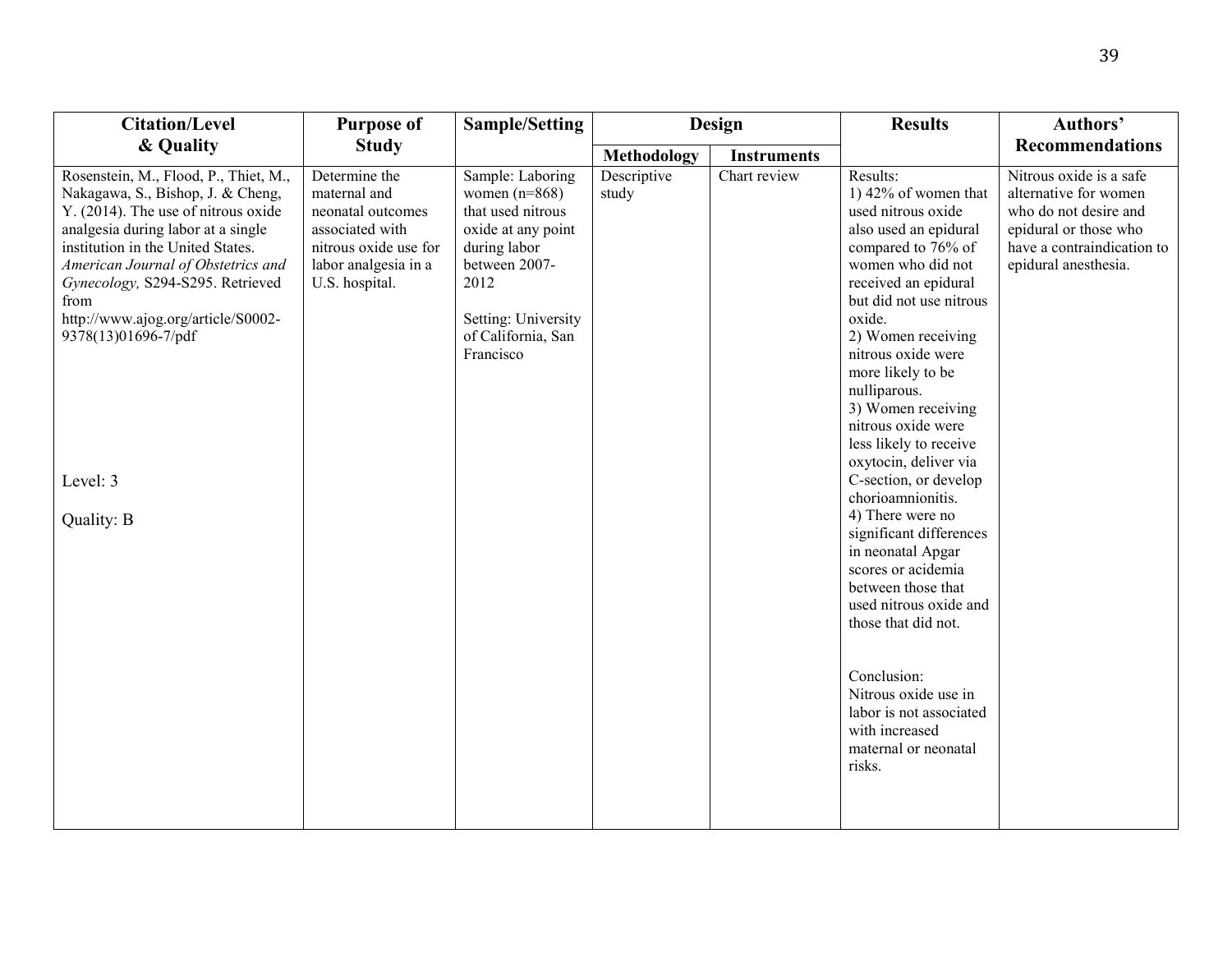| <b>Citation/Level</b>                                                                                                                                                                                                                                                                        | <b>Purpose of</b>                                                                                                                                                     | <b>Sample/Setting</b>                                                                                                                         |                                                                                                                                                                                                                                                                                     | Design                                                                                                                                                                                                                 | <b>Results</b>                                                                                                                                                                                                                                                                                                                                                                                                                                                                                                                                                                                                                                                                                                                                                                                                                                                                                                                                                                                                                                  | Authors'                                                                                                                                                                                           |
|----------------------------------------------------------------------------------------------------------------------------------------------------------------------------------------------------------------------------------------------------------------------------------------------|-----------------------------------------------------------------------------------------------------------------------------------------------------------------------|-----------------------------------------------------------------------------------------------------------------------------------------------|-------------------------------------------------------------------------------------------------------------------------------------------------------------------------------------------------------------------------------------------------------------------------------------|------------------------------------------------------------------------------------------------------------------------------------------------------------------------------------------------------------------------|-------------------------------------------------------------------------------------------------------------------------------------------------------------------------------------------------------------------------------------------------------------------------------------------------------------------------------------------------------------------------------------------------------------------------------------------------------------------------------------------------------------------------------------------------------------------------------------------------------------------------------------------------------------------------------------------------------------------------------------------------------------------------------------------------------------------------------------------------------------------------------------------------------------------------------------------------------------------------------------------------------------------------------------------------|----------------------------------------------------------------------------------------------------------------------------------------------------------------------------------------------------|
| & Quality                                                                                                                                                                                                                                                                                    | <b>Study</b>                                                                                                                                                          |                                                                                                                                               | Methodology                                                                                                                                                                                                                                                                         | <b>Instruments</b>                                                                                                                                                                                                     |                                                                                                                                                                                                                                                                                                                                                                                                                                                                                                                                                                                                                                                                                                                                                                                                                                                                                                                                                                                                                                                 | <b>Recommendations</b>                                                                                                                                                                             |
| Agah, J., Baghani, R., Tali, S.<br>H., & Tabarraei, Y. (2014).<br>Effects of continuous use of<br>entonox in comparison with<br>intermittent method on obstetric<br>outcomes: A randomized<br>clinical trial. Journal of<br>Pregnancy. doi:<br>10.1155/2014/245907<br>Level: 1<br>Quality: B | Determine<br>whether there<br>are increased<br>maternal<br>complications<br>associated<br>with<br>continuous<br>Entonox use<br>versus<br>intermittent<br>Entonox use. | Sample: Laboring<br>women at term<br>(Intermittent<br>$use=50$ ,<br>continuous<br>$use=50$ )<br>Setting: Sabzevar<br>Mobini Hospital,<br>Iran | Randomized<br>control trial<br>Women were<br>assigned to<br>separate groups<br>by simple<br>randomization.<br>In the<br>intermittent<br>group women<br>inhaled the<br>Entonox during<br>contractions<br>only. In the<br>continuous<br>group women<br>inhaled the gas<br>constantly. | 1) Duration of labor<br>(hours)<br>2) Perineal<br>lacerations<br>3) Necessity to<br>vacuum assisted<br>delivery<br>4) Neonatal Apgar<br>scores<br>5) Pulse oximetry to<br>measure maternal<br>SpO2<br>6) Uterine atony | Results:<br>1) No significant difference in<br>labor duration between groups.<br>2) Perineal lacerations were<br>significantly higher in the<br>intermittent group.<br>3) No significant difference in<br>necessity for vacuum assistance<br>in delivery between the groups.<br>4) Neonatal Apgar scores were<br>acceptable in both groups and<br>there was no significant<br>difference between groups.<br>5) Maternal SpO2 was not<br>significantly different between<br>the groups. Nor were there other<br>significant reported adverse<br>effects that were significantly<br>different between the groups.<br>6) No significant difference in<br>uterine atony between the groups.<br>Conclusion:<br>Entonox use did not demonstrate<br>any adverse effects on the labor<br>or delivery whether it was used<br>intermittently or continuously.<br>Perineal lacerations occurred less<br>frequently with continuous<br>Entonox use compared to<br>intermittent use. Maternal<br>satisfaction was higher in the<br>continuous group as well. | Entonox is safe use to<br>use continuously in<br>labor with acceptable<br>obstetric outcomes.<br>Women should be free<br>to choose whether to<br>use Entonox<br>continuously or<br>intermittently. |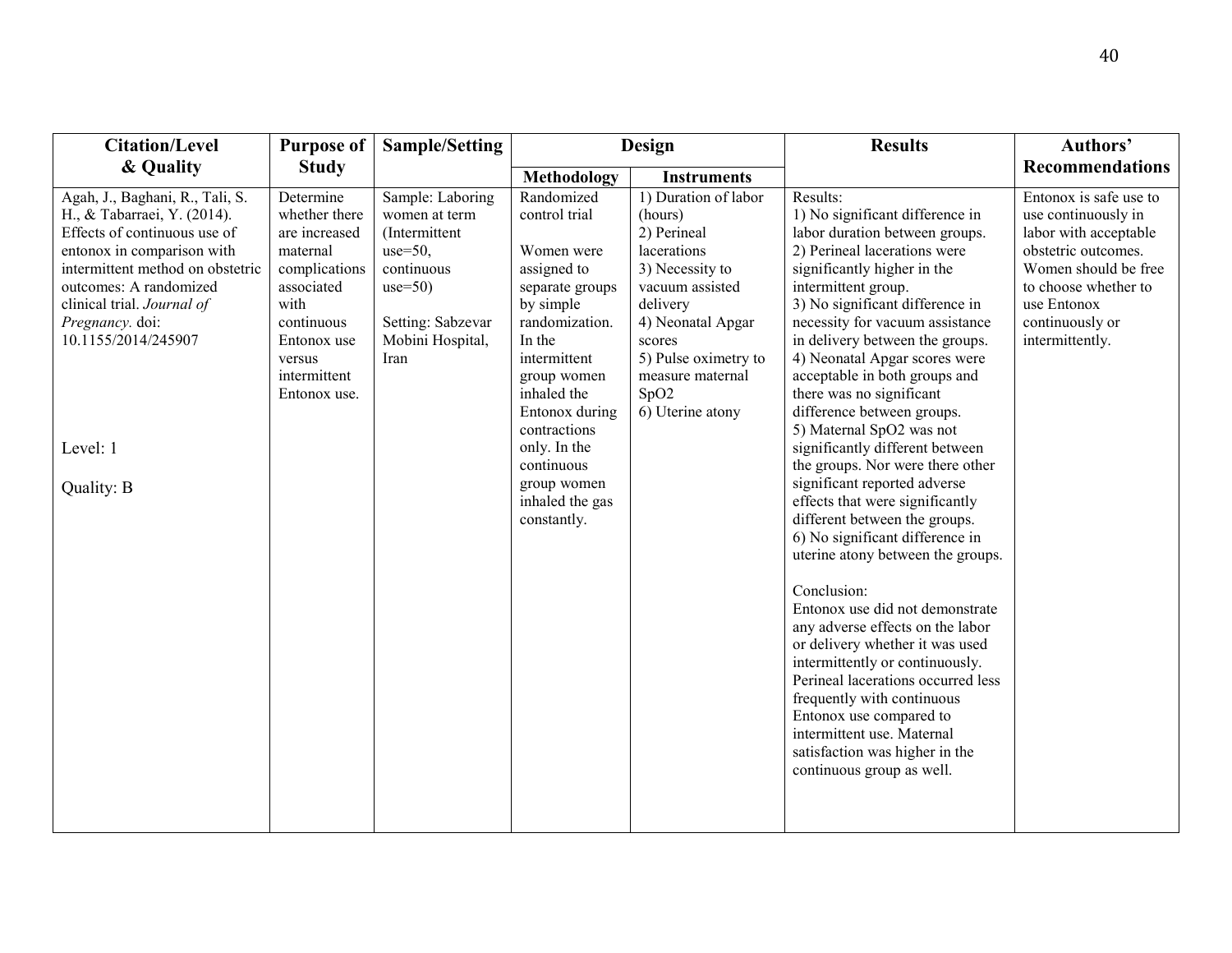| <b>Citation/Level</b>                                                                                                                                                                                          | <b>Purpose of</b>                                                                                                                             | <b>Sample/Setting</b>                                                                                                                                                                                                                                                                         |                                                                                                                                                                                                                                                         | Design                                                                                                                                                                                                                                                                           | <b>Results</b>                                                                                                                                                                                                                                                                                                                                                                                                                                                                                                                                                                                                                                                                                                                                              | Authors'                                                                                                                                                                                                                    |
|----------------------------------------------------------------------------------------------------------------------------------------------------------------------------------------------------------------|-----------------------------------------------------------------------------------------------------------------------------------------------|-----------------------------------------------------------------------------------------------------------------------------------------------------------------------------------------------------------------------------------------------------------------------------------------------|---------------------------------------------------------------------------------------------------------------------------------------------------------------------------------------------------------------------------------------------------------|----------------------------------------------------------------------------------------------------------------------------------------------------------------------------------------------------------------------------------------------------------------------------------|-------------------------------------------------------------------------------------------------------------------------------------------------------------------------------------------------------------------------------------------------------------------------------------------------------------------------------------------------------------------------------------------------------------------------------------------------------------------------------------------------------------------------------------------------------------------------------------------------------------------------------------------------------------------------------------------------------------------------------------------------------------|-----------------------------------------------------------------------------------------------------------------------------------------------------------------------------------------------------------------------------|
| & Quality                                                                                                                                                                                                      | <b>Study</b>                                                                                                                                  |                                                                                                                                                                                                                                                                                               | Methodology                                                                                                                                                                                                                                             | <b>Instruments</b>                                                                                                                                                                                                                                                               |                                                                                                                                                                                                                                                                                                                                                                                                                                                                                                                                                                                                                                                                                                                                                             | <b>Recommendations</b>                                                                                                                                                                                                      |
| Onody, P., Gil, P., & Hennequin,<br>M. (2006). Safety of inhalation of<br>a 50% nitrous oxide/oxygen<br>premix. Drug Safety 2006, 29(7),<br>633-640. doi: 0114-<br>5916/06/0007-0633<br>Level: 3<br>Quality: A | To analyze the<br>factors that<br>affect the<br>tolerance of<br>inhaled nitrous<br>oxide for a wide<br>variety of<br>clinical<br>indications. | Sample: Data<br>sheets completed<br>for patients that<br>received an<br>administration of<br>50% nitrous<br>oxide/oxygen<br>premix $(n=35,828)$<br>for a wide variety<br>of painful clinical<br>procedures over 4<br>years<br>Setting: 191<br>French hospital<br>pediatric and adult<br>units | Prospective<br>study<br>French<br>hospitals were<br>required to<br>complete a<br>data sheet on<br>each patient<br>receiving<br>administration<br>of inhaled 50%<br>nitrous<br>oxide/oxygen<br>upon receiving<br>a temporary<br>license for the<br>drug. | Drug data sheet<br>to be completed<br>by physician:<br>1) Patient<br>demographics<br>2) Clinical<br>indication<br>3) Duration of<br>administration<br>4) Drug<br>association<br>5) Serious and/or<br>unexpected<br>adverse effects<br>6) Non severe<br>and/or expected<br>events | Results:<br>1) Among the 27 severe adverse<br>effects reported (0.08%) only 9<br>$(0.03\%)$ were reported to have a<br>causal relationship with the drug.<br>Consciousness disorder $(n=1)$ ,<br>bradycardia $(n=1)$ , vomiting<br>$(n=2)$ , headache $(n=1)$ , sweating<br>$(n=1)$ , nightmares $(n=1)$ , and<br>somnolence $(n=1)$ .<br>2) Two of the most clinically<br>significant cases reported to not<br>be causality related to the drug<br>included cardiac arrest (n=1) and<br>narcolepsy $(n=1)$ were both<br>reported to be linked to<br>inappropriate administration and<br>surveillance.<br>Conclusion:<br>Serious adverse effects were rare<br>$(0.08\%)$ . The study verified the<br>pharmacological safety of 50%<br>nitrous oxide/oxygen. | 50% inhaled nitrous<br>oxide/oxygen is safe<br>form of pain<br>management for a wide<br>range of clinical<br>indications. It is<br>important to implement<br>specific training<br>especially for non-<br>anesthesiologists. |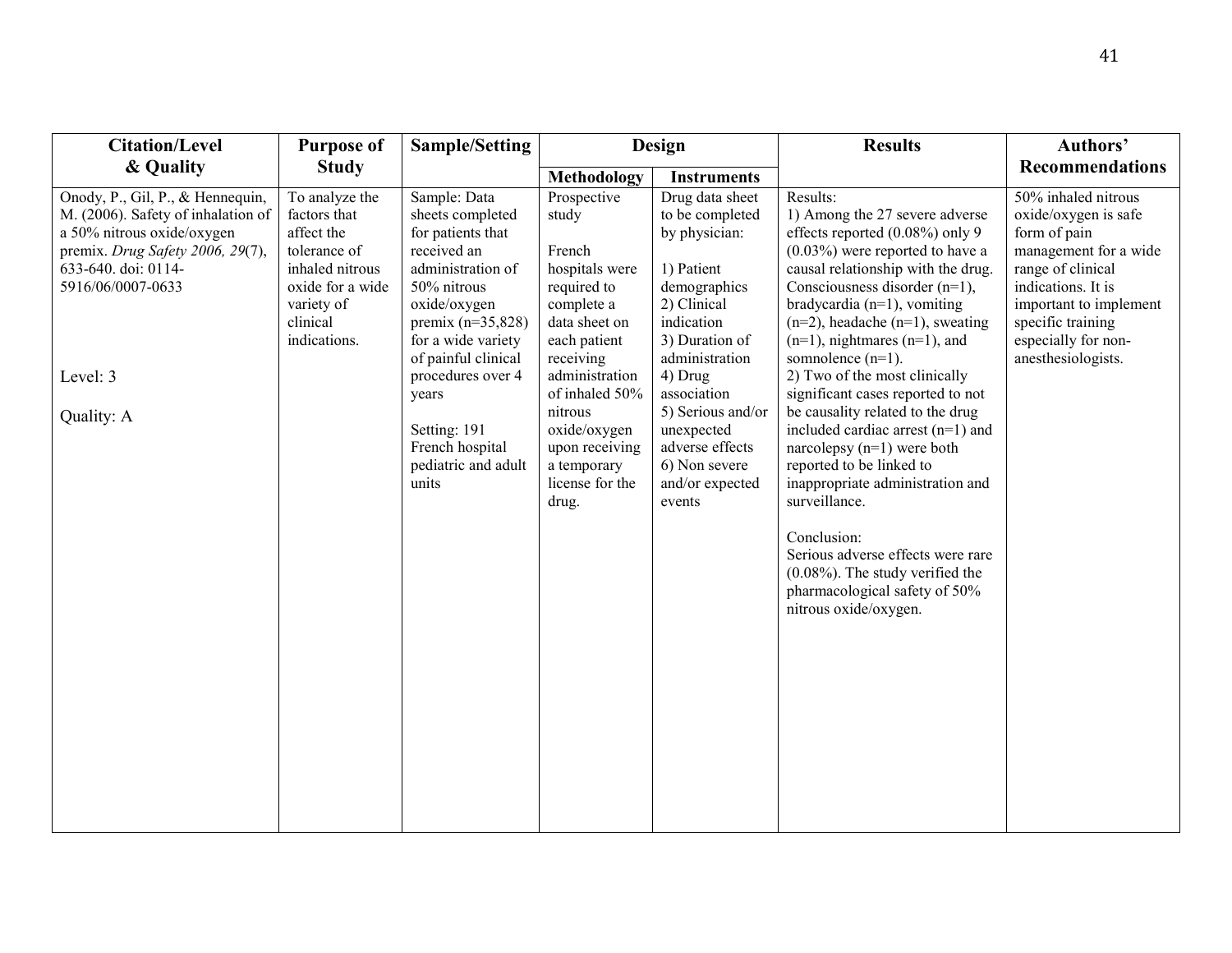| <b>Citation/Level</b>                                                                                                                                                                                                                                                            | <b>Purpose of</b>                                                                                                                                                                               | <b>Sample/Setting</b>                                                                                                                                                                                               |                                                                                                                                                                             | <b>Design</b>                                                                                                                                                                                                  | <b>Results</b>                                                                                                                                                                                                                                                                                                                                                                       | Authors'                                                                                                                                   |
|----------------------------------------------------------------------------------------------------------------------------------------------------------------------------------------------------------------------------------------------------------------------------------|-------------------------------------------------------------------------------------------------------------------------------------------------------------------------------------------------|---------------------------------------------------------------------------------------------------------------------------------------------------------------------------------------------------------------------|-----------------------------------------------------------------------------------------------------------------------------------------------------------------------------|----------------------------------------------------------------------------------------------------------------------------------------------------------------------------------------------------------------|--------------------------------------------------------------------------------------------------------------------------------------------------------------------------------------------------------------------------------------------------------------------------------------------------------------------------------------------------------------------------------------|--------------------------------------------------------------------------------------------------------------------------------------------|
| & Quality                                                                                                                                                                                                                                                                        | <b>Study</b>                                                                                                                                                                                    |                                                                                                                                                                                                                     | Methodology                                                                                                                                                                 | <b>Instruments</b>                                                                                                                                                                                             |                                                                                                                                                                                                                                                                                                                                                                                      | <b>Recommendations</b>                                                                                                                     |
| Zanardo, V., Volpe, F., Parotto,<br>M., Giiberti, L., Selmin, A., &<br>Straface, G. (2017). Nitrous<br>oxide labor analgesia and pain<br>relief memory in breastfeeding<br>women. The Journal of<br>Maternal-Fetal & Neonatal<br>Medicine. doi:<br>10.1080/14767058.2017.1368077 | To investigate<br>the level of pain<br>relief with<br>inhaled nitrous<br>oxide in labor,<br>maternal<br>emotions<br>towards<br>lactation,<br>maternal<br>satisfaction with<br>birth experience, | Sample: Term<br>pregnant women<br>that used inhaled<br>nitrous oxide for<br>labor analgesia<br>(intervention=62)<br>and those without<br>inhaled nitrous<br>oxide<br>$(control=124)$<br>from January-<br>April 2016 | Prospective<br>case-control<br>study<br>The trial began<br>when women<br>requested<br>inhaled nitrous<br>oxide in labor.<br>The nitrous<br>oxide was used<br>intermittently | 1) Retrospective<br>visual analog<br>scale (VAS)<br>from 0-10 to rate<br>both the quantity<br>and quality of<br>pain relief, that<br>was completed 3<br>months<br>postpartum in the<br>nitrous oxide<br>group. | Results:<br>1) At 3 months postpartum a 0-10<br>VAS scale of quantity and<br>quality of pain revealed lasting<br>positive pain relief experience in<br>83.5% and childbirth satisfaction<br>memory in 90% of women that<br>used nitrous oxide.<br>2) At 1 month postpartum<br>women that used nitrous oxide in<br>labor were less likely to<br>supplement with formula               | It could be helpful to<br>identify factors that lead<br>to a positive birth<br>experience due to the<br>correlation with<br>breastfeeding. |
| Level: 3<br>Quality: B                                                                                                                                                                                                                                                           | and whether<br>there is a<br>difference in<br>breastfeeding<br>outcomes at 3<br>months<br>postpartum<br>between mothers<br>who used nitrous<br>oxide and those<br>who did not.                  | Setting: Division<br>of Perinatal<br>Medicine in Abano<br>Terme, Italy                                                                                                                                              | and self-<br>administered<br>via facemask<br>by the patient.                                                                                                                | 2) Chart review<br>for breastfeeding<br>records of both<br>groups.<br>3) Telephonic<br>interview at 1<br>and 3 months<br>postpartum for<br>breastfeeding<br>status in both<br>groups.                          | compared to the control ( $p <$<br>.043). At 3 months postpartum<br>the nitrous oxide was still less<br>likely to supplement with<br>formula compared to the control<br>group ( $p < .016$ ).<br>Conclusion:<br>Use of nitrous oxide in the study<br>was associated with lasting<br>positive childbirth experience<br>and pain relief as well as<br>increased breastfeeding success. |                                                                                                                                            |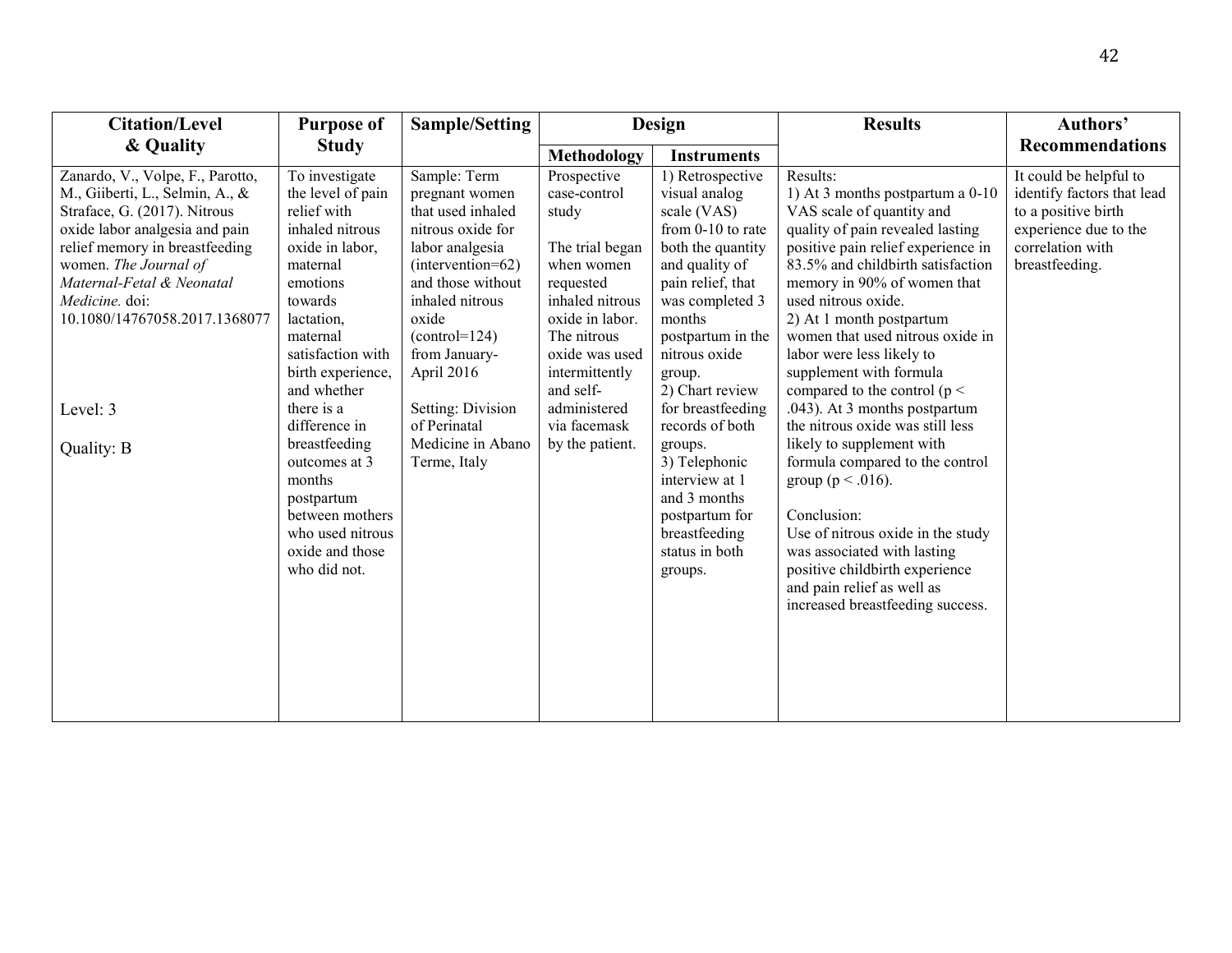| <b>Citation/Level</b>                                                                                                                                                                                                                                                                                                                              | <b>Purpose of</b>                                                                                                 | Sample/Setting                                                                                                                                                                                                                                                                                | <b>Design</b>                                                                                                                                                                                             |                                                                                                                                                            | <b>Results</b>                                                                                                                                                                                                                                                                                                                                                        | Authors'                                                                                          |
|----------------------------------------------------------------------------------------------------------------------------------------------------------------------------------------------------------------------------------------------------------------------------------------------------------------------------------------------------|-------------------------------------------------------------------------------------------------------------------|-----------------------------------------------------------------------------------------------------------------------------------------------------------------------------------------------------------------------------------------------------------------------------------------------|-----------------------------------------------------------------------------------------------------------------------------------------------------------------------------------------------------------|------------------------------------------------------------------------------------------------------------------------------------------------------------|-----------------------------------------------------------------------------------------------------------------------------------------------------------------------------------------------------------------------------------------------------------------------------------------------------------------------------------------------------------------------|---------------------------------------------------------------------------------------------------|
| & Quality                                                                                                                                                                                                                                                                                                                                          | <b>Study</b>                                                                                                      |                                                                                                                                                                                                                                                                                               | <b>Methodology</b>                                                                                                                                                                                        | <b>Instruments</b>                                                                                                                                         |                                                                                                                                                                                                                                                                                                                                                                       | <b>Recommendations</b>                                                                            |
| Burgos, J., Cobos, P.,<br>Osuna, C., Centeno,<br>M. M., Fernandez-<br>Llebrez, L.,<br>Astorquiza, T. M., &<br>Melchor, J. C.<br>(2013). Nitrous oxide<br>for analgesia in<br>external cephalic<br>version at term:<br>Prospective<br>comparative study.<br>Journal of Perinatal<br>Medicine, 41(6), 719-<br>723. doi:<br>10.1515/jpm-2013-<br>0046 | To analyze the<br>effect of using<br>inhaled nitrous<br>oxide for external<br>cephalic versions<br>(ECV) at term. | Sample: Women<br>with singleton<br>breech pregnancy<br>at term using<br>inhaled nitrous<br>oxide for external<br>cephalic version<br>(intervention=300)<br>and those that did<br>not use any<br>analgesia<br>$(control=150)$<br>Setting: Cruces<br>University<br>Hospital in Biscay,<br>Spain | Prospective<br>comparative study<br>Nitrous oxide was<br>administered via a<br>facemask<br>beginning 3<br>minutes before the<br>procedure and<br>continuously<br>throughout the<br>procedure (2-4<br>min) | 1) Visual analog<br>scale (VAS) to rate<br>labor pain from 0-<br>10, 1-3 (mild pain),<br>4-7 (moderate<br>pain), 8-10 (severe<br>pain).<br>2) Chart review | Results:<br>1) Only 19.3% of women with<br>nitrous oxide reported severe pain<br>vs. 37.8% of the control group<br>$(p<0.01)$ .<br>2) The ECV success rate was<br>similar between the groups<br>(intervention= $52.3\%$ )<br>control=52.7%, P=0.94).<br>Conclusion:<br>Administration of inhaled nitrous<br>oxide is safe and effective to<br>reduce pain during ECV. | The analgesic effect is<br>significant enough to<br>recommend nitrous oxide<br>use during an ECV. |
| Level: 3                                                                                                                                                                                                                                                                                                                                           |                                                                                                                   |                                                                                                                                                                                                                                                                                               |                                                                                                                                                                                                           |                                                                                                                                                            |                                                                                                                                                                                                                                                                                                                                                                       |                                                                                                   |
| Quality: A                                                                                                                                                                                                                                                                                                                                         |                                                                                                                   |                                                                                                                                                                                                                                                                                               |                                                                                                                                                                                                           |                                                                                                                                                            |                                                                                                                                                                                                                                                                                                                                                                       |                                                                                                   |
|                                                                                                                                                                                                                                                                                                                                                    |                                                                                                                   |                                                                                                                                                                                                                                                                                               |                                                                                                                                                                                                           |                                                                                                                                                            |                                                                                                                                                                                                                                                                                                                                                                       |                                                                                                   |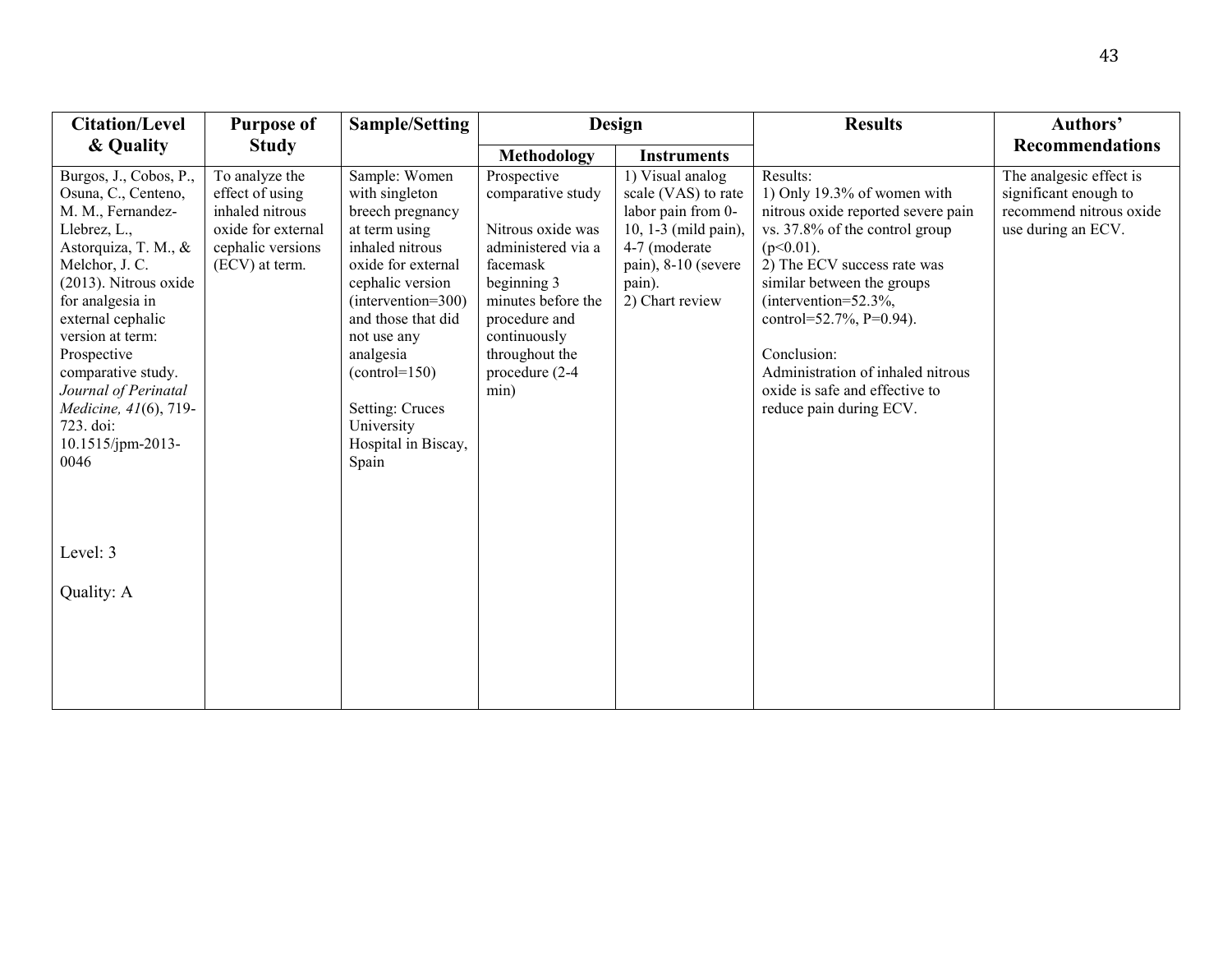| <b>Citation/Level</b>                                                                                                                                                                                                                                                                                                         | <b>Purpose of</b>                                                                                                                           | <b>Sample/Setting</b>                                                                                                                                                                                                                                                             |                                                                | Design                                                                                                                                                                               | <b>Results</b>                                                                                                                                                                                                                                                                                                                                                                         | Authors'                                                                                                                                                                                                                                                                             |
|-------------------------------------------------------------------------------------------------------------------------------------------------------------------------------------------------------------------------------------------------------------------------------------------------------------------------------|---------------------------------------------------------------------------------------------------------------------------------------------|-----------------------------------------------------------------------------------------------------------------------------------------------------------------------------------------------------------------------------------------------------------------------------------|----------------------------------------------------------------|--------------------------------------------------------------------------------------------------------------------------------------------------------------------------------------|----------------------------------------------------------------------------------------------------------------------------------------------------------------------------------------------------------------------------------------------------------------------------------------------------------------------------------------------------------------------------------------|--------------------------------------------------------------------------------------------------------------------------------------------------------------------------------------------------------------------------------------------------------------------------------------|
| & Quality                                                                                                                                                                                                                                                                                                                     | <b>Study</b>                                                                                                                                |                                                                                                                                                                                                                                                                                   | Methodology                                                    | <b>Instruments</b>                                                                                                                                                                   |                                                                                                                                                                                                                                                                                                                                                                                        | <b>Recommendations</b>                                                                                                                                                                                                                                                               |
| Singh, R. H., Thaxton, L.,<br>Carr, S., Leeman, L.,<br>Schneider, E. & Espey, E.<br>$(2016)$ . A randomized<br>controlled trial of nitrous<br>oxide for intrauterine<br>device insertion in<br>nulliparous women.<br>International Journal of<br>Obstetrics & Gynecology,<br>135, 145-148. doi:<br>10.1016/j.ijgo.2016.04.014 | To analyze the<br>effectiveness of<br>using inhaled<br>nitrous oxide for<br>pain relief during<br>IUD insertion in<br>nulliparous<br>women. | Sample:<br>Nulliparous<br>women aged 13-45<br>years who chose<br>an IUD for<br>contraception and<br>used inhaled<br>nitrous oxide for<br>insertion analgesia<br>(intervention=40)<br>and those who<br>inhaled oxygen<br>$(control=40)$<br>Setting: University<br>of New Mexico in | Randomized,<br>double blinded,<br>placebo-<br>controlled trial | 1) Visual analog<br>scale (VAS) to<br>rate pain from 0-<br>100.<br>2) 5 point Likert<br>scale (very<br>satisfied, satisfied,<br>neutral,<br>dissatisfied, and<br>very dissatisfied). | Results:<br>1) Mean insertion pain scores<br>were similar between the groups<br>$(P=0.86)$ .<br>2) Significantly more women in<br>the intervention group were more<br>satisfied with the pain<br>management on the Likert scale<br>$(P=0.04)$ .<br>Conclusion:<br>Women who received nitrous<br>oxide were more satisfied with<br>their pain relief than those who<br>received oxygen. | Women who desire pain<br>management for IUD<br>placement could benefit<br>from the use of nitrous<br>oxide. It could also be<br>investigated for use with<br>other gynecologic office<br>procedures. Levels could<br>potentially be titrated to<br>achieve increased pain<br>relief. |
| Level: 1                                                                                                                                                                                                                                                                                                                      |                                                                                                                                             | Albuquerque, NM                                                                                                                                                                                                                                                                   |                                                                |                                                                                                                                                                                      |                                                                                                                                                                                                                                                                                                                                                                                        |                                                                                                                                                                                                                                                                                      |
| Quality: B                                                                                                                                                                                                                                                                                                                    |                                                                                                                                             |                                                                                                                                                                                                                                                                                   |                                                                |                                                                                                                                                                                      |                                                                                                                                                                                                                                                                                                                                                                                        |                                                                                                                                                                                                                                                                                      |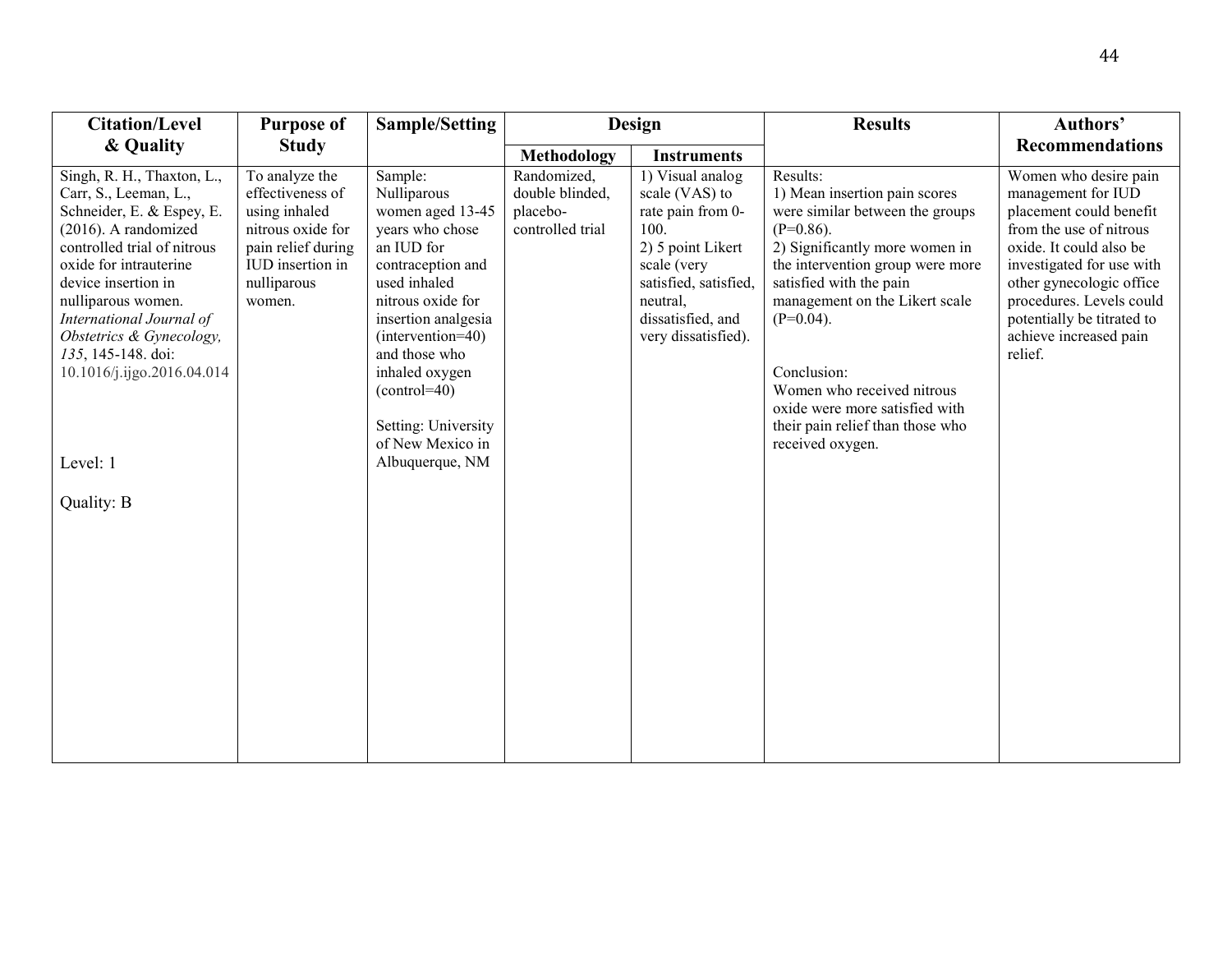| <b>Citation/Level</b>                                                                                                                                                                                                                                                                                                                | <b>Purpose of</b>                                                                                                                                                                                                                                                                               | <b>Sample/Setting</b>                                                                                                                                                                                                         |                                                                                                                                                                                           | <b>Design</b>                                                                                                                                                       | <b>Results</b>                                                                                                                                                                                                                                                                                                                                                                                                                                                                                                                                                                                                          | Authors'                                                                                                                                                                                                                |
|--------------------------------------------------------------------------------------------------------------------------------------------------------------------------------------------------------------------------------------------------------------------------------------------------------------------------------------|-------------------------------------------------------------------------------------------------------------------------------------------------------------------------------------------------------------------------------------------------------------------------------------------------|-------------------------------------------------------------------------------------------------------------------------------------------------------------------------------------------------------------------------------|-------------------------------------------------------------------------------------------------------------------------------------------------------------------------------------------|---------------------------------------------------------------------------------------------------------------------------------------------------------------------|-------------------------------------------------------------------------------------------------------------------------------------------------------------------------------------------------------------------------------------------------------------------------------------------------------------------------------------------------------------------------------------------------------------------------------------------------------------------------------------------------------------------------------------------------------------------------------------------------------------------------|-------------------------------------------------------------------------------------------------------------------------------------------------------------------------------------------------------------------------|
| & Quality                                                                                                                                                                                                                                                                                                                            | <b>Study</b>                                                                                                                                                                                                                                                                                    |                                                                                                                                                                                                                               | Methodology                                                                                                                                                                               | <b>Instruments</b>                                                                                                                                                  |                                                                                                                                                                                                                                                                                                                                                                                                                                                                                                                                                                                                                         | <b>Recommendations</b>                                                                                                                                                                                                  |
| Richardson, M. G., Lopez, B. M.,<br>Baysinger, C. L., Shotwell, M. S.,<br>& Chestnut, D. H. (2017). Nitrous<br>oxide during labor: Maternal<br>satisfaction does not depend<br>exclusively on analgesic<br>effectiveness. Anesthesia &<br>Analgesia, 124(2), 548-553. doi:<br>10.1213/ANE.0000000000001680<br>Level: 3<br>Quality: B | To compare the<br>relationship<br>between the<br>effectiveness of<br>pain relief as<br>well as<br>satisfaction with<br>pain<br>management<br>between women<br>who used<br>nitrous oxide<br>alone, neuraxial<br>analgesia, and<br>nitrous oxide<br>with conversion<br>to neuraxial<br>analgesia. | Sample: Women<br>delivering vaginal<br>using nitrous oxide<br>$(nitrous=1246)$ and<br>those who used<br>neuraxial analgesia<br>$(newaxial = 5261)$<br>Setting: Vanderbilt<br>University<br>Medical Center in<br>Nashville, TN | Retrospective<br>study<br>Women chose<br>their own form<br>of pain<br>management.<br>Those included<br>in the study<br>chose either<br>nitrous oxide<br>and/or<br>neuraxial<br>analgesia. | Standardized<br>survey:<br>$1) 0-10 scale$<br>rating<br>effectiveness of<br>pain relief<br>$2) 0-10 scale$<br>rating overall<br>satisfaction with<br>analgesia care | Results:<br>1) 40% of women that chose<br>nitrous oxide converted to<br>neuraxial analgesia.<br>2) The median score of<br>effectiveness of pain relief with<br>neuraxial analgesia and nitrous<br>oxide with conversion to<br>neuraxial analgesia was 10 (9-<br>10). The median score of<br>effectiveness of pain relief with<br>nitrous oxide alone was 8 (5-10).<br>3) For all 3 groups the median<br>rating of overall satisfaction of<br>analgesia care was $10(10-10)$ .<br>Conclusion: Although the<br>effectiveness of pain relief varied<br>in the nitrous oxide group,<br>overall satisfaction was still high. | Satisfaction with labor is<br>not solely determined by<br>the effectiveness of<br>analgesia. Other<br>important factors to<br>consider are mobility,<br>strength, and<br>preservation of bodily<br>sensations in labor. |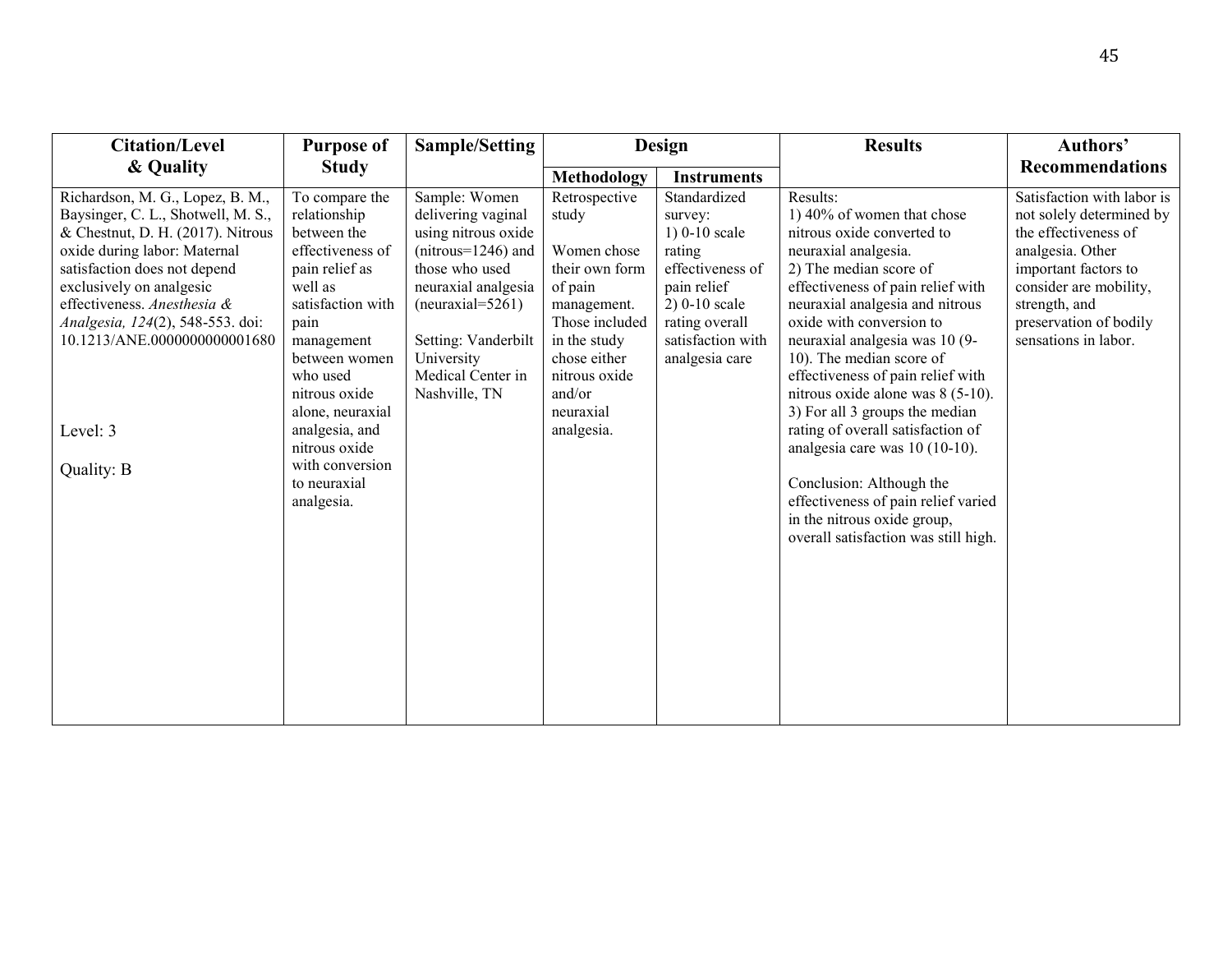| & Quality<br><b>Study</b><br>Methodology<br><b>Instruments</b><br>Double-blind<br>Manouchehrian, N., & Bakhshaei,<br>1) Visual analog<br>Results:<br>To determine<br>Sample:<br>clinical trial<br>M. H. (2014). Nitrous oxide effect<br>the level of<br>Primigravid<br>1) Mean anxiety levels were<br>scale (VAS) to<br>on relieving anxiety and pain in<br>significantly lower in the nitrous<br>anxiety and pain<br>women<br>rate anxiety<br>relief when<br>Either inhaled<br>from 0-10.                                                                                                                                                                                                                                                                                                                                                                                                                                                                                                                                                                                |                                                                                                                       |
|---------------------------------------------------------------------------------------------------------------------------------------------------------------------------------------------------------------------------------------------------------------------------------------------------------------------------------------------------------------------------------------------------------------------------------------------------------------------------------------------------------------------------------------------------------------------------------------------------------------------------------------------------------------------------------------------------------------------------------------------------------------------------------------------------------------------------------------------------------------------------------------------------------------------------------------------------------------------------------------------------------------------------------------------------------------------------|-----------------------------------------------------------------------------------------------------------------------|
|                                                                                                                                                                                                                                                                                                                                                                                                                                                                                                                                                                                                                                                                                                                                                                                                                                                                                                                                                                                                                                                                           | <b>Recommendations</b>                                                                                                |
| parturients under spinal anesthesia<br>oxide group $(P=0.003)$ .<br>undergoing<br>for caesarean section.<br>2) Mean pain levels were<br>using inhaled<br>elective cesarean<br>nitrous oxide<br>2) Visual analog<br>nitrous oxide in<br>significantly lower in the nitrous<br>Anesthesiology and Pain<br>section receiving<br>scale (VAS) to<br>or oxygen was<br>nitrous oxide<br>administered 3<br>rate pain from 0-<br>oxide group $(0.82 \pm 1.5)$<br>Medicine, 4(2).<br>women<br>http://doi.org/10.5812/aapm.16662<br>10.<br>undergoing<br>(intervention=28)<br>compared to $(1.64 \pm 1.45)$ .<br>minutes prior<br>and those<br>cesarean section<br>to inducing<br>Conclusion: Nitrous oxide is<br>receiving oxygen<br>spinal<br>under spinal<br>effective in reducing anxiety and<br>anesthesia and<br>anesthesia.<br>$(control=28)$<br>was continued<br>pain compared to oxygen in<br>until delivery.<br>women underdoing cesarean<br>Level: 1<br>Setting: Hamadan<br>University of<br>sections under spinal anesthesia.<br>Medical Sciences,<br>Quality: A<br>Iran | Inhaled nitrous oxide<br>can be useful in<br>reducing anxiety and<br>pain in women<br>undergoing cesarean<br>section. |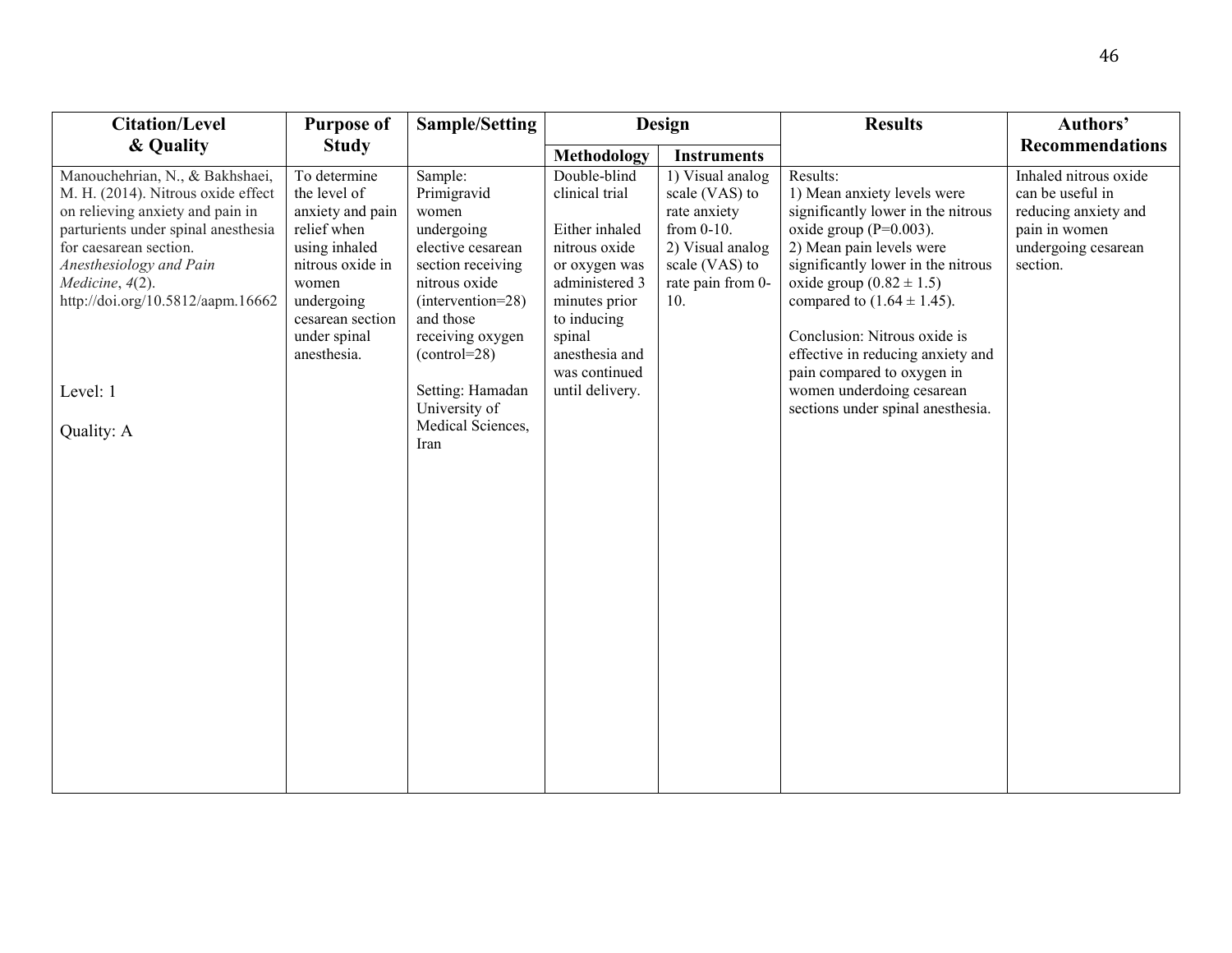| & Quality<br><b>Study</b><br>Methodology<br><b>Instruments</b><br>Vallejo, M. C., Phelps, A. L., Shepherd, C. J.,<br>Sample: Women<br>Results:<br>To investigate<br>Randomized,<br>Visual analog<br>double-blinded<br>Kaul, B., & Ramanathan, S. (2005). Nitrous<br>whether 40%<br>undergoing<br>scale (VAS)<br>1) Reported anxiety was<br>be used safely and<br>oxide anxiolysis for elective cesarean section.<br>significantly lower in the<br>effectively as an<br>nitrous oxide<br>elective cesarean<br>study<br>to rate pain<br>intervention group during<br>Journal of Clinical Anesthesia, 17(7), 543-<br>is an effective<br>section utilizing<br>and anxiety<br>anxiolytic for high<br>548.<br>anxiolytic for<br>40% inhaled<br>the spinal injection, skin<br>anxiety women<br>from 0-100.<br>https://doi.org/10.1016/j.jclinane.2005.01.009<br>undergoing elective<br>nitrous oxide<br>incision, and uterine<br>women<br>(intervention=30)<br>incision compared to the<br>cesarean section as<br>undergoing<br>and those inhaling<br>control $(P<0.05)$ .<br>elective<br>100% O <sub>2</sub><br>2) Among high anxiety<br>sedation.<br>cesarean<br>Level: 1<br>$(control=30)$<br>patients anxiety was<br>section with<br>significantly lower in the<br>spinal<br>intervention group during<br>anesthesia.<br>Setting: University<br>Quality: A<br>the spinal injection, skin<br>of Pittsburgh, PA<br>incision, and uterine<br>incision compared to the<br>control $(P=0.03)$ .<br>3) Among those with low<br>anxiety there was no<br>statistical difference<br>between groups (<50 VAS).<br>Conclusion: 40% nitrous<br>oxide is an effective<br>anxiolytic for high anxiety<br>women $(>50$ VAS)<br>undergoing elective<br>cesarean section at the time<br>of spinal injection, skin<br>incision, and uterine<br>incision. | <b>Citation/Level</b> | <b>Purpose of</b> | <b>Sample/Setting</b> | Design | <b>Results</b> | Authors'                                        |
|-------------------------------------------------------------------------------------------------------------------------------------------------------------------------------------------------------------------------------------------------------------------------------------------------------------------------------------------------------------------------------------------------------------------------------------------------------------------------------------------------------------------------------------------------------------------------------------------------------------------------------------------------------------------------------------------------------------------------------------------------------------------------------------------------------------------------------------------------------------------------------------------------------------------------------------------------------------------------------------------------------------------------------------------------------------------------------------------------------------------------------------------------------------------------------------------------------------------------------------------------------------------------------------------------------------------------------------------------------------------------------------------------------------------------------------------------------------------------------------------------------------------------------------------------------------------------------------------------------------------------------------------------------------------------------------------------------------------------------------------------------------------------------------------------------------------------------------|-----------------------|-------------------|-----------------------|--------|----------------|-------------------------------------------------|
|                                                                                                                                                                                                                                                                                                                                                                                                                                                                                                                                                                                                                                                                                                                                                                                                                                                                                                                                                                                                                                                                                                                                                                                                                                                                                                                                                                                                                                                                                                                                                                                                                                                                                                                                                                                                                                     |                       |                   |                       |        |                | <b>Recommendations</b>                          |
|                                                                                                                                                                                                                                                                                                                                                                                                                                                                                                                                                                                                                                                                                                                                                                                                                                                                                                                                                                                                                                                                                                                                                                                                                                                                                                                                                                                                                                                                                                                                                                                                                                                                                                                                                                                                                                     |                       |                   |                       |        |                | 40% nitrous oxide can<br>opposed to intravenous |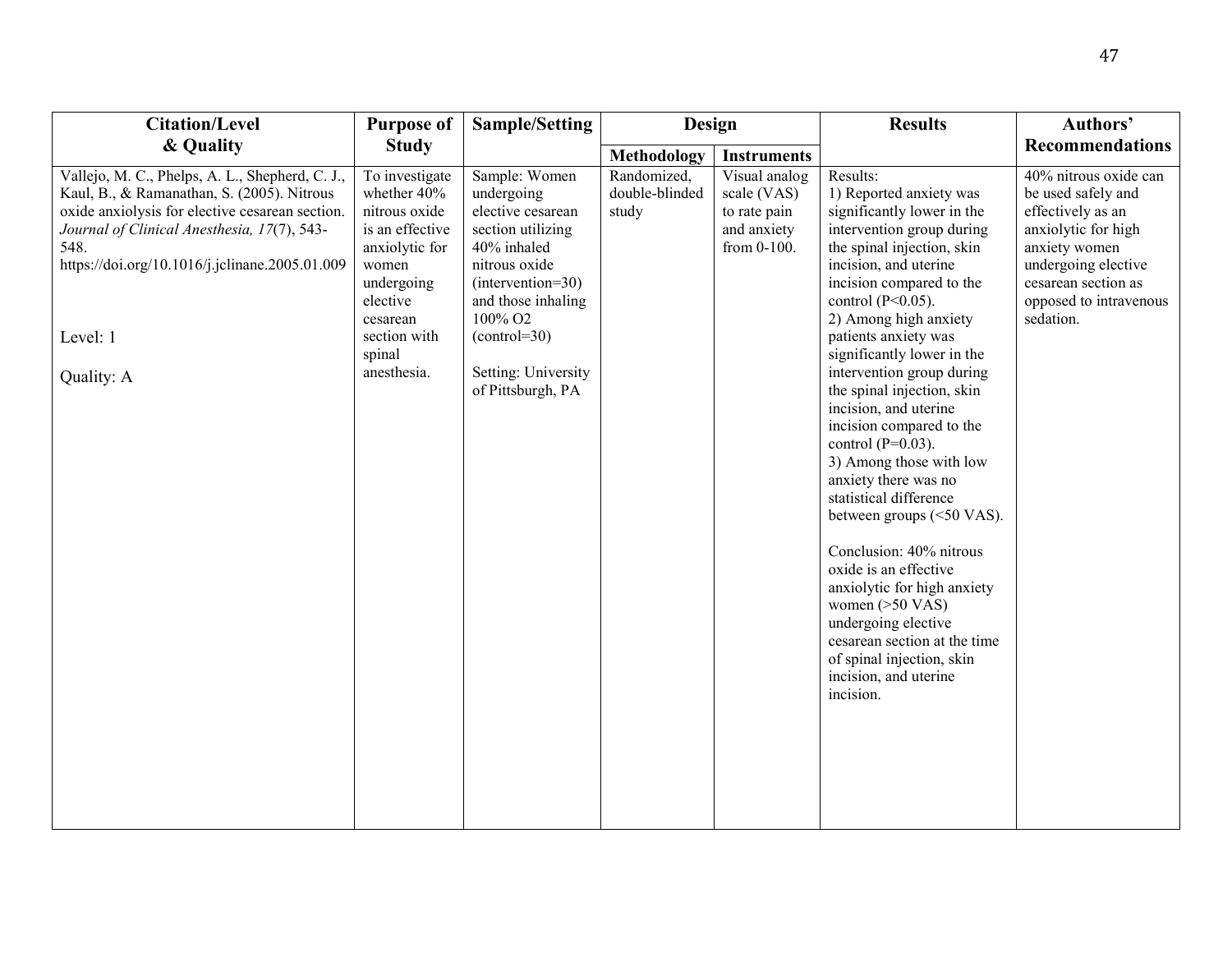| <b>Citation/Level</b>                                                                                                                                                                                                                                                                                            | <b>Purpose of</b>                                                                                                      | <b>Sample/Setting</b>                                                                                                                                                                                                                                                                                                                                                                                                                                      | <b>Design</b>          |                                                                                                                                                                                                                                                                                                                                                             | <b>Results</b>                                                                                                                                                                                                                                                                                                                                                                                                        |                                                                                                                   |  | Authors' |
|------------------------------------------------------------------------------------------------------------------------------------------------------------------------------------------------------------------------------------------------------------------------------------------------------------------|------------------------------------------------------------------------------------------------------------------------|------------------------------------------------------------------------------------------------------------------------------------------------------------------------------------------------------------------------------------------------------------------------------------------------------------------------------------------------------------------------------------------------------------------------------------------------------------|------------------------|-------------------------------------------------------------------------------------------------------------------------------------------------------------------------------------------------------------------------------------------------------------------------------------------------------------------------------------------------------------|-----------------------------------------------------------------------------------------------------------------------------------------------------------------------------------------------------------------------------------------------------------------------------------------------------------------------------------------------------------------------------------------------------------------------|-------------------------------------------------------------------------------------------------------------------|--|----------|
| & Quality                                                                                                                                                                                                                                                                                                        | <b>Study</b>                                                                                                           |                                                                                                                                                                                                                                                                                                                                                                                                                                                            | Methodology            | <b>Instruments</b>                                                                                                                                                                                                                                                                                                                                          |                                                                                                                                                                                                                                                                                                                                                                                                                       | <b>Recommendations</b>                                                                                            |  |          |
| Hierons, R. J., Dorman,<br>M. L., Wilson, K.,<br>Averley, P., & Girdler,<br>N. (2012). Investigation<br>of inhalational<br>conscious sedation as a<br>tool for reducing<br>anxiety in adults<br>undergoing exodontia.<br>British Dental Journal,<br>9. doi:<br>10.1038/sj.bdj.2012.839<br>Level: 3<br>Quality: B | To determine<br>whether inhaled<br>nitrous oxide is an<br>effective<br>anxiolytic in<br>adults receiving<br>exodontia. | Sample: Adults<br>undergoing<br>exodontia between<br>July 21, 2010-<br>December 17,<br>2010 with<br>moderate to severe<br>anxiety and<br>receiving inhaled<br>nitrous oxide and<br>local anesthetic<br>$(n=60)$ , those with<br>mild anxiety<br>receiving inhaled<br>nitrous oxide and<br>local anesthetic<br>$(n=43)$ , and those<br>receiving oxygen<br>with local<br>anesthetic $(n=35)$<br>Setting: Primary<br>care oral surgery<br>service in England | Retrospective<br>study | The Modified<br>Dental Anxiety<br>Scale (MDAS)<br>measuring anxiety<br>level with<br>treatment<br>occurring the next<br>day, waiting in the<br>waiting room for<br>treatment, having<br>a tooth drilled,<br>having teeth<br>scaled and<br>polished, and<br>having a local<br>anesthetic<br>injection (from not<br>very anxious to<br>extremely<br>anxious). | Results:<br>1) Among the moderate to severe<br>anxiety group receiving inhaled<br>nitrous oxide, the pre-operative<br>and post-operative MDAS had a<br>significant drop of 3.68 points<br>$(p=0.000)$ .<br>2) There was no significant<br>difference between MDAS scores<br>in the low anxiety group<br>$(p=0.392)$ .<br>Conclusion: It is effective to utilize<br>inhaled nitrous oxide during dental<br>procedures. | Nitrous oxide can be<br>helpful to reduce anxiety<br>in some patients<br>undergoing painful dental<br>procedures. |  |          |